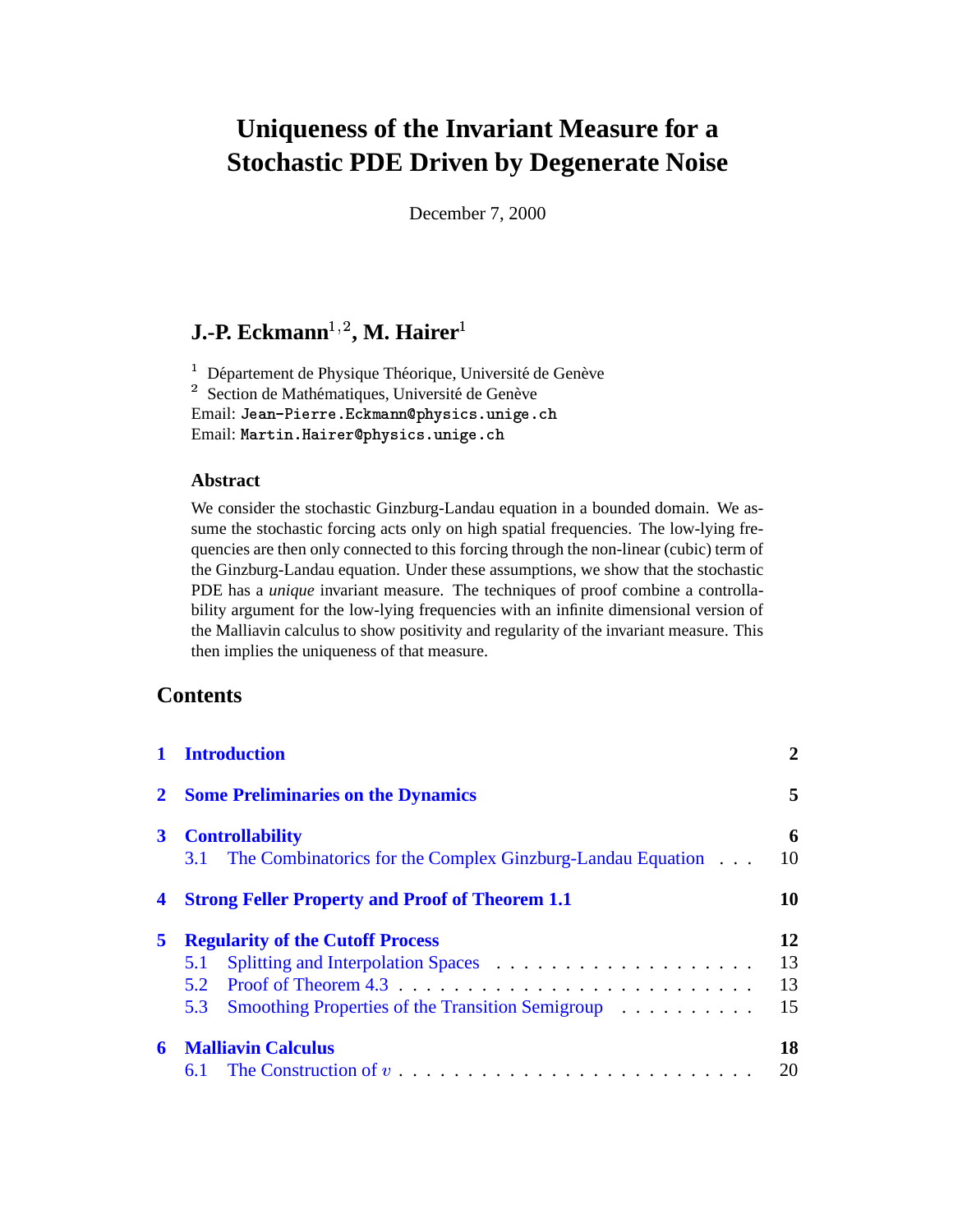|   |                           | <b>The Partial Malliavin Matrix</b>                                   | 24 |
|---|---------------------------|-----------------------------------------------------------------------|----|
|   | 7.1                       |                                                                       | 25 |
|   | 7.2 <sub>1</sub>          |                                                                       | 26 |
|   | 73                        |                                                                       | 27 |
|   | 7.4                       | Estimates on the Low-Frequency Derivatives (Proof of Proposition 5.3) | 33 |
| 8 | <b>Existence Theorems</b> |                                                                       |    |
|   | <b>8.1</b>                |                                                                       | 36 |
|   | 8.2                       |                                                                       | 38 |
|   | 8.3                       | Stochastic Differential Equations in Hilbert Spaces                   | 40 |
|   | 8.4                       | Bounds on the Cutoff Dynamics (Proof of Proposition 5.1)              | 41 |
|   | 8.5                       |                                                                       | 45 |
|   |                           |                                                                       | 45 |

#### <span id="page-1-0"></span> $\mathbf{1}$ **Introduction**

In this paper, we study a stochastic variant of the Ginzburg-Landau equation on a finite domain with periodic boundary conditions. The deterministic equation is

<span id="page-1-1"></span>
$$
\dot{u} = \Delta u + u - u^3 \,, \quad u(0) = u^{(0)} \in \mathcal{H} \,, \tag{1.1}
$$

where *H* is the real Hilbert space  $W_{\text{per}}^1([-\pi,\pi]), i.e.,$  the closure of the space of smooth periodic functions  $u : [-\pi, \pi] \to \mathbf{R}$  equipped with the norm

<span id="page-1-2"></span>
$$
||u||^2 = \int_{-\pi}^{\pi} (|u(x)|^2 + |u'(x)|^2) dx
$$

(The restriction to the interval  $[-\pi, \pi]$  is irrelevant since other lengths of intervals can be obtained by scaling space, time and amplitude  $u$  in  $(1.1)$ .) While we work exclusively with the real Ginzburg-Landau equation  $(1.1)$  our methods generalize immediately to the complex Ginzburg-Landau equation

$$
\dot{u} = (1 + ia)\Delta u + u - (1 + ib)|u|^2 u , \quad a, b \in \mathbf{R} ,
$$
 (1.2)

which has a more interesting dynamics than  $(1.1)$ . But the notational details are slightly more involved because of the complex values of  $u$  and so we stick with  $(1.1)$ .

While a lot is known about existence and regularity of solutions of  $(1.1)$  or  $(1.2)$ , only very little information has been obtained about the attractor of such systems, and in particular, nothing seems to be known about invariant measures on the attractor.

On the other hand, when  $(1.1)$  is replaced by a stochastic differential equation, more can be said about the invariant measure, see [DPZ96] and references therein. Since the problem  $(1.1)$  involves only functions with periodic boundary conditions, it can be rewritten in terms of the Fourier series for  $u$ :

$$
u(x,t) = \sum_{k \in \mathbb{Z}} e^{ikx} u_k(t) , \quad u_k = \frac{1}{2\pi} \int_{-\pi}^{\pi} e^{-ikx} u(x) dx
$$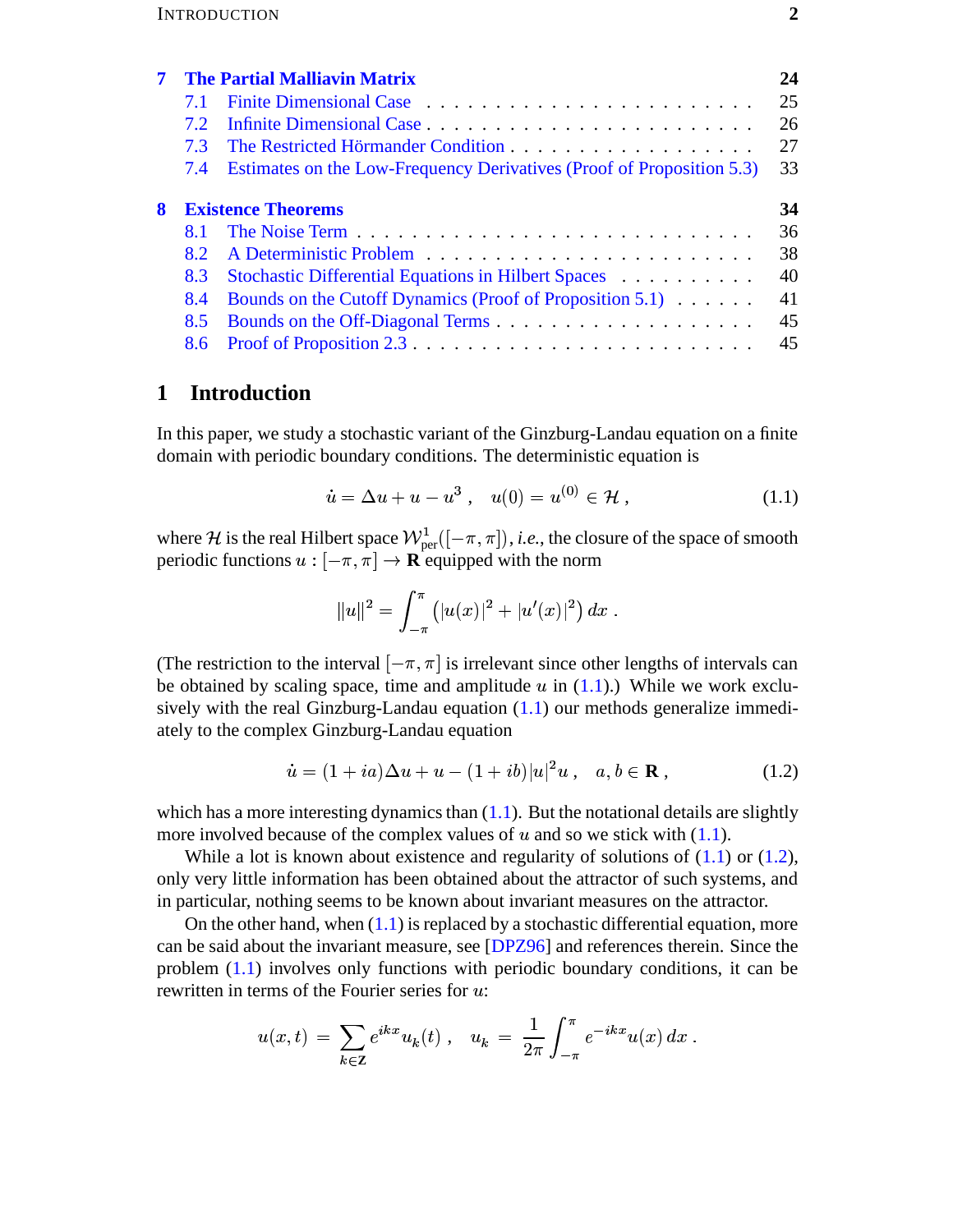We call k the momenta,  $u_k$  the modes, and, since  $u(x, t)$  is real we must always have  $u_k(t) = \bar{u}_{-k}(t)$ , where  $\bar{z}$  is the complex conjugate of z. With these notations [\(1.1\)](#page-1-1) takes the form

$$
\dot{u}_k \ = \ (1 - k^2)u_k - \sum_{k_1 + k_2 + k_3 = k} u_{k_1} u_{k_2} u_{k_3} \ ,
$$

for all  $k \in \mathbb{Z}$  and the initial condition satisfies  $\{(1+|k|)u_k(0)\} \in \ell^2$ . In the sequel, we will use the symbol H indifferently for the space  $W_{\text{per}}^1([-\pi,\pi])$  and for its counterpart in Fourier space. In the earlier literature on uniqueness of the invariant measure for stochastic differential equations, see the recent review [\[MS98\]](#page-46-0), the authors are mostly interested in systems where each of the  $u<sub>k</sub>$  is forced by some external noise term. The main aim of our work is to study forcing by noise which *acts only on the high-frequency* part of u, namely on the  $u_k$  with  $|k| \geq k_*$  for some finite  $k_* \in \mathbb{N}$ . The low-frequency part of u, namely on the  $u_k$  with  $|k| \ge k_*$  for some finite  $k_* \in \mathbb{N}$ . The low-frequency amplitudes  $u_k$  with  $|k| < k_*$  are then only *indirectly* forced through the noise, namely through the nonlinear coupling of the through the nonlinear coupling of the modes. In this respect, our approach is reminiscent of the work done on thermally driven chains in [\[EPR99a,](#page-45-1) [EPR99b,](#page-45-2) [EH00\]](#page-45-3), where the chains were only stochastically driven at the ends.

In the context of our problem, the *existence* of an invariant measure is a classical result for the noise we consider [\[DPZ96\]](#page-45-0), and the main novelty of our paper is a proof of *uniqueness* of that measure. To prove uniqueness we begin by proving controllability of the equations, *i.e.*, to show that the high-frequency noise together with non-linear coupling effectively drives the low-frequency modes. Using this, we then use Malliavin calculus in infinite dimensions, to show regularity of the transition probabilities. This then implies uniqueness of the invariant measure.

We will study the system of equations

$$
du_k = -k^2 u_k dt + (u_k - (u^3)_k) dt + \frac{q_k}{\sqrt{4\pi (1+k^2)}} dw_k(t) ,
$$
 (1.3)

with  $u \in \mathcal{H}$ . The above equations hold for  $k \in \mathbb{Z}$ , and it is always understood that

<span id="page-2-1"></span><span id="page-2-0"></span>
$$
(u^3)_k = \sum_{\substack{k_1+k_2+k_3=k \ k_1, k_2, k_3 \in \mathbb{Z}}} u_{k_1} u_{k_2} u_{k_3} ,
$$
 (1.4)

with  $u_{-k} = \bar{u}_k$ . To avoid inessential notational problems we will work with even *periodic functions, so that*  $u_k = u_{-k} \in \mathbf{R}$ . We will work with the basis

<span id="page-2-3"></span><span id="page-2-2"></span>
$$
e_k(x) = \frac{1}{\sqrt{\pi(1+k^2)}} \cos(kx) \,. \tag{1.5}
$$

Note that this basis is orthonormal w.r.t. the scalar product in  $H$ , but the  $u<sub>k</sub>$  are actually given by  $u_k = (4\pi(1+k^2))^{-1/2} \langle u, e_k \rangle$ . (We choose this to make the cubic term [\(1.4\)](#page-2-0) look simple.)

The noise is supposed to act only on the high frequencies, but there we need it to be strong enough in the following way. Let  $a_k = k^2 + 1$ . Then  $z^2+1$ . Then we require that there exist constants  $c_1, c_2 > 0$  such that for  $k \geq k_*$ ,

$$
c_1 a_k^{-\alpha} \le q_k \le c_2 a_k^{-\beta} , \qquad \alpha \ge 2 , \quad \alpha - 1/8 < \beta \le \alpha . \tag{1.6}
$$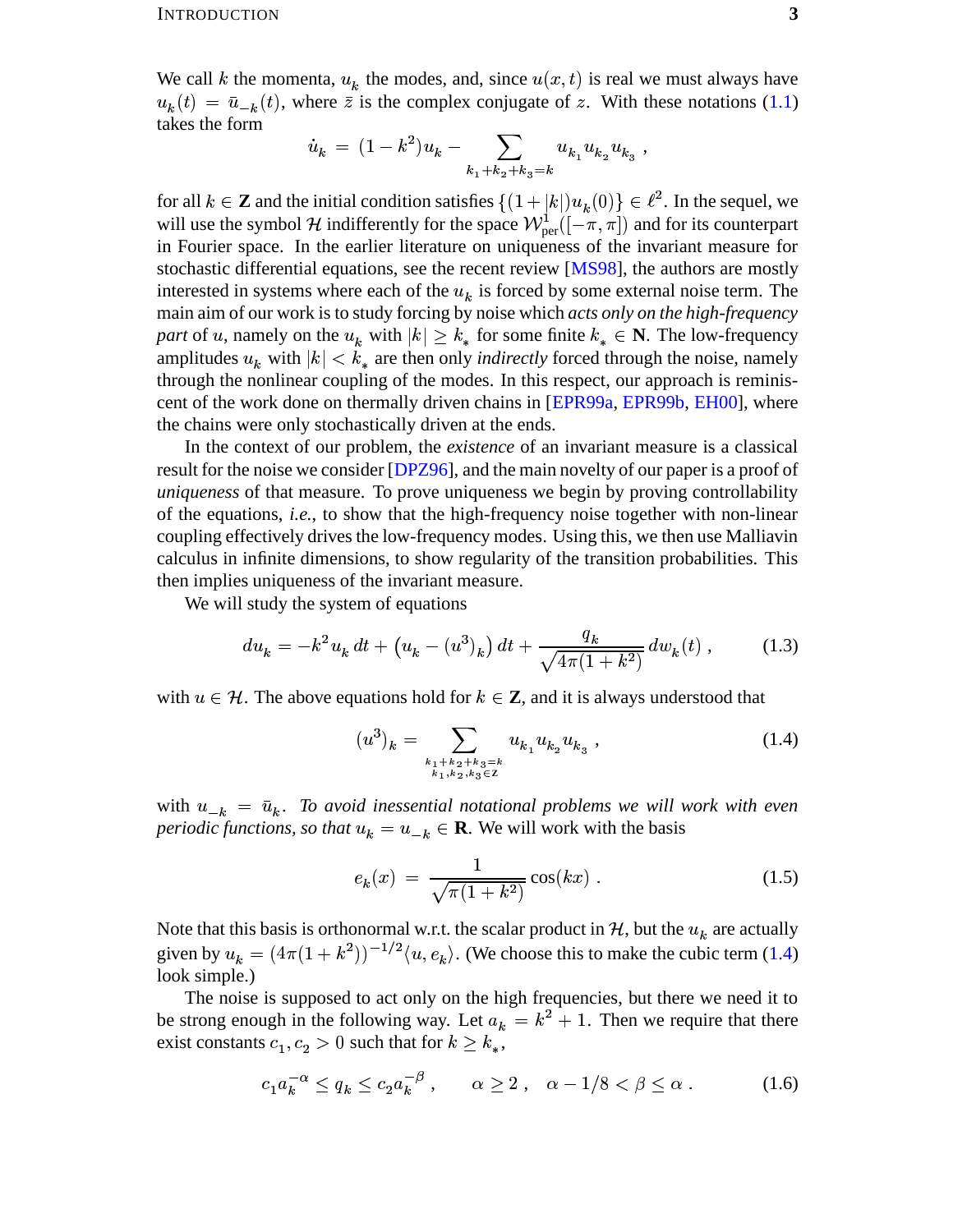These conditions imply

$$
\sum_{k=0}^{\infty} (1 + k^{4\alpha - 3/2}) q_k^2 < \infty ,
$$
\n
$$
\sup_{k \ge k_*} k^{-2\alpha} q_k^{-1} < \infty .
$$

We formulate the problem in a more general setting: Let  $F(u)$  be a polynomial of odd degree with negative leading coefficient. Let  $A$  be the operator of multiplication by  $1 + k^2$  and let Q be the operator of multiplication by  $q_k$ . Then (1.3) is of the form

$$
d\Phi^t = -A\Phi^t dt + F(\Phi^t) dt + Q dW(t) , \qquad (1.7)
$$

where  $dW(t) = \sum_{k=0}^{\infty} e_k dw_k(t)$  is the cylindrical Wiener process on H with the  $w_k$ mutually independent real Brownian motions.<sup>1</sup> We define  $\Phi^t(\xi)$  as the solution of (1.7) with initial condition  $\Phi^0(\xi) = \xi$ . Clearly, the conditions on Q can be formulated as

<span id="page-3-1"></span>
$$
\left\|A^{\alpha-3/8}Q\right\|_{\text{HS}} < \infty \,,\tag{1.8a}
$$

$$
q_k^{-1}k^{-2\alpha} \text{ is bounded for } k \ge k^*, \qquad (1.8b)
$$

where  $\|\cdot\|_{HS}$  is the Hilbert-Schmidt norm on H. Note that for each k, (1.3) is obtained by multiplying (1.7) by  $(4\pi(1+k^2))^{-1/2}\langle \cdot, e_k \rangle$ .

**Important Remark.** The crucial aspect of our conditions is the possibility of choosing  $q_k = 0$  for all  $k < k_*$ , *i.e.*, the noise drives only the high frequencies. But we also allow any of the  $q_k$  with  $k < k_*$  to be different from 0, which corresponds to long wavelength forcing. Furthermore, as we are allowing  $\alpha$  to be arbitrarily large, this means that the forcing at high frequencies has an amplitude which can decay like any power. The point of this paper is to show that these conditions are sufficient to ensure the existence of a unique invariant measure for  $(1.7)$ .

### **Theorem 1.1** The process (1.7) has a unique invariant Borel measure on  $H$ .

There are two main steps in the proof of Theorem 1.1. First, the nature of the nonlinearity F implies that the modes with  $k \geq k_*$  couple in such a way to those with  $k < k_*$  as to allow *controllability*. Intuitively, this means that any point in phase space can be reached to arbitrary precision in any given time, by a suitable choice of the high-frequency controls.

Second, verifying a Hörmander-like condition, we show that a version of the Malliavin calculus can be implemented in our infinite-dimensional context. This will be the hard part of our study, and the main result of that part is a proof that the strong Feller property holds. This means that for any measurable function  $\varphi \in \mathcal{B}_h(\mathcal{H})$ , the function

<span id="page-3-2"></span>
$$
\underline{\left(\mathcal{P}^t\varphi\right)}(\xi) \equiv \mathbf{E}\Big(\big(\varphi \circ \Phi^t\big)(\xi)\Big) \tag{1.9}
$$

<span id="page-3-0"></span><sup>&</sup>lt;sup>1</sup>It is convenient to have, in the case of (1.3),  $A = 1 - \Delta$  and  $F(u) = 2u - u^3$  rather than  $A = -1 - \Delta$ and  $F(u) = -u^3$ .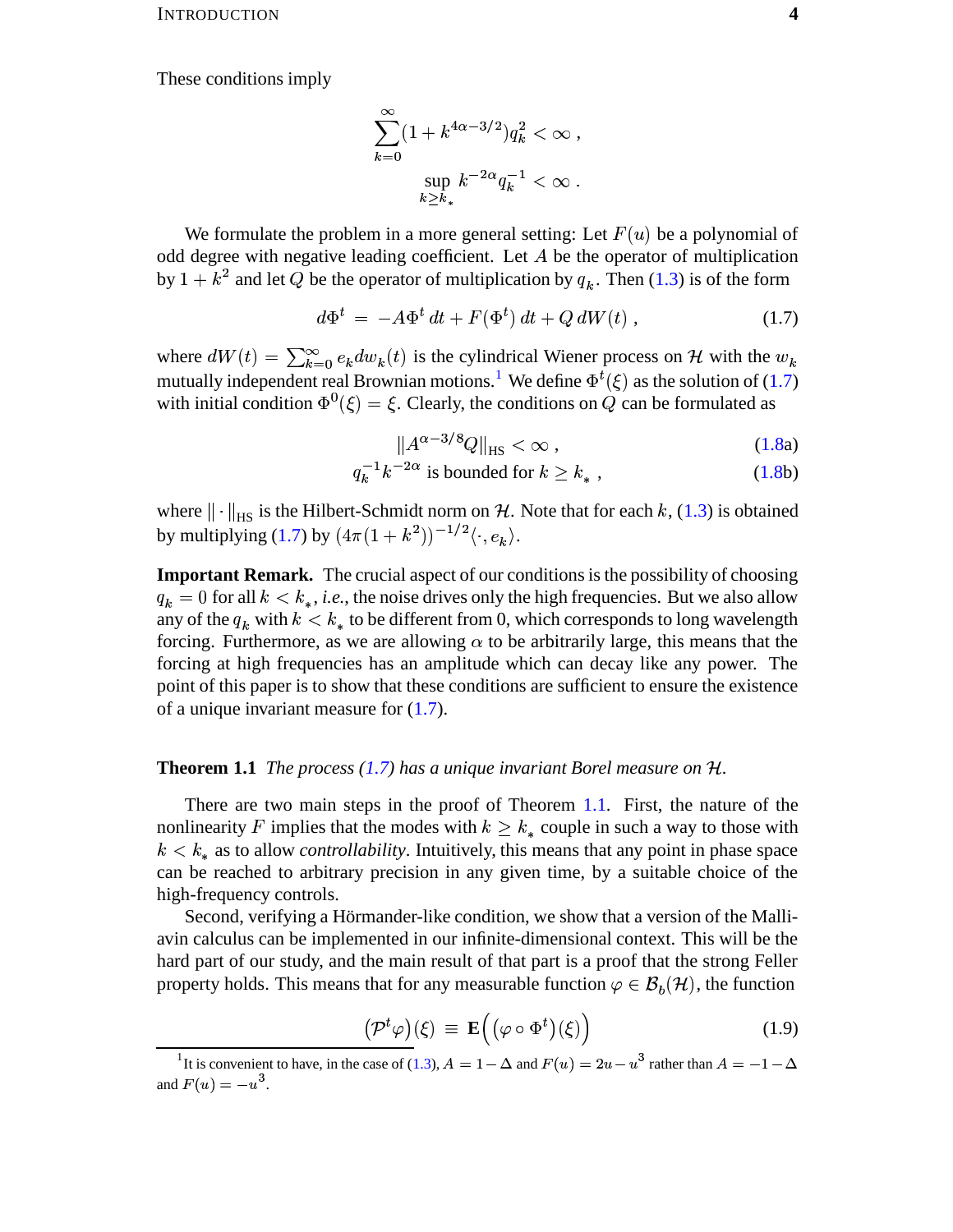is *continuous*. [2](#page-4-1) We show this by proving that a cutoff version of [\(1.7\)](#page-3-1) (modifying the dynamics at large amplitudes by a parameter  $\rho$ ) makes  $P^t_\rho\varphi$  a d  $e_a^t \varphi$  a *differentiable* map.

The interest in such highly degenerate stochastic PDE's is related to questions in hydrodynamics where one would ask how "energy" is transferred from high to low frequency modes, and vice versa when only some of the modes are driven. This could then shed some light on the entropy-enstrophy problem in the (driven) Navier-Stokes equation.

To end this introduction, we will try to compare the results of our paper to current work of others. These groups consider the 2-D Navier Stokes equation without deterministic external forces, also in bounded domains. In these equations, any initial condition eventually converges to zero, as long as there is no stochastic forcing. First there is earlier work by Flandoli-Maslowski [\[FM95\]](#page-45-4) dealing with noise whose amplitude is bounded below by  $|k|^{-c}$ . In the work of Bricmont, Kupiainen and Lefevere tude is bounded below by  $|k|^{-c}$ . In the work of Bricmont, Kupiainen and Lefevere [\[BKL00a,](#page-45-5) [BKL00b\]](#page-45-6), the stochastic forcing acts on modes with low k, and they get uniqueness of the invariant measure and analyticity, with probability 1. Furthermore, they obtain exponential convergence to the stationary measure. In the work of Kuksin and Shirikyan [\[KS00\]](#page-45-7) the bounded noise is quite general, acts on low-lying Fourier modes, and acts at definite times with "noise-less" intervals in-between. Again, the inmodes, and acts at definite times with "noise-less" intervals in-between. Again, the invariant measure is unique. It is supported by  $C^{\infty}$  functions, is mixing and has a Gibbs property. In the work of [\[EMS00\]](#page-45-8), a result similar to [\[BKL00b\]](#page-45-6) is shown.

The main difference between those results and the present paper is our control of a situation which is already unstable at the deterministic level. Thus, in this sense, it comes closer to a description of a deterministically turbulent fluid (*e.g.*, obtained by an external force). On the other hand, in our work, we need to actually force all high spatial frequencies. Perhaps, this could be eliminated by a combination with ideas from the papers above.

### <span id="page-4-0"></span>**2 Some Preliminaries on the Dynamics**

Here, we summarize some facts about deterministic and stochastic GL equations from the literature which we need to get started.

We will consider the dynamics on the following space:

**Definition 2.1** We define H as the subspace of even functions in  $\mathcal{W}_{\text{per}}^1([-\pi,\pi])$ . The *norm* on H will be denoted by  $\|\cdot\|$  , and the scalar product by  $\langle \cdot, \cdot \rangle$  .

We consider first the deterministic equation

$$
\dot{u} = \Delta u + u - u^3 \,, \quad u(0) = u^{(0)} \in \mathcal{H} \,, \tag{2.1}
$$

Due to its dissipative character the solutions are, for positive times, analytic in a strip around the real axis. More precisely, denote by  $\|\cdot\|_{\mathscr{A}_{\infty}}$  the norm

<span id="page-4-2"></span>
$$
||f||_{\mathscr{A}_{\eta}} = \sup_{|\text{Im} z| \leq \eta} |f(z)|,
$$

<span id="page-4-1"></span><sup>2</sup> Throughout the paper, **E** denotes expectation and **P** denotes probability for the random variables.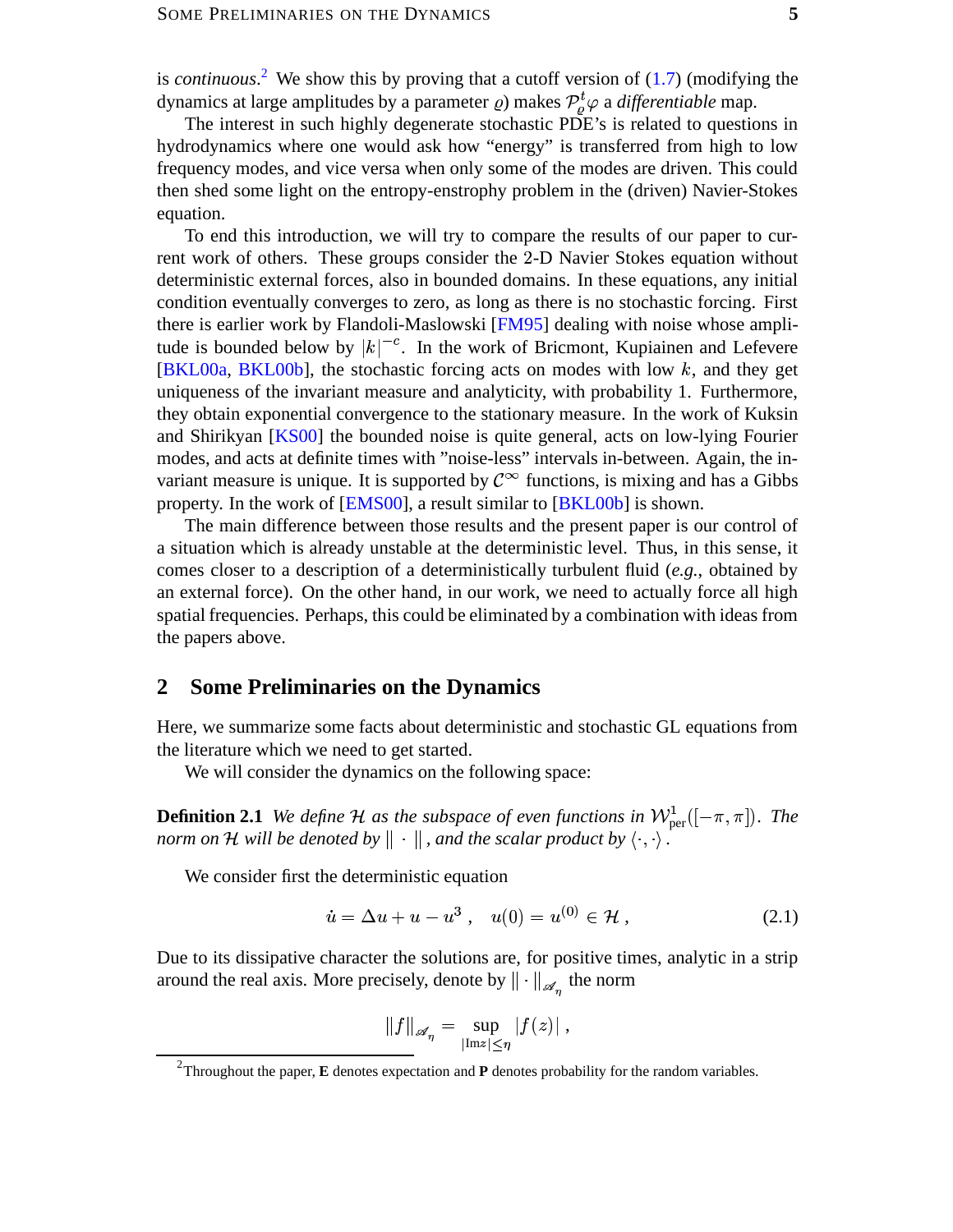and by  $\mathscr{A}_\eta$  the corresponding Banach space of analytic functions. Then the following result holds.

**Lemma 2.2** For every initial value  $u^{(0)} \in \mathcal{H}$ , there exist a time T and a constant C such that for  $0 < t \leq T$ , the solution  $u(t, u^{(0)})$  of (2.1) belongs to  $\mathscr{A}_{\pi}$  and satisfies  $||u(t, u^{(0)})||_{\mathscr{A}_{\sqrt{t}}} \leq C.$ 

*Proof.* The statement is proven in [Col94] for the case of the infinite line. Since the periodic functions form an invariant subspace under the evolution, the result applies to our case.  $\Box$ 

We next collect some useful results for the stochastic equation  $(1.7)$ :

**Proposition 2.3** For every  $t > 0$  and every  $p > 1$  the solution of (1.7) with initial condition  $\Phi^0(\xi) = \xi \in \mathcal{H}$  exists in H up to time t. It defines by (1.9) a Markovian transition semigroup on  $H$ . One has the bound

$$
\mathbf{E}\Big(\sup_{s\in[0,t]}\|\Phi^s(\xi)\|^p\Big)\leq C_{t,p}(1+\|\xi\|)^p.
$$

Furthermore, the process  $(1.7)$  has an invariant measure.

These results are well-known and in Section 8.6 we sketch where to find them in the literature.

#### <span id="page-5-0"></span>**Controllability** 3

In this section we show the "approximate controllability" of  $(1.3)$ . The control problem under consideration is

<span id="page-5-2"></span><span id="page-5-1"></span>
$$
\dot{u} = \Delta u + u - u^3 + Q f(t) , \qquad u(0) = u^{(i)} \in \mathcal{H} , \qquad (3.1)
$$

where f is the control. Using Fourier series' and the hypotheses on  $Q$ , we see that by choosing  $f_k \equiv 0$  for  $|k| < k_*, (3.1)$  can be brought to the form

$$
\dot{u}_k = \begin{cases}\n-k^2 u_k + u_k - \sum_{\ell+m+n=k} u_\ell u_m u_n + \frac{q_k}{\sqrt{4\pi(1+k^2)}} f_k(t), & |k| \ge k_* \,, \\
-k^2 u_k + u_k - \sum_{\ell+m+n=k} u_\ell u_m u_n, & |k| < k_* \,,\n\end{cases} \tag{3.2}
$$

with  $\{u_k\} \in \mathcal{H}$  and  $t \mapsto \{f_k(t)\} \in L^{\infty}([0,\tau],\mathcal{H})$ . We will refer in the sequel to  ${u_k}_{|k| \leq k_*}$  as the *low-frequency modes* and to  ${u_k}_{|k| \geq k_*}$  as the *high-frequency modes*. We also introduce the projectors  $\Pi_L$  and  $\Pi_H$  which project onto the low (resp. high) frequency modes. Let  $\mathcal{H}_L$  and  $\mathcal{H}_H$  denote the ranges of  $\Pi_L$  and  $\Pi_H$  respectively. Clearly  $\mathcal{H}_L$  is finite dimensional, whereas  $\mathcal{H}_H$  is a separable Hilbert space.

The main result of this section is approximate controllability in the following sense: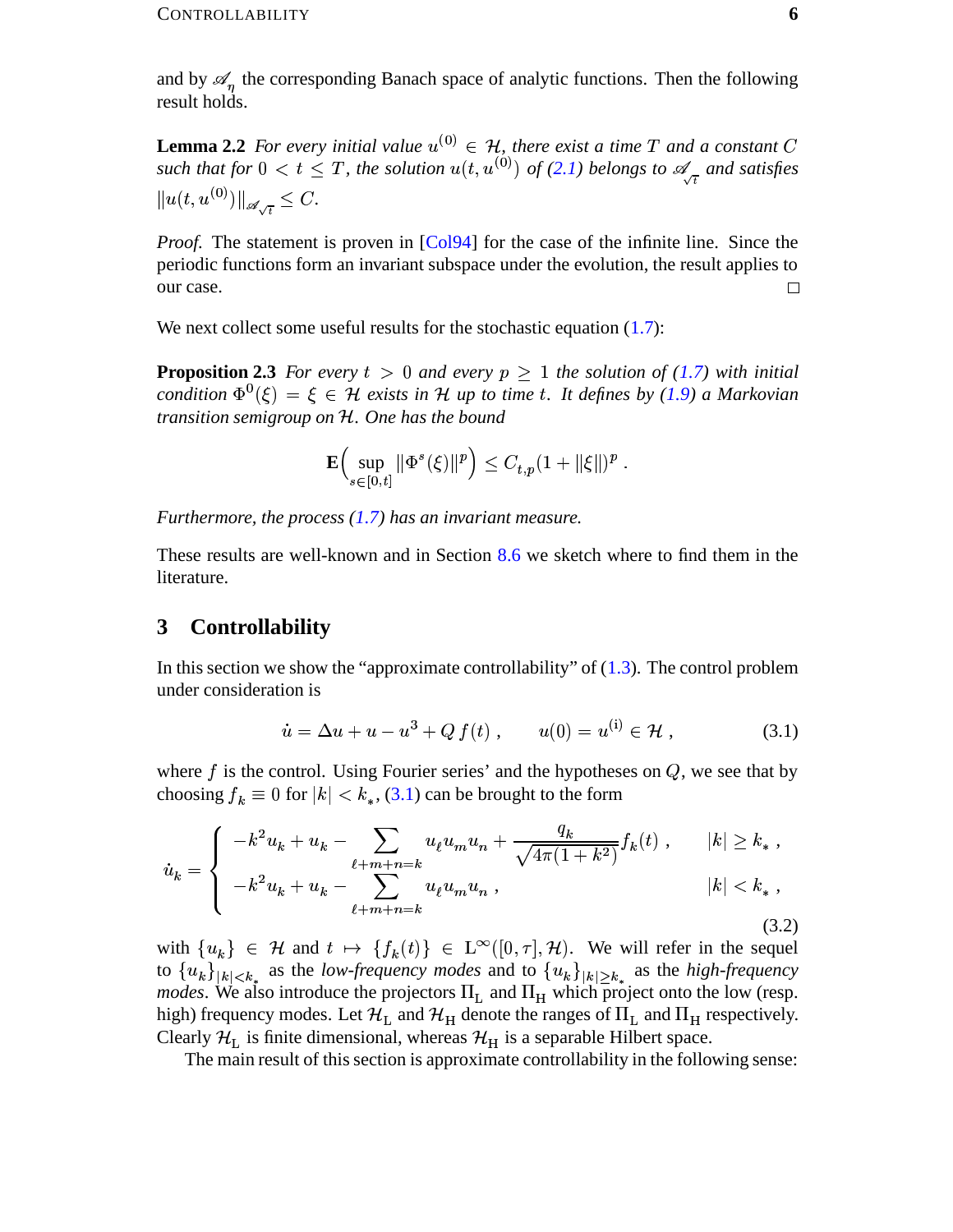**Theorem 3.1** For every time  $\tau > 0$  the following is true: For every  $u^{(i)}$ ,  $u^{(f)} \in \mathcal{H}$  and every  $\varepsilon > 0$ , there exists a control  $f \in L^{\infty}([0, \tau], \mathcal{H})$  such that the solution  $u(t)$  of  $(3.1)$  with  $u(0) = u^{(i)}$  satisfies  $||u(\tau) - u^{(f)}|| < \varepsilon$ .

*Proof.* The construction of the control proceeds in 4 different phases, of which the third is the actual controlling of the low-frequency part by the high-frequency controls. In the construction, we will encounter a time  $\tau(R,\varepsilon')$  which depends on the norm R of  $u^{(f)}$  and some precision  $\varepsilon'$ . Given this function, we split the given time  $\tau$  as  $\tau = \sum_{i=1}^4 \tau_i$ , with  $\tau_4 \leq \tau(\|u^{(f)}\|, \varepsilon/2)$  and all  $\tau_i > 0$ . We will use the cumulated times  $t_i = \sum_{i=1}^j \tau_i$ .

**Step 1.** In this step we choose  $f \equiv 0$ , and we define  $u^{(1)} = u(t_1)$ , where  $t \mapsto u(t)$  is the solution of (3.1) with initial condition  $u(0) = u^{(i)}$ . Since there is no control, we really have (2.1) and hence, by Lemma 2.2, we see that  $u^{(1)} \in \mathscr{A}_n$  for some  $\eta > 0$ .

**Step 2.** We will construct a smooth control  $f : [t_1, t_2] \to \mathcal{H}$  such that  $u^{(2)} = u(t_2)$ satisfies:

$$
\Pi_{\rm H} u^{(2)}\,=\,0
$$

In other words, in this step, we drive the high-frequency part to 0. To construct  $f$ , we choose a  $\mathcal{C}^{\infty}$  function  $\varphi : [t_1, t_2] \to \mathbf{R}$ , interpolating between 1 and 0 with vanishing derivatives at the ends. Define  $u_{\text{H}}(t) = \varphi(t) \Pi_{\text{H}} u^{(1)}$  for  $t \in [t_1, t_2]$ . This will be the evolution of the high-frequency part. We next define the low-frequency part  $u_L$  =  $u_{\rm L}(t)$  as the solution of the ordinary differential equation

$$
\dot{u}_{\rm L} = \Delta u_{\rm L} + u_{\rm L} - \Pi_{\rm L}((u_{\rm L} + u_{\rm H})^3) ,
$$

with  $u_L(t_1) = \Pi_L u^{(1)}$ . We then set  $u(t) = u_L(t) \oplus u_H(t)$  and substitute into (3.1) which we need to solve for the control  $Qf(t)$  for  $t \in [t_1, t_2]$ .

Since  $u_{\text{L}}(t) \oplus u_{\text{H}}(t)$  as constructed above is in  $\mathscr{A}_n$  and since  $Qf = \dot{u} - \Delta u$  $u + u^3$ , and  $\Delta$  maps  $\mathscr{A}_\eta$  to  $\mathscr{A}_{\eta/2}$  we conclude that  $Qf \in \mathscr{A}_{\eta/2}$ . By construction, the components  $q_k$  of Q decay polynomially with k and do not vanish for  $k \geq k_*$ . Therefore,  $Q^{-1}$  is a bounded operator from  $\mathscr{A}_{\eta/2} \cap \mathcal{H}_H$  to  $\mathcal{H}_H$ . Thus, we can solve for  $f$  in this step.

Step 3. As mentioned before, this step really exploits the coupling between high and low frequencies. Here, we start from  $u^{(2)}$  at time  $t_2$  and we want to reach  $\Pi_{\mathrm{L}} u^{(\mathrm{f})}$  at time  $t_3$ . In fact, we will instead reach a point  $u^{(3)}$  with  $\|\Pi_L u^{(3)} - \Pi_L u^{(f)}\| < \varepsilon/2$ .

The idea is to choose for every low frequency  $|k| < k_*$  a set of three<sup>3</sup> high frequencies that will be used to control  $u_k$ . To simplify matters we will assume (without loss of generality) that  $k_* > 2$ :

**Definition 3.2** We define for every k with  $0 \leq k \leq k_*$  the set  $\mathcal{I}_k$  by

$$
\mathscr{I}_k = \{10^{k_*+k} + k , 2 \cdot 10^{k_*+k}, 3 \cdot 10^{k_*+k} \}.
$$

<span id="page-6-0"></span><sup>&</sup>lt;sup>3</sup>The number 3 is the highest power of the nonlinearity  $F$  in the GL equation.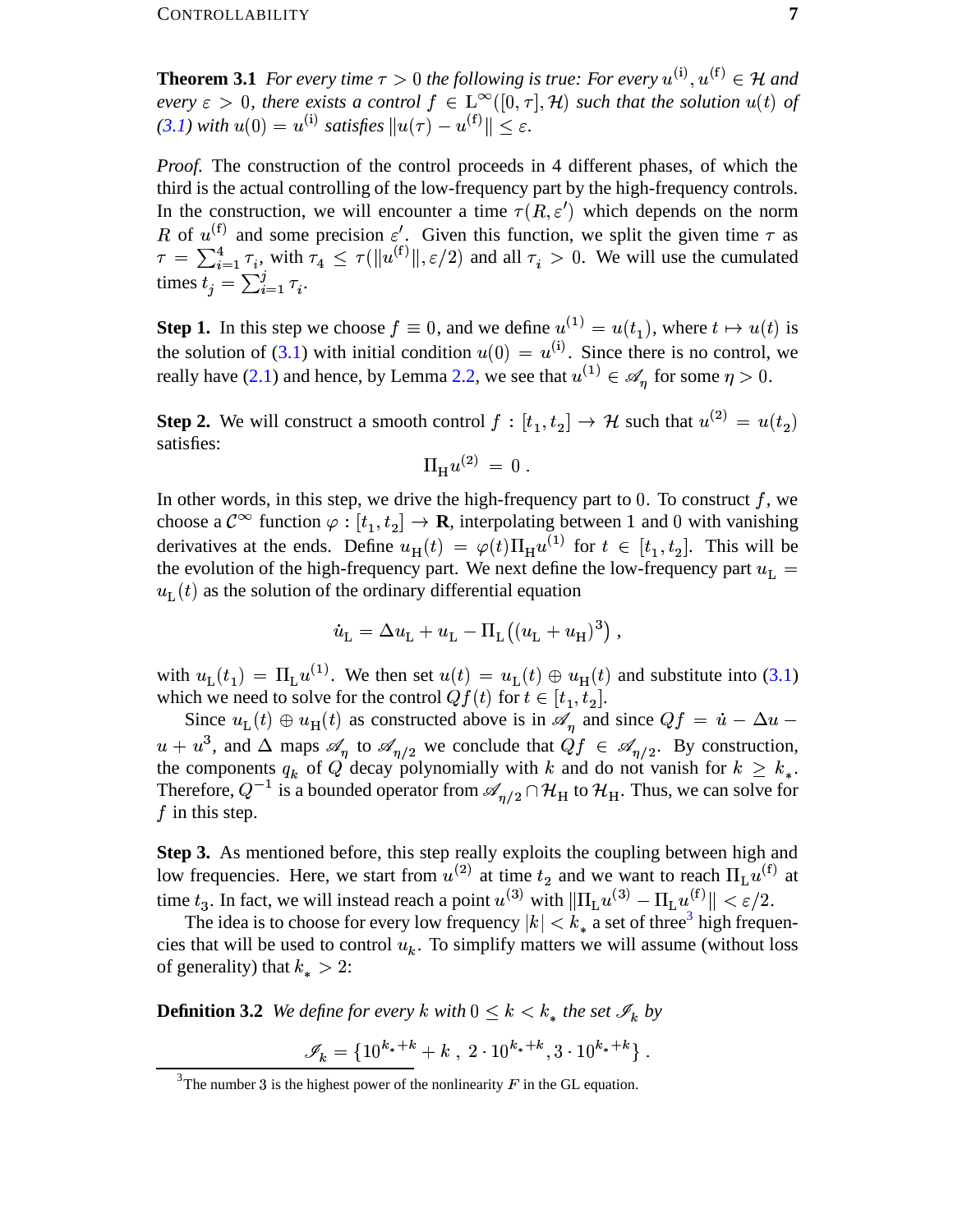We also define  $\mathcal{I}_L^0 = \{k : 0 \leq k < k_*\}$  and

$$
\mathscr{I} = \mathscr{I}_{\mathrm{L}}^0 \cup \Big( \bigcup_{0 \leq k < k_*} \mathscr{I}_k \Big) .
$$

**Lemma 3.3** The sets defined above have the following properties:

- (A) Let  $\mathscr{I}_k = \{k_1, k_2, k_3\}$ . Then, of the six sums  $\pm k_1 \pm k_2 \pm k_3$  exactly one equals k and one equals  $-k$ . All others have modulus larger than  $k_{\star}$ .
- (B) The sets  $\mathcal{I}_k$  and  $\mathcal{I}_1^0$  are all mutually disjoint.
- (C) Let S be a collection of three indices in  $\mathcal{I}, S = \{k_1, k_2, k_3\}$ . If any of the sums  $\pm k_1 \pm k_2 \pm k_3$  adds up to k with  $|k| < k_*$  then either  $S = \mathscr{I}_k$  or  $S \subset \mathscr{I}_L^0$  or  $S$ is of the form  $S = \{k, k', k'\}.$

**Remark 3.4** At the end of this section, we indicate how this construction generalizes to the complex Ginzburg-Landau equation.

*Proof.* The claims (A) and (B) are obvious from the definition of  $\mathcal{I}_k$ . To prove (C) let  $S = \{k_1, k_2, k_3\}$ . If  $S \subset \mathcal{I}_{L}^0$ , we are done. Otherwise, at least one of the  $k_i$  is an element of an  $\mathscr{I}_{\ell}$  for some  $\ell = 0, \ldots, k_{*} - 1$ . Clearly, if the two others are in  $\mathscr{I}_{L}^{0}$ , none of the sums have modulus less than  $k_*$ . If a second  $k_i$  is in  $\mathcal{I}_{\ell'}$  with  $\ell' \neq \ell$  then again none of the 6 sums can lead to a modulus less than  $k_*$ . Finally if  $k_i$  is in  $\mathcal{I}_\ell$  then either all 3 are in  $\mathcal{I}_{\ell}$  and we are done, or  $k_i = k_j$  and thus  $S = \{k, k', k'\}$ . We have covered all cases and the proof of the lemma is complete.  $\Box$ 

We are going to construct a control which, in addition to driving the low frequency part as indicated, also implies  $u_k(t) \equiv 0$  for  $k \notin \mathscr{I}$  for  $t \in [t_2, t_3]$ . By the conditions on  $\mathscr{I}$ , the low-frequency part of (3.2) is for  $0 < k < k_*$  equal to (having chosen the controls equal to 0 for  $k < k_*$ ):

$$
\dot{u}_k = \left(1 - k^2 - 6 \sum_{n \in \mathscr{I} \setminus \mathscr{I}_L^0} |u_n|^2\right) u_k - \sum_{\substack{\pm \ell \pm m \pm n = k \\ \{\ell, m, n\} \subset \mathscr{I}_L^0}} u_\ell u_m u_n - 6 \prod_{n \in \mathscr{I}_k} u_n . \tag{3.3}
$$

When  $k = 0$ , the last term in (3.3) is replaced by  $-12 \prod_{n \in \mathcal{I}_0} u_n$ . This identity exploits the relations  $u_{-n} = u_n$ . To simplify the combinatorial problem, we choose the controls of the 3 amplitudes  $u_n$  with  $n \in \mathcal{I}_k$  in such a way that these  $u_n$  are all equal to a fixed real function  $z_k(t)$  which we will determine below. With this particular choice, (3.3) reduces for  $0 < k < k_*$  to

<span id="page-7-1"></span><span id="page-7-0"></span>
$$
0 = -\dot{u}_k + \left(1 - k^2 - 18 \sum_{0 \le n < k_*} |z_n|^2\right) u_k - \left( (\Pi_L u)^3 \right)_k - 6z_k^3 \,. \tag{3.4}
$$

For  $k = 0$  the last term is  $-12z_0^3$ . We claim that for every path  $\gamma \in C^\infty([t_2, t_3]; \mathcal{H}_L)$ and every  $\varepsilon > 0$ , we can find a set of bounded functions  $t \mapsto z_k(t)$  such that the solution of (3.4) shadows  $\gamma$  at a distance at most  $\varepsilon$ .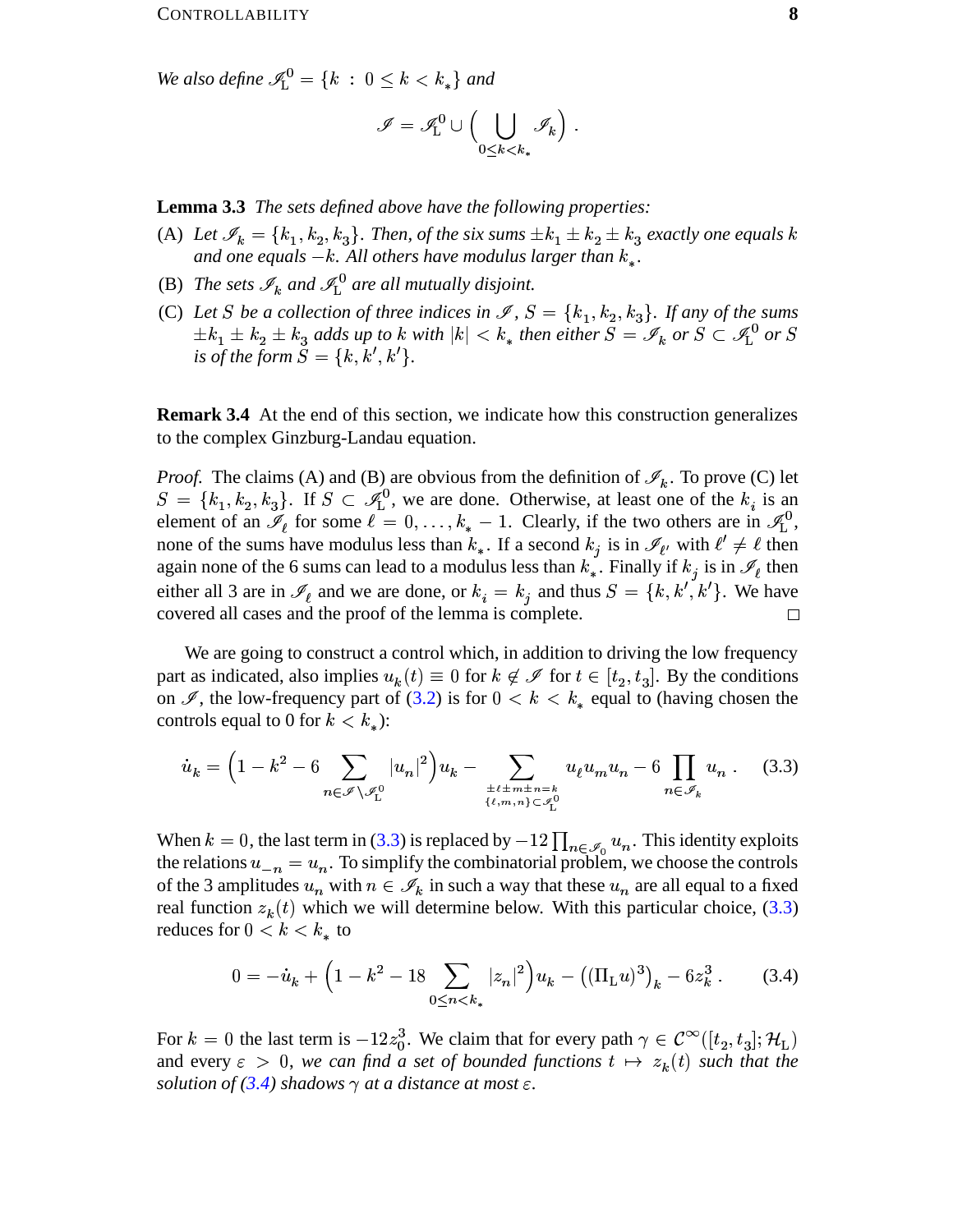To prove this statement, consider the map  $F : \mathbf{R}^{k_*} \to \mathbf{R}^{k_*}$  of the form (obtained when substituting the path  $\gamma$  into [\(3.4\)](#page-7-1))

$$
F: \left( \begin{array}{c} z_0 \\ z_1 \\ \vdots \\ z_{k_*-1} \end{array} \right) \mapsto \left( \begin{array}{c} F_0(z) \\ F_1(z) \\ \vdots \\ F_{k_*-1}(z) \end{array} \right) = \left( \begin{array}{c} 2z_0^3 \\ z_1^3 \\ \vdots \\ z_{k_*-1}^3 \end{array} \right) + \left( \begin{array}{c} \mathcal{P}_0(z) \\ \mathcal{P}_1(z) \\ \vdots \\ \mathcal{P}_{k_*-1}(z) \end{array} \right) \ ,
$$

where the  $\mathcal{P}_m$  are polynomials of degree at most 2. We want to find a solution to  $F=0$ . The  $F_m$  form a Gröbner basis for the ideal of the ring of polynomials they generate. As an immediate consequence, the equation  $F(z) = 0$  possesses exactly  $3^{k_*}$  complex solutions, if they are counted with multiplicities [\[MS95\]](#page-46-1). Since the coefficients of the  $P_m$  are real this implies that there exists at least one real solution.

Having found a (possibly discontinuous) solution for the  $z<sub>k</sub>$ , we find nearby smooth functions  $\tilde{z}_k$  with the following properties:

- The equation [\(3.4\)](#page-7-1) with  $\tilde{z}_k$  replacing  $z_k$  and initial condition  $u_k(t_2) = u_k^{(2)}$  leads to a solution u with  $||u(t_3) - \Pi_L u^{(t)}|| \leq \varepsilon/2$ .
- One has  $\tilde{z}_k(t_3) = 0$ .

Having found the  $\tilde{z}_k$  we construct the  $f_k$  in such a way that for  $n \in \mathscr{I}_k$  one has  $u_n(t) = \tilde{z}_k(t)$ . Finally, for  $k \notin \mathscr{I}$  we choose the controls in such a way that  $u_k(t) \equiv 0$ for  $t \in [t_2, t_3]$ . We . We define  $u^{(3)}$  as the solution obtained in this way for  $t=t_3$ .

**Step 4.** Starting from  $u^{(3)}$  we want to reach  $u^{(1)}$ . Note that  $u^{(3)}$  is in  $\mathscr{A}_n$  (for every  $\eta > 0$ ) since it has only a finite number of non-vanishing modes. By construction we also have  $\|\Pi_L u^{(3)} - \Pi_L u^{(1)}\| \leq \varepsilon/2$ . We only need to adapt the high frequency part without moving the low-frequency part too much.

Since  $\mathscr{A}_n$  is dense in H, there is a  $u^{(4)} \in \mathscr{A}_n$  with  $||u^{(4)} - u^{(f)}|| \leq \varepsilon/4$ . By the reasoning of Step 2 there is for every  $\tau' > 0$  a control for which  $\Pi_H u(t_3 + \tau') =$  $\Pi_H u^{(4)}$  when starting from  $u(t_3) = u^{(3)}$ . Given  $\varepsilon$  there is a  $\tau_*$  such that if  $\tau' < \tau_*$ then  $\|\Pi_{\text{L}}u(t_3+\tau')-\Pi_{\text{L}}u(t_3)\| < \varepsilon/4$ . This  $\tau_*$  depends only on  $\|u^{(\text{f})}\|$  and  $\varepsilon$ , as can be seen from the following argument: Since  $\Pi_H u^{(3)} = 0$ , we can choose the controls in such a way that  $\|\Pi_{H}u(t_3+t)\|$  is an increasing function of t and is therefore bounded by  $\|\Pi_{H}u^{(t)}\|$ . The equation for the low-frequency part is then a finite dimensional ODE in which all high-frequency contributions can be bounded in terms of  $R = ||u^{(t)}||$ .

Combining the estimates we see that

$$
||u(t_4) - u^{(f)}|| = ||\Pi_L(u(t_4) - u^{(f)})|| + ||\Pi_H(u(t_4) - u^{(f)})||
$$
  
\n
$$
\leq ||\Pi_L(u(t_4) - u(t_3))|| + ||\Pi_L(u(t_3) - u^{(f)})||
$$
  
\n
$$
+ ||\Pi_H(u^{(4)} - u^{(f)})|| \leq \varepsilon.
$$

The proof of Theorem [3.1](#page-34-0) is complete.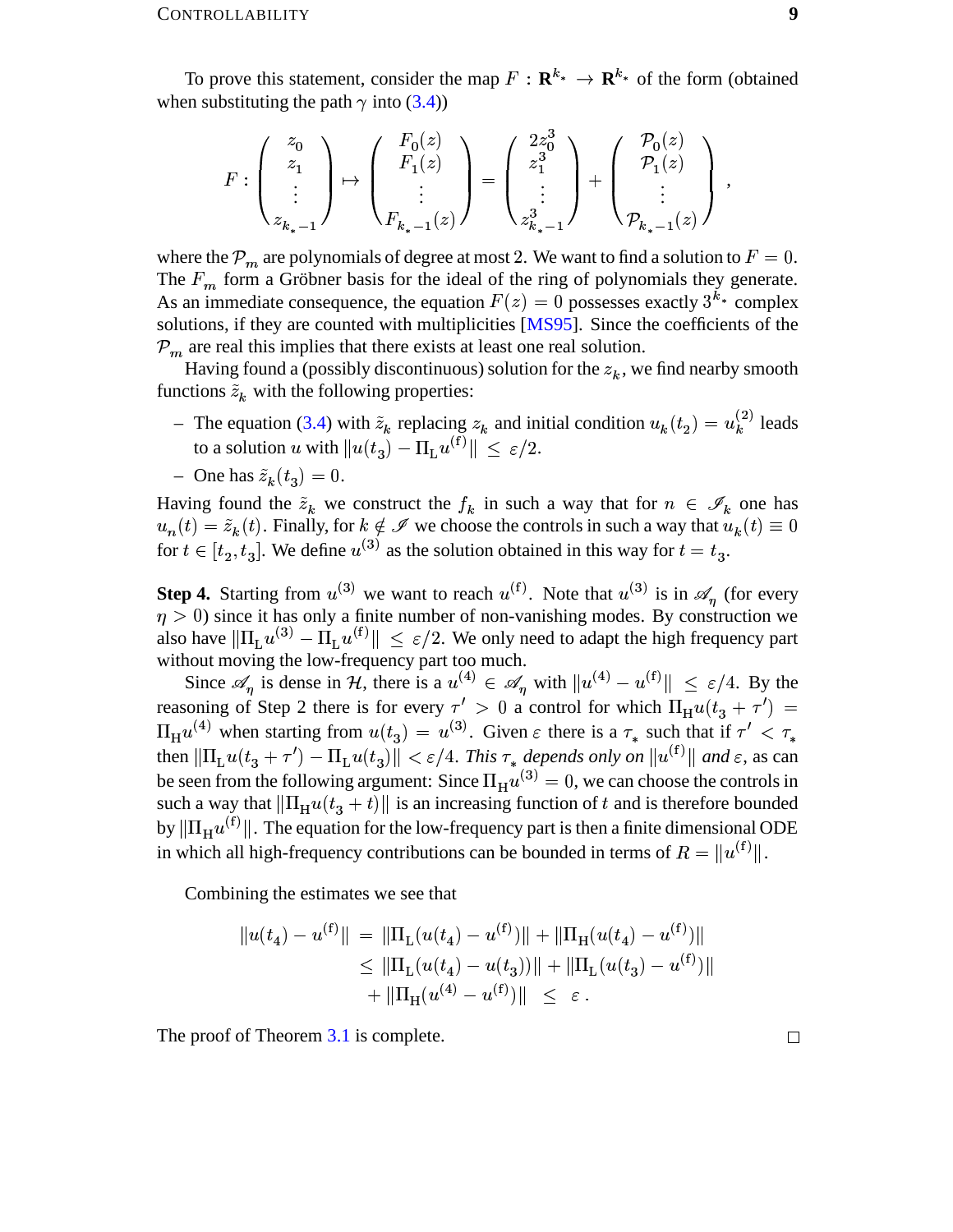### <span id="page-9-0"></span>**3.1 The Combinatorics for the Complex Ginzburg-Landau Equation**

We sketch here those aspects of the combinatorics which change for the complex Ginzburg-Landau equation. In this case, both the real and the imaginary parts of  $u_n$ and  $u_{-n}$  are independent. Thus, we would need a noise which acts on each of the real and imaginary components of  $u_n$  and of  $u_{-n}$  independently *i.e.*, *four* components per  $n > 0$  and *two* for  $n = 0$ . A possible definition of  $\mathscr{I}_k$  for  $|k|$  $|k| < k_*$  is:

$$
\mathscr{I}_k = \left\{ \begin{array}{ll} \{10^{k_*+2k} + k, 2 \cdot 10^{k_*+2k}, -3 \cdot 10^{k_*+2k} \} & \text{for } k \ge 0, \\ \{10^{k_*+2|k|+1} - |k|, 2 \cdot 10^{k_*+2|k|+1}, -3 \cdot 10^{k_*+2|k|+1} \} & \text{for } k < 0. \end{array} \right.
$$

We also define  $\mathcal{I}_{L}^{0} = \{k : |k| < k_{*}\}\$ and

$$
\mathscr{I}=\mathscr{I}^0_{\rm L}\cup\Bigl(\bigcup_{|k|
$$

The analog of Lemma [3.3](#page-35-2) is

**Lemma 3.5** *The sets defined above have the following properties:*

- (A) Let  $\mathscr{I}_k = \{k_1, k_2, k_3\}$ . Then, the sum  $k_1 + k_2 + k_3$  equals k.
- (B) The sets  $\mathscr{I}_k$  and  $\mathscr{I}_L^0$  are all mutually disjoint.
- (C) Let *S* be a collection of three indices in  $\mathscr{I}$ ,  $S = \{k_1, k_2, k_3\}$ . If the sum  $k_1 +$ Let S be a collection of three indices in  $\mathcal{S}$ ,  $S = \{k_1, k_2, k_3\}$ . If the sum  $k_1 + k_2 + k_3$  equals k with  $|k| < k_*$  then either  $S = \mathcal{I}_k$  or  $S \subset \mathcal{I}_L^{0}$  or S is of the form  $|k| < k_*$  then either  $S = \mathscr{I}_k$  or  $S \subset \mathscr{I}^0_1$  or  $S$  is of the form  $S = \{k, k', -k'\}.$

Finally, the analog of  $(3.4)$  is for

the analog of (3.4) is for 
$$
|k| < k_*
$$
:  
\n
$$
0 = -\dot{u}_k + (1 - (1 + ia)\kappa^2)u_k - (1 + ib) ((\Pi_L u |\Pi_L u|^2)_k + 6z_k^3).
$$

Apart from these combinatorial changes the complex Ginzburg-Landau equation is treated like the real one.

### <span id="page-9-1"></span>**4 Strong Feller Property and Proof of Theorem 1.1**

The aim of this section is to show the strong Feller property of the process defined by  $(1.3)$  resp.  $(1.7)$ .

### **Theorem 4.1** *The Markov semigroup*  $\mathcal{P}^t$  *defined in* [\(1.9\)](#page-3-2) *is strong Feller.*

<sup>Ø</sup> *Proof of Theorem [1.1.](#page-34-0)* This proof follows a well-known strategy, see *e.g.*, [\[DPZ96\]](#page-45-0). First of all, there is at least one invariant measure for the process [\(1.7\)](#page-3-1), since for a problem in a finite domain, the semigroup  $t \mapsto e^{-At}$  is compact, and therefore [\[DPZ96,](#page-45-0) Theorem 6.3.5] applies. Theorem 6.3.5] applies.

By the controllability Theorem [3.1,](#page-34-0) we deduce, see [\[DPZ96,](#page-45-0) Theorem 7.4.1], that the transition probability from any point in  $H$  to any open set in  $H$  cannot vanish, *i.e.*, the Markov process is irreducible. Furthermore, by Theorem [4.1](#page-34-0) the process is strong Feller. By a classical result of Khas'minskiĭ, this implies that  $\mathcal{P}^t$  is regular. Therefore we can use Doob's theorem [\[DPZ96,](#page-45-0) pp.42–43] to conclude that the invariant measure is unique. This completes the proof of Theorem [1.1.](#page-34-0) $\Box$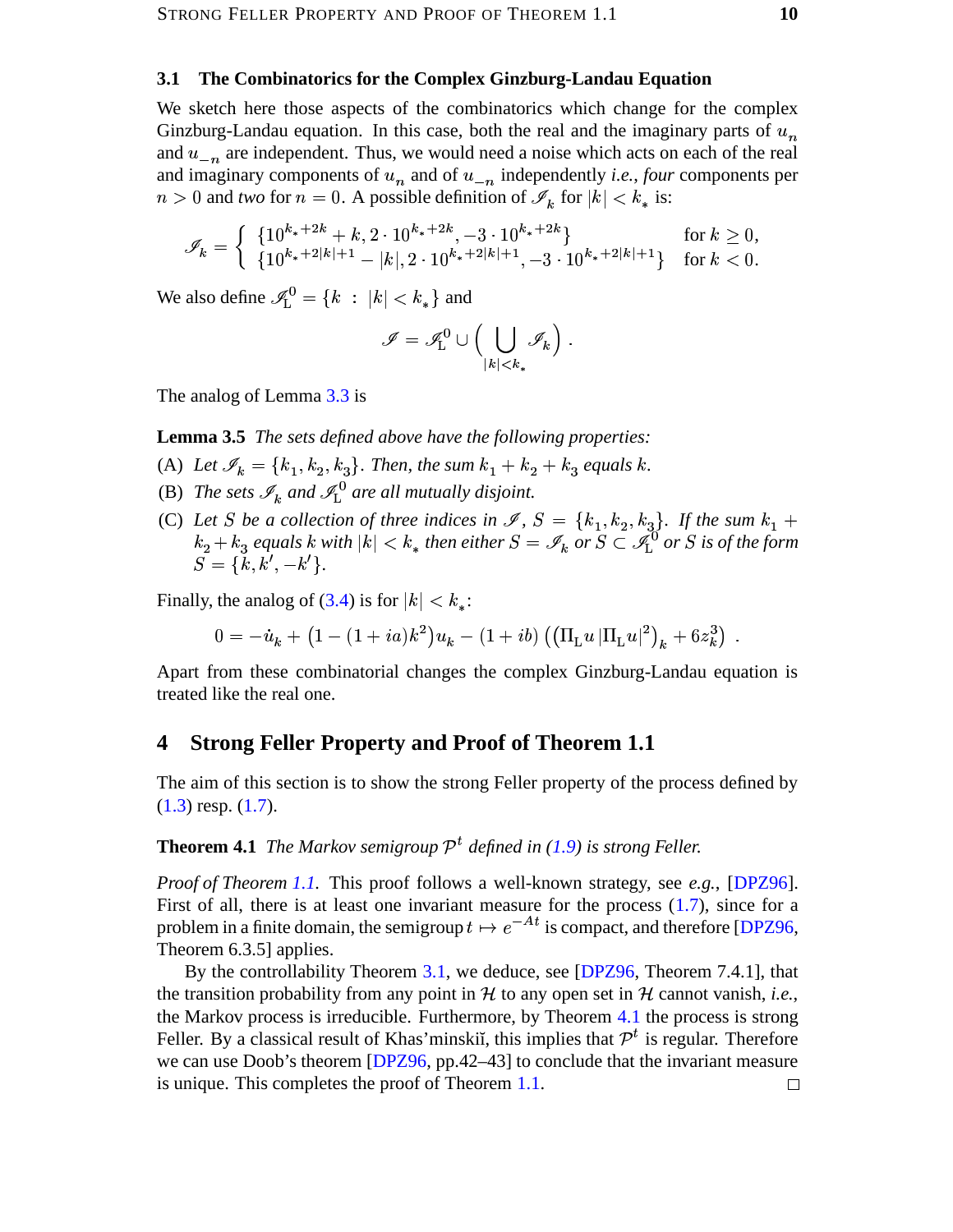Before we start with the proof of Theorem 4.1, we explain our strategy. Because of the polynomial nature of the nonlinearity in  $(1.3)$ , the natural bounds diverge with some power of the norm of the initial data. On the other hand, the nonlinearity is strongly dissipative at large amplitudes. Therefore we introduce a cutoff version of the dynamics beyond some fixed amplitude and then take the limit in which this cutoff goes to infinity. We seem to need such a technique to get the bounds  $(5.11)$  and  $(5.12)$ .

The precise definition of the cutoff version  $F<sub>o</sub>$  of F is:

$$
F_{\varrho}(x) = (1 - \chi(||x||/(3\varrho)))F(x) ,
$$

where  $\chi$  is a smooth, non-negative function satisfying

<span id="page-10-2"></span>
$$
\chi(z) = \begin{cases} 1 & \text{if } z > 2, \\ 0 & \text{if } z < 1. \end{cases}
$$

Similarly, we define

$$
Q_{\varrho}(x) \ = \ Q + \chi(\|x\|/\varrho)\Pi_{k_{*}} \ , \tag{4.1}
$$

where  $\Pi_k$  is the projection onto the frequencies below  $k_*$ .

**Remark 4.2** These cutoffs have the following effect as a function of  $||x||$ :

- When  $||x|| \le \varrho$  then  $Q_o(x) = Q$  and  $F_o(x) = F(x)$ .
- When  $\varrho < ||x|| \le 2\varrho$  then  $Q_{\rho}(x)$  depends on x and  $F_{\rho}(x) = F(x)$ .
- When  $2\varrho < ||x|| \le 6\varrho$  then all Fourier components of  $Q_{\rho}(x)$  including the ones below  $k_*$  are non-zero and  $F_{\rho}(x)$  is proportional to a  $F(x)$  times a factor  $\leq 1$ .
- When  $6\varrho < ||x||$  then all Fourier components of  $Q_{\rho}(x)$  including the ones below  $k_*$  are non-zero and  $F_o(x) = 0$ .

At high amplitudes, the nonlinearity is truncated to 0. Thus, the Hörmander condition cannot be satisfied there unless the diffusion process is non-degenerate. We achieve this non-degeneracy by extending the stochastic forcing to *all* degrees of freedom when  $||x||$ is large.

Instead of  $(1.7)$  we then consider the modified problem

$$
d\Phi_{\varrho}^{t} = -A\Phi_{\varrho}^{t} dt + \left(F_{\varrho} \circ \Phi_{\varrho}^{t}\right) dt + \left(Q_{\varrho} \circ \Phi_{\varrho}^{t}\right) dW(t) , \qquad (4.2)
$$

with  $\Phi_{\rho}^{0}(\xi) = \xi \in \mathcal{H}$ . Note that the cutoffs are chosen in such a way that the dynamics of  $\Phi_{\rho}^{t}(\xi)$  coincides with that of  $\Phi^{t}(\xi)$  as long as  $\|\Phi^{t}(\xi)\| < \rho$ . We will show that the solution of  $(4.2)$  defines a Markov semigroup

<span id="page-10-1"></span><span id="page-10-0"></span>
$$
\mathcal{P}^t_\rho \varphi(\xi) = \mathbf{E}\big(\varphi \circ \Phi^t_\rho\big)(\xi) \;,
$$

with the following smoothing property:

**Theorem 4.3** There exist exponents  $\mu, \nu > 0$ , and for all  $\varrho > 0$  there is a constant  $C_{\rho}$ such that for every  $\varphi \in \mathcal{B}_b(\mathcal{H})$ , for every  $t > 0$  and for every  $\xi \in \mathcal{H}$ , the function  $\mathcal{P}_o^t \varphi$ is differentiable and its derivative satisfies

$$
||D\mathcal{P}_{\varrho}^{t}\varphi(\xi)|| \leq C_{\varrho}(1+t^{-\mu})(1+||\xi||^{\nu})||\varphi||_{L^{\infty}}.
$$
\n(4.3)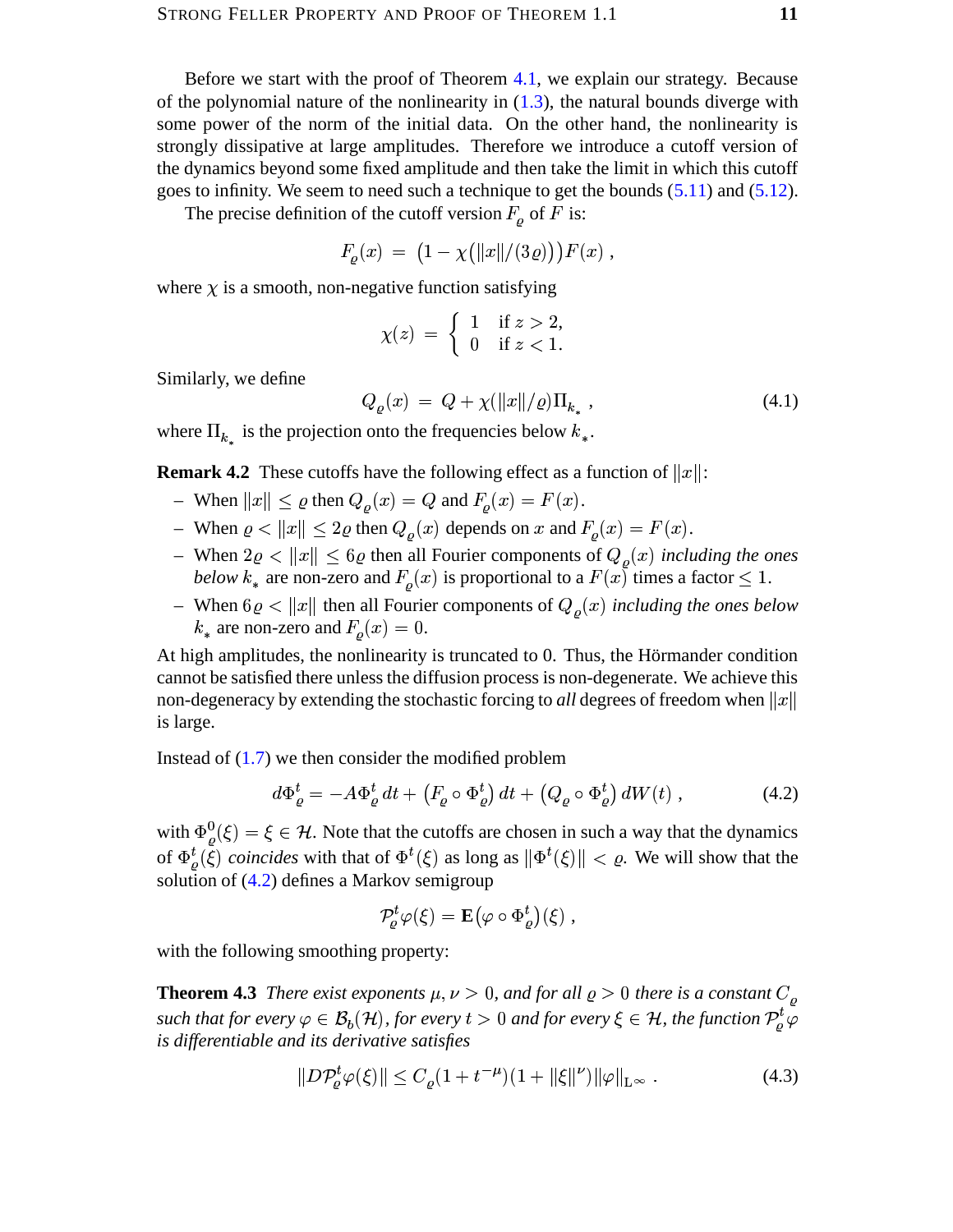Using this theorem, the proof of Theorem 4.1 follows from a limiting argument.

*Proof of Theorem 4.1.* Choose  $x \in \mathcal{H}$ ,  $t > 0$ , and  $\varepsilon > 0$ . We denote by  $\beta$  the ball of radius  $2||x||$  centered around the origin in H. Using Proposition 2.3 we can find a sufficiently large constant  $\rho = \rho(x, t, \varepsilon)$  such that for every  $y \in \mathcal{B}$ , the inequality

$$
\mathbf{P}\Big(\sup_{s\in[0,t]}\big\|\Phi^s(y)\big\| > \varrho\Big) \le \frac{\varepsilon}{8}
$$

holds. Choose  $\varphi \in \mathcal{B}_b(\mathcal{H})$  with  $\|\varphi\|_{L^\infty} \leq 1$ . We have by the triangle inequality

$$
\left| \mathcal{P}^t \varphi(x) - \mathcal{P}^t \varphi(y) \right| \le \left| \mathcal{P}^t \varphi(x) - \mathcal{P}^t_{\varrho} \varphi(x) \right| + \left| \mathcal{P}^t_{\varrho} \varphi(x) - \mathcal{P}^t_{\varrho} \varphi(y) \right|
$$
  
+ 
$$
\left| \mathcal{P}^t \varphi(y) - \mathcal{P}^t_{\varrho} \varphi(y) \right|.
$$

Since the dynamics of the cutoff equation and the dynamics of the original equation coincide on the ball of radius  $\rho$ , we can write, for every  $z \in \mathcal{B}$ ,

$$
\left| \mathcal{P}^t \varphi(z) - \mathcal{P}^t_{\varrho} \varphi(z) \right| = \mathbf{E} \left| \left( \varphi \circ \Phi^t \right)(z) - \left( \varphi \circ \Phi^t_{\varrho} \right)(z) \right|
$$
  

$$
\leq 2 \|\varphi\|_{\mathbf{L}^{\infty}} \mathbf{P} \left( \sup_{s \in [0,t]} \|\Phi^s(z)\| > \varrho \right) \leq \frac{\varepsilon}{4}
$$

This implies that

$$
\left|\mathcal{P}^t\varphi(x)-\mathcal{P}^t\varphi(y)\right|\leq \frac{\varepsilon}{2}+\left|\mathcal{P}^t_{\varrho}\varphi(x)-\mathcal{P}^t_{\varrho}\varphi(y)\right|.
$$

By Theorem 4.3 we see that if  $y$  is sufficiently close to  $x$  then

$$
\left|\mathcal{P}^t_{\varrho}\varphi(x)-\mathcal{P}^t_{\varrho}\varphi(y)\right|\leq \frac{\varepsilon}{2}
$$

Since  $\varepsilon$  is arbitrary we conclude that  $\mathcal{P}^t\varphi$  is continuous when  $\|\varphi\|_{L^{\infty}} \leq 1$ . The generalization to any value of  $\|\varphi\|_{L^{\infty}}$  follows by linearity in  $\varphi$ . The proof of Theorem 4.1 is complete.  $\Box$ 

#### <span id="page-11-0"></span>5 **Regularity of the Cutoff Process**

In this section, we start the proof of Theorem 4.3. If the cutoff problem were finite dimensional, a result like Theorem 4.3 could be derived easily using,  $e.g.,$  the works of Hörmander [Hör67, Hör85], Malliavin [Mal78], Stroock [Str86], or Norris [Nor86]. In the present infinite-dimensional context we need to modify the corresponding techniques, but the general idea retained is Norris'. The main idea will be to treat the (infinite number of) high-frequency modes by a method which is an extension of [DPZ96, Cer99], while the low-frequency part is handled by a variant of the Malliavin calculus adapted from [Nor86]. It is at the juncture of these two techniques that we need a cutoff in the nonlinearity.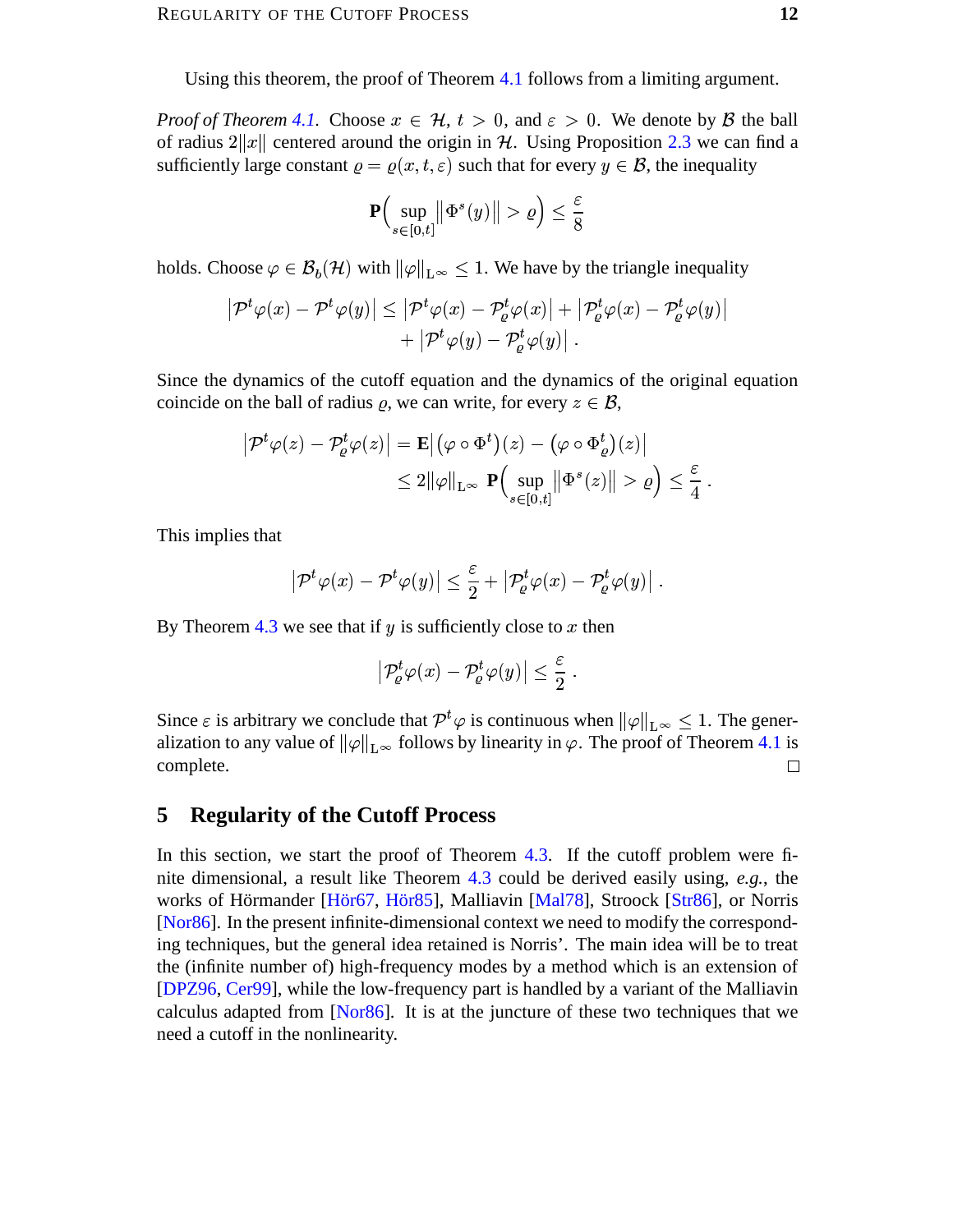#### <span id="page-12-0"></span>**5.1 Splitting and Interpolation Spaces**

Throughout the remainder of this paper, we will again denote by  $\mathcal{H}_\text{L}$  and  $\mathcal{H}_\text{H}$  the spaces corresponding to the low (resp. high)-frequency parts. We slightly change the meaning of "low-frequency" by including in the low-frequency part all those frequencies that are driven by the noise which are in  $\mathscr I$  as defined in Definition [3.2.](#page-35-1) More precisely, the low-frequency part is now  $\{k : |k| \le L - 1\}$ , where  $L = \max\{k : k \in \mathcal{I}\} + 1$ .<br>Note that L is *finite*.  $\mathbf{v} = \mathbf{v}$ Note that  $L$  is *finite*.

Since  $A = 1 - \Delta$  is diagonal with respect to this splitting, we can define its low (resp. high)-frequency parts  $A_L$  and  $A_H$  as operators on  $\mathcal{H}_L$  and  $\mathcal{H}_H$ . From now on, L will always denote the dimension of  $\mathcal{H}_L$ , which will therefore be identified with  $\mathbb{R}^{L}$ .<sup>[4](#page-12-2)</sup> We also allow ourselves to switch freely between equivalent norms on  $\mathbb{R}^{L}$ , when deriving the various bounds.

In the sequel, we will always use the notations  $D<sub>L</sub>$  and  $D<sub>H</sub>$  to denote the derivatives with respect to  $\mathcal{H}_L$  (resp.  $\mathcal{H}_H$ ) of a differentiable function defined on  $\mathcal{H}$ . The words "derivative" and "differentiable" will always be understood in the strong sense, *i.e.*, if  $f : \mathcal{B}_1 \to \mathcal{B}_2$  with  $\mathcal{B}_1$  and  $\mathcal{B}_2$  some Banach spaces, then  $Df : \mathcal{B}_1 \to \mathcal{L}(\mathcal{B}_1, \mathcal{B}_2)$ , *i.e.*, it is bounded from  $\mathscr{B}_1$  to  $\mathscr{B}_2$ .

We introduce the interpolation spaces  $\mathcal{H}^{\gamma}$  (for every  $\gamma \geq 0$ ) defined as being equal to the domain of  $A^{\gamma}$  equipped with the graph norm

$$
||x||_{\gamma}^{2} = ||A^{\gamma}x||^{2} = ||(1 - \Delta)^{\gamma}x||^{2}.
$$

Clearly, the  $\mathcal{H}^{\gamma}$  are Hilbert spaces and we have the inclusions

$$
\mathcal{H}^{\gamma} \subset \mathcal{H}^{\delta} \quad \text{if} \quad \gamma \geq \delta \; .
$$

Note that in usual conventions,  $\mathcal{H}^{\gamma}$  would be the Sobolev space of index  $2\gamma + 1$ . Our motivation for using non-standard notation comes from the fact that our basic space is that with *one* derivative, which we call  $\mathcal{H}$ , and that  $\gamma$  measures additional smoothness in terms of powers of the generator of the linear part.

#### <span id="page-12-1"></span>**5.2 Proof of Theorem 4.3**

The proof of Theorem [4.3](#page-35-2) is based on Proposition [5.1](#page-34-0) and Proposition [5.2](#page-35-1) which we now state.

**Proposition 5.1** *Assume that the noise satisfies condition [\(1.6\)](#page-2-2). Then [\(4.2\)](#page-10-0) defines a stochastic flow*  $\Phi_o^t$  *on*  $\mathcal H$  *with the following properties which hold for any*  $p \geq 1$ :

(A) If  $\xi \in \mathcal{H}^{\gamma}$  with some  $\gamma$  satisfying  $0 \leq \gamma \leq \alpha$ , the solution of [\(4.2\)](#page-10-0) stays in  $\mathcal{H}^{\gamma}$ , *with a bound*

$$
\mathbf{E}\Big(\sup_{0
$$

*for every*  $T > 0$ . If  $\gamma \geq 1$  the solution exists in the strong sense in H.

<span id="page-12-2"></span><sup>&</sup>lt;sup>4</sup>The choice of L above is dictated by the desire to obtain a dimension equal to L and not  $L + 1$ .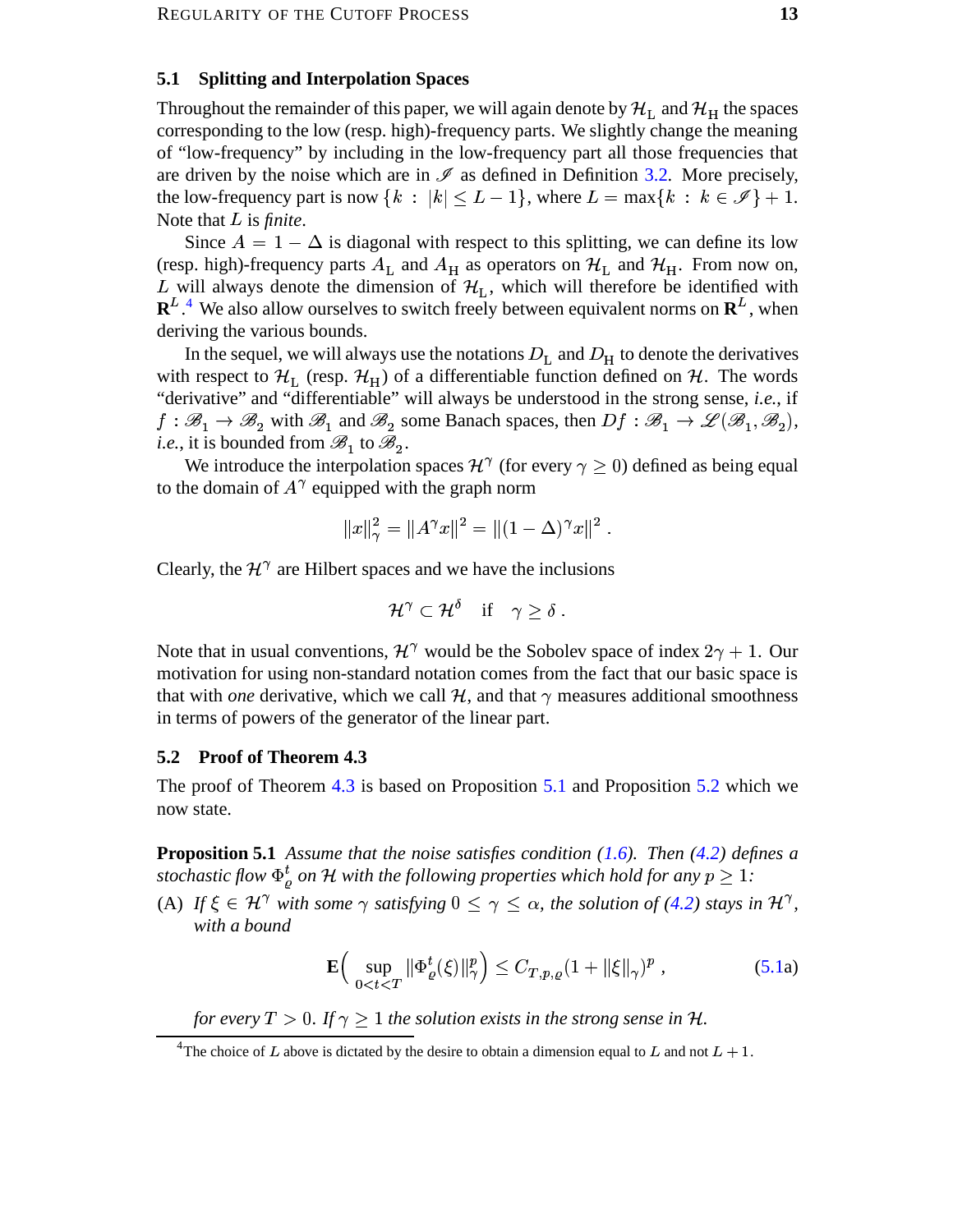(B) The quantity  $\Phi_{\varrho}^{t}(\xi)$  is in  $\mathcal{H}^{\alpha}$  with probability 1 for every time  $t > 0$  and every  $\xi \in \mathcal{H}$ . Furthermore, for every  $T > 0$  there is a constant  $C_{T,p,\rho}$  for which

$$
\mathbf{E}\Big(\sup_{0 (5.1b)
$$

(C) The mapping  $\xi \mapsto \Phi_{\rho}^{t}(\xi)$  (for  $\omega$  and t fixed) has a.s. bounded partial derivatives with respect to  $\xi$ . Furthermore, we have for every  $\xi, h \in \mathcal{H}$  the bound

<span id="page-13-1"></span><span id="page-13-0"></span>
$$
\mathbf{E}\Big(\sup_{0
$$

for every  $T > 0$ .

(D) For every  $h \in \mathcal{H}$  and  $\xi \in \mathcal{H}^{\alpha}$ , the quantity  $(D\Phi_{\rho}^{t}(\xi))h$  is in  $\mathcal{H}^{\alpha}$  with probability 1 for every  $t > 0$ . Furthermore, for a v depending only on  $\alpha$  the bound

$$
\mathbf{E}\Big(\sup_{0
$$

holds for every  $T > 0$ .

(E) For every  $\xi \in \mathcal{H}^{\gamma}$  with  $\gamma \leq \alpha$ , we have the small-time estimate

$$
\mathbf{E}\Big(\sup_{0
$$

which holds for every  $\varepsilon \in (0,T]$  and every  $T > 0$ .

This proposition will be proved in Section 8.4.

**Proposition 5.2** There exist exponents  $\mu_*, \nu_* > 0$  such that for every  $\varphi \in C_b^2(\mathcal{H})$ , every  $\xi \in \mathcal{H}^{\alpha}$  and every  $t > 0$ ,

$$
||D\mathcal{P}_{\varrho}^{t}\varphi(\xi)|| \leq C_{\varrho}(1+t^{-\mu_{*}})\big(1+\|\xi\|_{\alpha}^{\nu_{*}}\big)\|\varphi\|_{L^{\infty}}\ .
$$
\n(5.2)

*Proof of Theorem 4.3.* Note first that for all  $\tau > 0$ , one has  $\|\mathcal{P}_{\rho}^{\tau}\varphi\|_{L^{\infty}} \le \|\varphi\|_{L^{\infty}}$ . Furthermore, for  $\tau > 1$ ,

<span id="page-13-2"></span>
$$
||D\mathcal{P}_{\varrho}^{\tau}\varphi(\xi)|| = ||D(\mathcal{P}_{\varrho}^{1}(\mathcal{P}_{\varrho}^{\tau-1}\varphi))(\xi)||.
$$

Therefore, if we can show (4.3) for  $t \le 1$ , then we find for any  $\tau > 1$ :

$$
||D\mathcal{P}_{\varrho}^{\tau}\varphi(\xi)|| \leq 2C_{\varrho}(1+||\xi||^{\nu})||\mathcal{P}_{\varrho}^{\tau-1}\varphi||_{L^{\infty}} \leq 2C_{\varrho}(1+||\xi||^{\nu})||\varphi||_{L^{\infty}}.
$$

In view of the above, it clearly suffices to show Theorem 4.3 for  $t \in (0, 1]$ .

We first prove the bound for the case  $\varphi \in C_b^2(\mathcal{H})$ . Let  $h \in \mathcal{H}$ . Using the definition (1.9) of  $\mathcal{P}_{\rho}^{t} \varphi$  and the Markov property of the flow we write

$$
||D\mathcal{P}^{2t}_{\varrho}\varphi(\xi)h|| = ||D\mathbf{E}(\mathcal{P}^{t}_{\varrho}\varphi \circ \Phi^{t}_{\varrho})(\xi)h|| = \left\|\mathbf{E}((D\mathcal{P}^{t}_{\varrho}\varphi \circ \Phi^{t}_{\varrho})(\xi)D\Phi^{t}_{\varrho}(\xi)h)\right\|
$$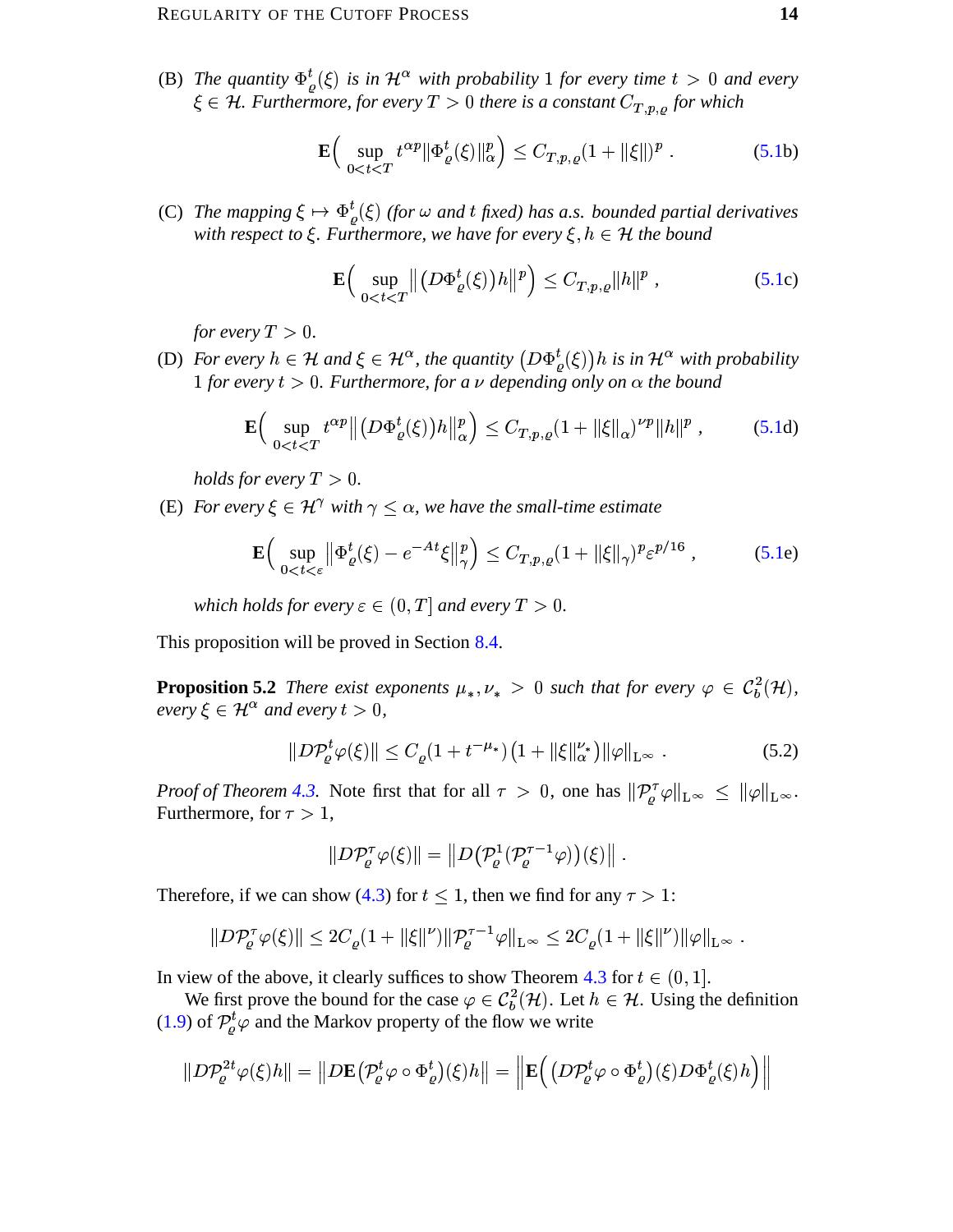$$
\leq \sqrt{\mathbf{E} \big\| \big(D \mathcal{P}^t_{\varrho} \varphi \circ \Phi_{\varrho}^t \big)(\xi) \big\|^2} \sqrt{\mathbf{E} \big\| D \Phi_{\varrho}^t(\xi) h \big\|^2} \; .
$$

Bounding the first square root by Proposition 5.2 and then applying Proposition 5.1  $(B-C)$ , (with  $T = 1$ ) we get a bound

$$
||D\mathcal{P}_{\varrho}^{2t}\varphi(\xi)h|| \leq C_{\varrho} ||\varphi||_{\mathcal{L}^{\infty}} (1+t^{-\mu_{*}}) \sqrt{\mathbf{E}(1+||\Phi_{\varrho}^{t}(\xi)||_{\alpha}^{\nu_{*}})^{2}} \sqrt{\mathbf{E}||D\Phi_{\varrho}^{t}(\xi)h||^{2}} \leq C_{\varrho} ||\varphi||_{\mathcal{L}^{\infty}} (1+t^{-\mu_{*}}) t^{-\alpha\nu_{*}} (1+||\xi||)^{\nu_{*}} ||h||.
$$

Choosing  $\mu = \mu_* + \alpha \nu_*$  and  $\nu = \nu_*$  we find (4.3) in the case when  $\varphi \in C_b^2(\mathcal{H})$ . The method of extension to arbitrary  $\varphi \in \mathcal{B}_h(\mathcal{H})$  can be found in [DPZ96, Lemma 7.1.5]. The proof of Theorem  $4.3$  is complete.  $\Box$ 

#### <span id="page-14-0"></span> $5.3$ **Smoothing Properties of the Transition Semigroup**

In this subsection we prove the smoothing bound Proposition  $5.2$ . Thus, we will no longer be interested in smoothing in position space as shown in Proposition 5.1 but in smoothing properties of the transition semigroup associated to  $(4.2)$ .

**Important remark.** In this section and up to Section 8.6 we always tacitly assume that we are considering the cutoff equation  $(4.2)$  and we will omit the index  $\rho$ .

Thus, we will write Eq.  $(4.2)$  as

$$
d\Phi^t = -A\Phi^t dt + (F \circ \Phi^t) dt + (Q \circ \Phi^t) dW(t).
$$
 (5.3)

The solution of (5.3) generates a semigroup on the space  $\mathcal{B}_h(\mathcal{H})$  of bounded Borel functions over  $\mathcal{H} = \mathcal{H}_L \oplus \mathcal{H}_H$  by

<span id="page-14-1"></span>
$$
\mathcal{P}^t \varphi = \mathbf{E}(\varphi \circ \Phi^t) , \qquad \varphi \in \mathcal{B}_b(\mathcal{H})
$$

Our goal will be to show that the mixing properties of the nonlinearity are strong enough to make  $\mathcal{P}^t\varphi$  differentiable, even if  $\varphi$  is only measurable.

We will need a separate treatment of the high and low frequencies, and so we reformulate  $(5.3)$  as

$$
d\Phi_{\mathcal{L}}^{t} = -A_{\mathcal{L}}\Phi_{\mathcal{L}}^{t} dt + (F_{\mathcal{L}} \circ \Phi^{t}) dt + (Q_{\mathcal{L}} \circ \Phi^{t}) dW_{\mathcal{L}}(t) , \qquad \Phi_{\mathcal{L}}^{t} \in \mathcal{H}_{\mathcal{L}} , (5.4a)
$$
  

$$
d\Phi_{\mathcal{H}}^{t} = -A_{\mathcal{H}}\Phi_{\mathcal{H}}^{t} dt + (F_{\mathcal{H}} \circ \Phi^{t}) dt + Q_{\mathcal{H}} dW_{\mathcal{H}}(t) , \qquad \Phi_{\mathcal{H}}^{t} \in \mathcal{H}_{\mathcal{H}} , (5.4b)
$$

where  $\mathcal{H}_L$  and  $\mathcal{H}_H$  are defined in Section 5.1 and the cutoff version of Q was defined in (4.1). Note that  $Q_H(\Phi^t(\xi))$  is independent of  $\xi$  and t by construction, which is why we can use  $Q_H$  in (5.4b).

The proof of Proposition  $5.2$  is based on the following two results dealing with the low-frequency part and the cross-terms between low and high frequencies, respectively.

**Proposition 5.3** There exist exponents  $\mu, \nu > 0$  such that for every  $\varphi \in C_h^2(\mathcal{H})$ , every  $\xi \in \mathcal{H}^{\alpha}$  and every  $T > 0$ , one has

$$
\left\| \mathbf{E}\Big( \big(D_{\mathrm{L}}\varphi \circ \Phi^t\big)(\xi) \big(D_{\mathrm{L}}\Phi_{\mathrm{L}}^t\big)(\xi) \Big) \right\| \leq C_T \, t^{-\mu} \big(1 + \|\xi\|_{\alpha}^{\nu}\big) \|\varphi\|_{\mathrm{L}^{\infty}} \, ,
$$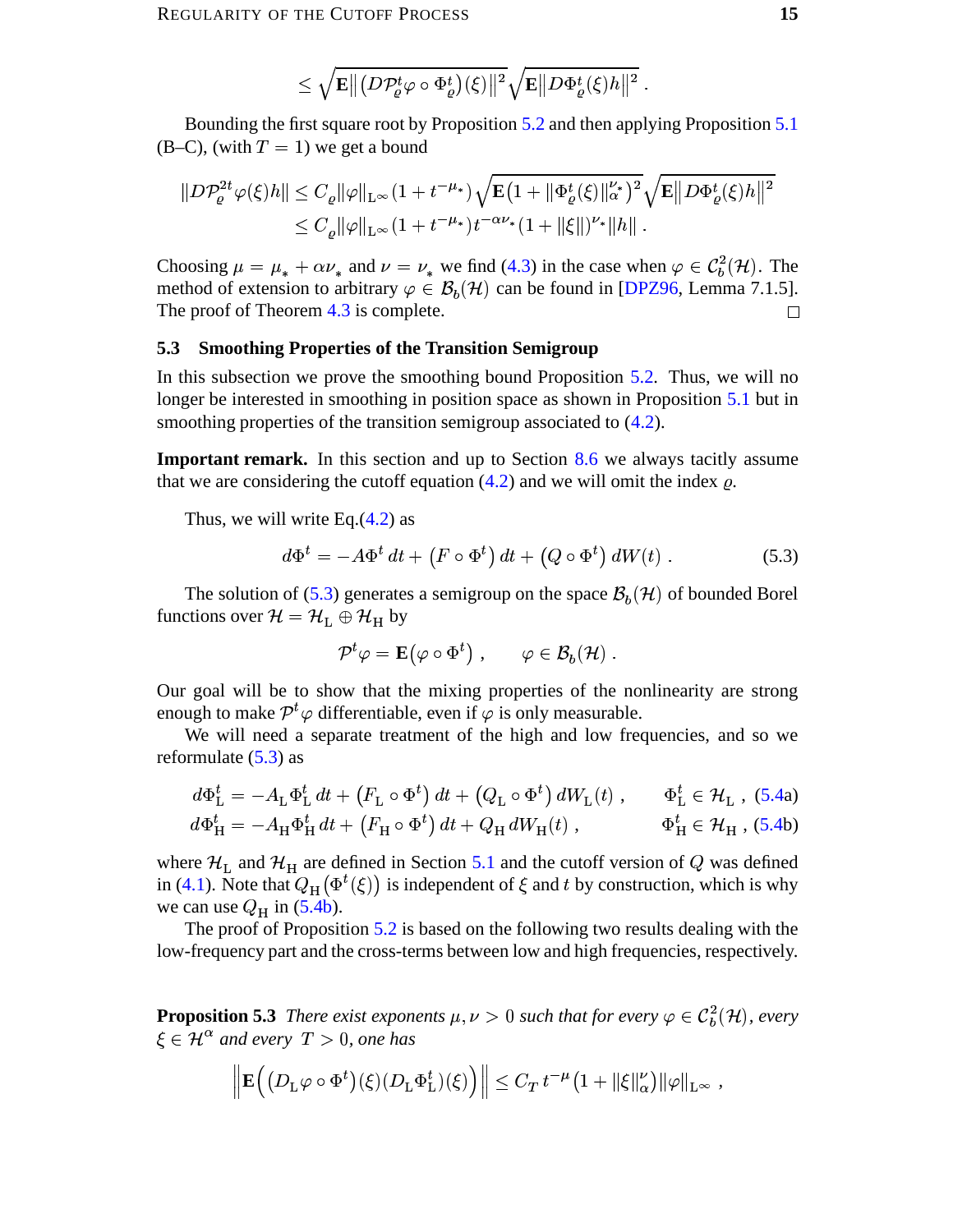for all  $t \in (0, T]$ .<sup>5</sup>

**Lemma 5.4** For every  $T > 0$  and every  $p \ge 1$ , there is a constant  $C_{T,p} > 0$  such that for every  $t \leq T$ , one has the estimates (valid for  $h_L \in \mathcal{H}_L$  and  $h_H \in \mathcal{H}_H$ ):

$$
\mathbf{E} \sup_{0 < s < t} \left\| \left( D_{\mathcal{L}} \Phi_{\mathcal{H}}^s \right) (\xi) h_{\mathcal{L}} \right\|^{p} \leq C_{T, p} \, t^p \| h_{\mathcal{L}} \|^p \;, \tag{5.5a}
$$

$$
\mathbf{E} \sup_{0 < s < t} \left\| \left( D_{\mathcal{H}} \Phi_{\mathcal{L}}^s \right) (\xi) h_{\mathcal{H}} \right\|^p \le C_{T, p} t^{p/4} \| h_{\mathcal{H}} \|^p \,. \tag{5.5b}
$$

These bounds are independent of  $\xi \in \mathcal{H}$ .

**Remark 5.5** In the absence of the cutoff  $\rho$  one can prove inequalities like (5.5), but with an additional factor of  $(1 + ||\xi||^2)^p$  on the right. This is not good enough for our strategy and is the reason for introducing a cutoff.

The proof of Proposition 5.3 will be given in Section 6 and the proof of Lemma 5.4 will be given in Section  $8.5$ .

*Proof of Proposition 5.2.* As in the proof of Theorem 4.3, it suffices to consider times  $t < T$ , where T is any (small) positive constant. The proof will be performed in the spirit of [DPZ96] and [Cer99], using a modified version of the Bismut-Elworthy formula. Take a function  $\varphi \in C_b^2(\mathcal{H})$ . We consider  $Q_L$  and  $Q_H$  as acting on and into  $\mathcal{H}_L$  and  $\mathcal{H}_H$  respectively. It is possible to write as a consequence of Itô's formula:

$$
(\varphi \circ \Phi^t)(\xi) = \mathcal{P}^t \varphi(\xi) + \int_0^t ((D\mathcal{P}^{t-s}\varphi) \circ \Phi^s)(\xi) (Q \circ \Phi^s)(\xi) dW(s)
$$
  

$$
= \mathcal{P}^t \varphi(\xi) + \int_0^t ((D_{\mathcal{L}} \mathcal{P}^{t-s}\varphi) \circ \Phi^s)(\xi) (Q_{\mathcal{L}} \circ \Phi^s)(\xi) dW_{\mathcal{L}}(s)
$$
  

$$
+ \int_0^t ((D_{\mathcal{H}} \mathcal{P}^{t-s}\varphi) \circ \Phi^s)(\xi) Q_{\mathcal{H}} dW_{\mathcal{H}}(s) .
$$
 (5.6)

Choose some  $h \in \mathcal{H}_H$ . By Proposition 5.1 (D),  $(D_H \Phi_H^t)(\xi)h$  is in  $\mathcal{H}^{\alpha}$  for positive times and is bounded by (5.1d). Using condition (1.8b) we see that  $Q_H^{-1}$  maps to  $\mathcal{H}_H$ and so we can multiply both sides of  $(5.6)$  by

<span id="page-15-2"></span><span id="page-15-1"></span>
$$
\int_{t/4}^{3t/4} \left\langle Q_{\rm H}^{-1} (D_{\rm H} \Phi_{\rm H}^s)(\xi) h \, , \, dW_{\rm H}(s) \right\rangle,
$$

where the scalar product is taken in  $\mathcal{H}_{H}$ . Taking expectations on both sides, the first two terms on the right vanish because  $dW_L$  and  $dW_H$  are independent and of mean zero. Thus, we get

$$
\mathbf{E}\left((\varphi \circ \Phi^t)(\xi)\int_{t/4}^{3t/4} \left\langle Q_{\mathcal{H}}^{-1}(D_{\mathcal{H}}\Phi_{\mathcal{H}}^s)(\xi)h, dW_{\mathcal{H}}(s)\right\rangle\right) \n= \mathbf{E}\int_{t/4}^{3t/4} \left((D_{\mathcal{H}}\mathcal{P}^{t-s}\varphi) \circ \Phi^s\right)(\xi) (D_{\mathcal{H}}\Phi_{\mathcal{H}}^s)(\xi)h ds,
$$
\n(5.7)

<span id="page-15-0"></span><sup>5</sup>Recall that not only the flow, but for example also the constant  $C_T$  depends on  $\rho$ .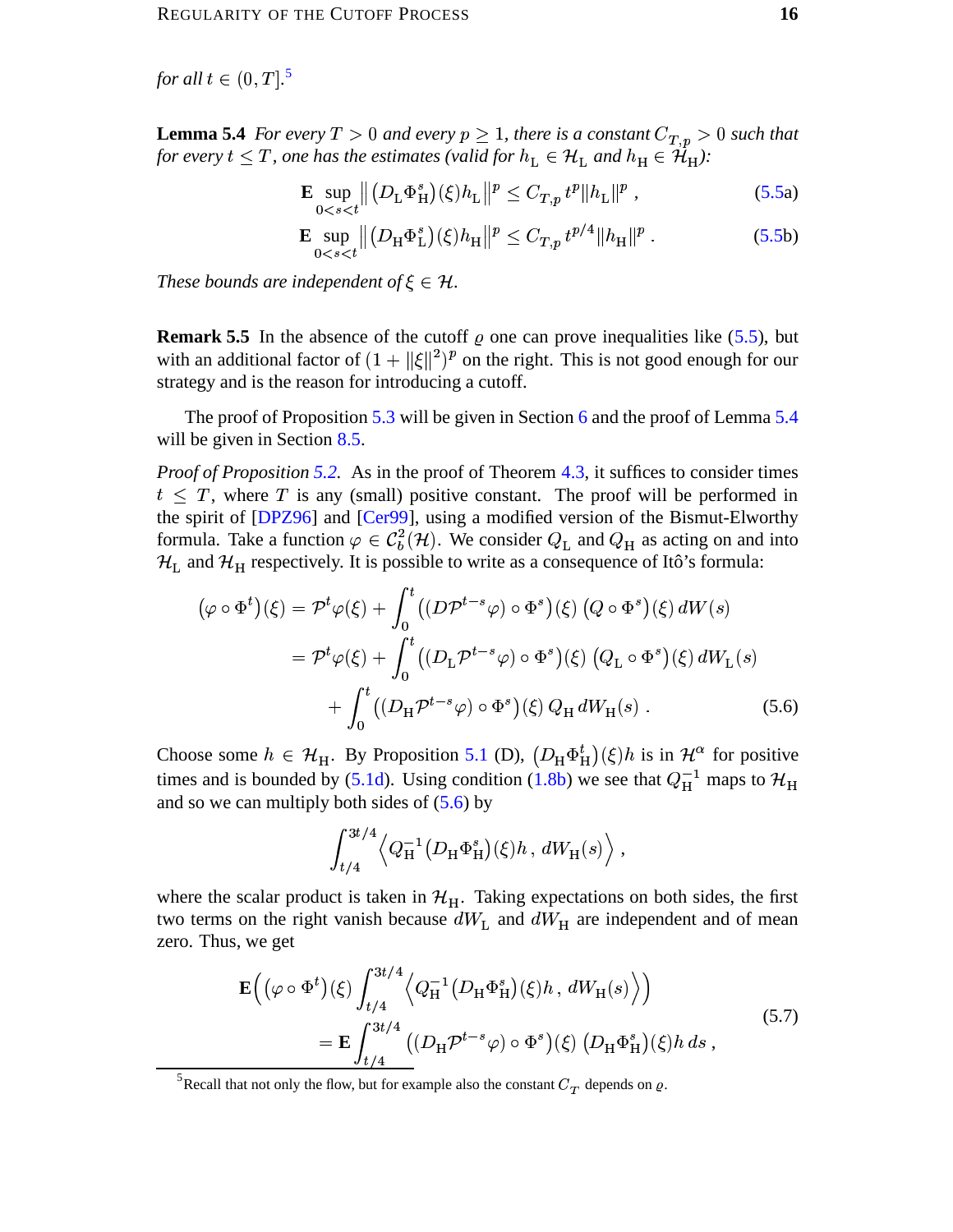We add to both sides of  $(5.7)$  the term

$$
\mathbf{E} \int_{t/4}^{3t/4} \left( (D_{\mathrm{L}} \mathcal{P}^{t-s} \varphi) \circ \Phi^s \right) (\xi) \left( D_{\mathrm{H}} \Phi_{\mathrm{L}}^s \right) (\xi) h \, ds \,,
$$

and note that the r.h.s. can be rewritten as

$$
\int_{t/4}^{3t/4} D_{\mathrm{H}} \mathbf{E} \big( (\mathcal{P}^{t-s} \varphi) \circ \Phi^s \big) (\xi) h \, ds = \frac{t}{2} D_{\mathrm{H}} \mathbf{E} \big( \varphi \circ \Phi^t \big) (\xi) h \, ,
$$

since by the Markov property,  $\mathbf{E}(\mathcal{P}^{t-s}\varphi \circ \Phi^s)(\xi) = \mathbf{E}(\varphi \circ \Phi^t)(\xi)$ . Therefore, (5.7) leads to

$$
(D_{\mathrm{H}}\mathcal{P}^{t}\varphi)(\xi)h = \frac{2}{t}\mathbf{E}\Big((\varphi \circ \Phi^{t})(\xi)\int_{t/4}^{3t/4} \langle Q_{\mathrm{H}}^{-1}(D_{\mathrm{H}}\Phi_{\mathrm{H}}^{s})(\xi)h,dW_{\mathrm{H}}(s)\rangle\Big) + \frac{2}{t}\mathbf{E}\int_{t/4}^{3t/4} \big((D_{\mathrm{L}}\mathcal{P}^{t-s}\varphi) \circ \Phi^{s}\big)(\xi)\left(D_{\mathrm{H}}\Phi_{\mathrm{L}}^{s}\right)(\xi)h ds.
$$
\n(5.8)

For the low-frequency part, we use the equality

$$
(D_{\mathcal{L}}\mathcal{P}^{t}\varphi)(\xi) = \mathbf{E}\Big((D_{\mathcal{L}}\mathcal{P}^{t/2}\varphi \circ \Phi^{t/2})(\xi)(D_{\mathcal{L}}\Phi_{\mathcal{L}}^{t/2})(\xi)\Big) +\mathbf{E}\Big((D_{\mathcal{H}}\mathcal{P}^{t/2}\varphi \circ \Phi^{t/2})(\xi)(D_{\mathcal{L}}\Phi_{\mathcal{H}}^{t/2})(\xi)\Big).
$$
\n(5.9)

We introduce the Banach spaces  $\mathscr{B}_{T,\mu_*,\nu_*}$  of measurable functions  $f:(0,T)\times\mathcal{H}^{\alpha}\to$  $H$ , for which

<span id="page-16-2"></span><span id="page-16-1"></span><span id="page-16-0"></span>
$$
\|f\|_{T,\mu_*,\nu_*} \equiv \sup_{0 < t < T} \sup_{\xi \in \mathcal{H}^\alpha} \frac{t^{\mu_*} \|f(t,\xi)\|}{1 + \|\xi\|_{\alpha}^{\nu_*}} \tag{5.10}
$$

is finite. Recall that we consider here only times smaller than the (small) time  $T \in$  $(0, 1]$  which we will fix below. Choose  $\mu_*$  as the maximum of the constants  $\alpha$  and the  $\mu$  appearing in Proposition 5.3. Similarly  $\nu_*$  is the maximum of the  $\nu$  of Proposition  $5.1$  (D) and the one in Proposition 5.3.

We will construct a  $T > 0$  such that  $f_{\varphi} : (t, \xi) \mapsto (D\mathcal{P}^t \varphi)(\xi)$  belongs to  $\mathscr{B}_{T,\mu_*,\nu_*}$ <br>and that  $||f_{\varphi}||_{T,\mu_*,\nu_*} \leq C ||\varphi||_{L^{\infty}}$ , thus proving Proposition 5.2. The fact that  $f_{\varphi} \in$  $\mathscr{B}_{T,\mu_*,\nu_*}$  for every T if  $\varphi \in C_b^2(\mathcal{H})$  is shown in [DPZ92, Theorem 9.17], so we only have to show the bound on its norm.

The following inequalities are obtained by applying to  $(5.8)$  in order the Cauchy-Schwarz inequality and the definition  $(5.10)$ , then  $(1.8b)$ ,  $(5.1d)$ , and again Cauchy-Schwarz. The last inequality is obtained by applying  $(5.1a)$  and  $(5.1c)$ . This yields for  $h \in \mathcal{H}_H$ :

$$
\left| (D_{\mathrm{H}} \mathcal{P}^{t} \varphi)(\xi) h \right| \leq \|\varphi\|_{\mathrm{L}^{\infty}} \frac{2}{t} \left( \mathbf{E} \int_{t/4}^{3t/4} \|Q_{\mathrm{H}}^{-1} (D_{\mathrm{H}} \Phi_{\mathrm{H}}^{s})(\xi) h \|^{2} ds \right)^{1/2} + \frac{2}{t} \|f_{\varphi}\|_{t, \mu_{\ast}, \nu_{\ast}} \mathbf{E} \int_{t/4}^{3t/4} \frac{1 + \|\Phi^{s}(\xi)\|_{\alpha}^{\nu_{\ast}}}{(t - s)^{\mu_{\ast}}} \| (D_{\mathrm{H}} \Phi_{\mathrm{L}}^{s})(\xi) h \| ds
$$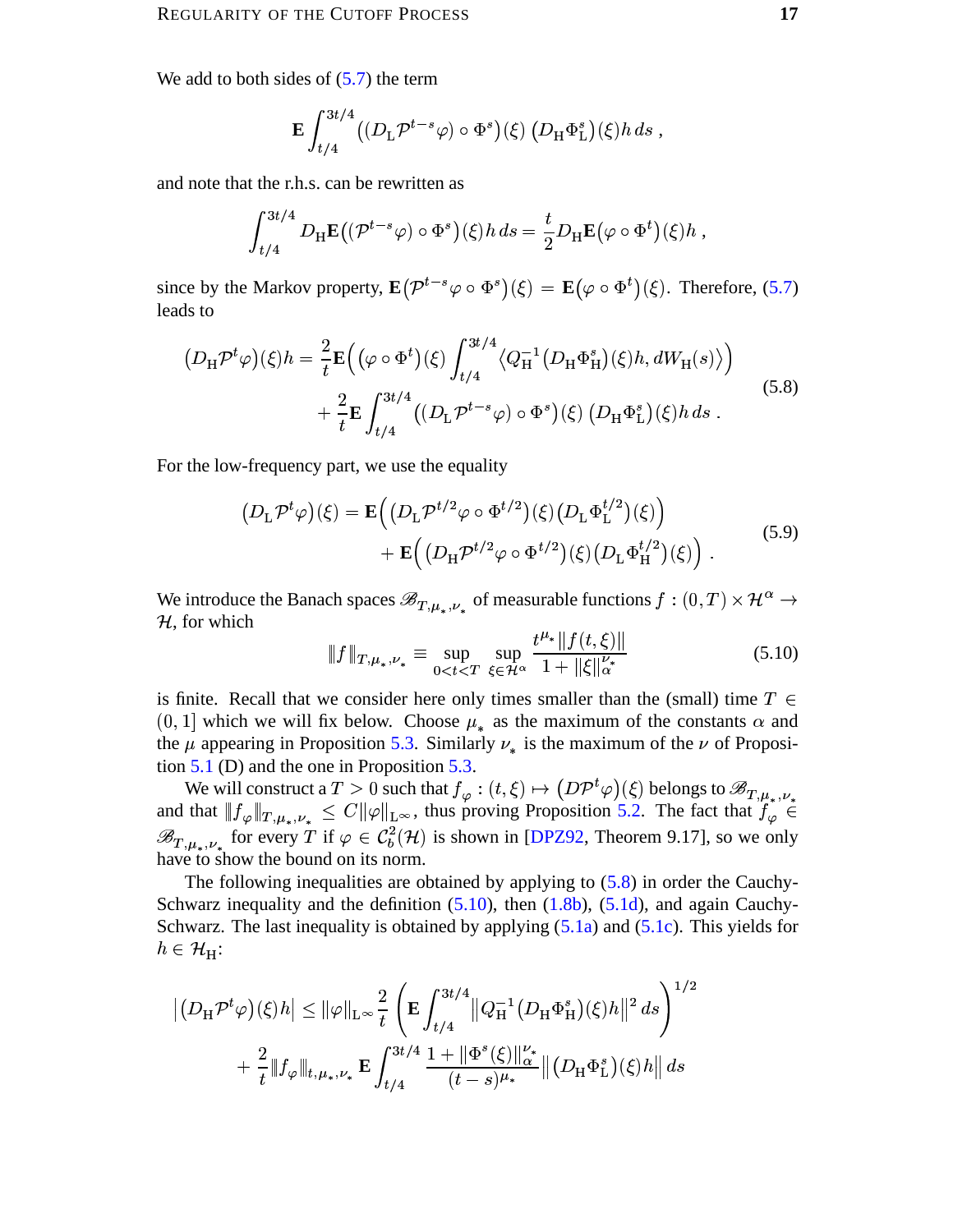<span id="page-17-1"></span>
$$
\leq Ct^{-\alpha} \|\varphi\|_{L^{\infty}} \left(1 + \|\xi\|_{\alpha}^{\nu_{*}}\right) \|h\|
$$
\n
$$
+ Ct^{-\mu_{*}} \|f_{\varphi}\|_{t,\mu_{*},\nu_{*}} \left(\mathbf{E} \sup_{s \in [\frac{t}{4},\frac{3t}{4}]} \left(1 + \|\Phi^{s}(\xi)\|_{\alpha}^{\nu_{*}}\right)^{2}\right)^{1/2}
$$
\n
$$
\times \left(\mathbf{E} \sup_{s \in [\frac{t}{4},\frac{3t}{4}]} \|(D_{\mathcal{H}}\Phi_{\mathcal{L}}^{s})(\xi)h\|^{2}\right)^{1/2}
$$
\n
$$
\leq Ct^{-\alpha} \|\varphi\|_{L^{\infty}} \left(1 + \|\xi\|_{\alpha}^{\nu_{*}}\right) \|h\| + Ct^{-\mu_{*}+1/4} \|f_{\varphi}\|_{t,\mu_{*},\nu_{*}} \left(1 + \|\xi\|_{\alpha}^{\nu_{*}}\right) \|h\|.
$$
\n
$$
(5.11)
$$

Note that this is the place where the lower bound  $(1.8b)$  on the noise is really used.

For the low-frequency part Eq.(5.9) we use first Proposition 5.3,  $\|\mathcal{P}^{t/2}\varphi\|_{L^{\infty}} \leq$  $\|\varphi\|_{L^{\infty}}$ , and the definition (5.10), then Cauchy-Schwarz, and finally (5.5a) and (5.1b). This leads for  $h \in \mathcal{H}_I$  to:

$$
\left| (D_{\mathbf{L}} \mathcal{P}^{t} \varphi)(\xi) h \right| \leq C t^{-\mu_{*}} \|\varphi\|_{\mathbf{L}^{\infty}} \left( 1 + \|\xi\|_{\alpha}^{\nu_{*}} \right) \|h\| + Ct^{-\mu_{*}} \|f_{\varphi}\|_{t, \mu_{*}, \nu_{*}} \mathbf{E} \Big( \left( 1 + \|\Phi^{t/2}(\xi)\|_{\alpha}^{\nu_{*}} \right) \left\| (D_{\mathbf{L}} \Phi_{\mathbf{H}}^{t/2})(\xi) h \right\| \Big) \n\leq Ct^{-\mu_{*}} \|\varphi\|_{\mathbf{L}^{\infty}} \left( 1 + \|\xi\|_{\alpha}^{\nu_{*}} \right) \|h\| + Ct^{-\mu_{*}} \|f_{\varphi}\|_{t, \mu_{*}, \nu_{*}} \sqrt{\mathbf{E} \Big( 1 + \|\Phi^{t/2}(\xi)\|_{\alpha}^{\nu_{*}} \Big)^{2}} \sqrt{\mathbf{E} \left\| (D_{\mathbf{L}} \Phi_{\mathbf{H}}^{t/2})(\xi) h \right\|^{2}} \n\leq Ct^{-\mu_{*}} \|\varphi\|_{\mathbf{L}^{\infty}} \left( 1 + \|\xi\|_{\alpha}^{\nu_{*}} \right) \|h\| + Ct^{-\mu_{*}+1} \|f_{\varphi}\|_{t, \mu_{*}, \nu_{*}} \left( 1 + \|\xi\|_{\alpha}^{\nu_{*}} \right) \|h\|.
$$
\n
$$
(5.12)
$$

Combining the above expressions we get for every  $T \in (0, 1]$  a bound of the type

$$
||f_{\varphi}||_{T,\mu_*,\nu_*} \leq C_1 ||\varphi||_{L^{\infty}} + C_2 T^{1/4} ||f_{\varphi}||_{T,\mu_*,\nu_*}
$$

Our final choice of T is now  $T^{1/4} = \min\{1, 1/(2C_2)\}\$ , and we find

<span id="page-17-3"></span><span id="page-17-2"></span>
$$
||f_{\varphi}||_{T,\mu_*,\nu_*} \leq C ||\varphi||_{L^{\infty}}.
$$
\n(5.13)

Since  $f_{\varphi}(t,\xi) = (D\mathcal{P}^t\varphi)(\xi)$ , inspection of (5.10) shows that (5.13) is equivalent to  $(5.2)$ . The proof of Proposition 5.2 is complete.  $\Box$ 

#### <span id="page-17-0"></span>**Malliavin Calculus** 6

To prove Proposition 5.3 we will apply a modification of Norris' version of the Malliavin calculus. This modification takes into account some new features which are necessary due to our splitting of the problem in high and low frequencies (which in turn was done to deal with the infinite dimensional nature of the problem).

Consider first the deterministic PDE for a flow:

<span id="page-17-4"></span>
$$
\frac{d\Psi^t(\xi)}{dt} = -A\Psi^t(\xi) + \left(F \circ \Psi^t\right)(\xi) \,. \tag{6.1}
$$

This is really an abstract reformulation for the flow defined by the GL equation, and  $\xi$ belongs to a space  $H$ , which for our problem is a suitable Sobolev space. The linear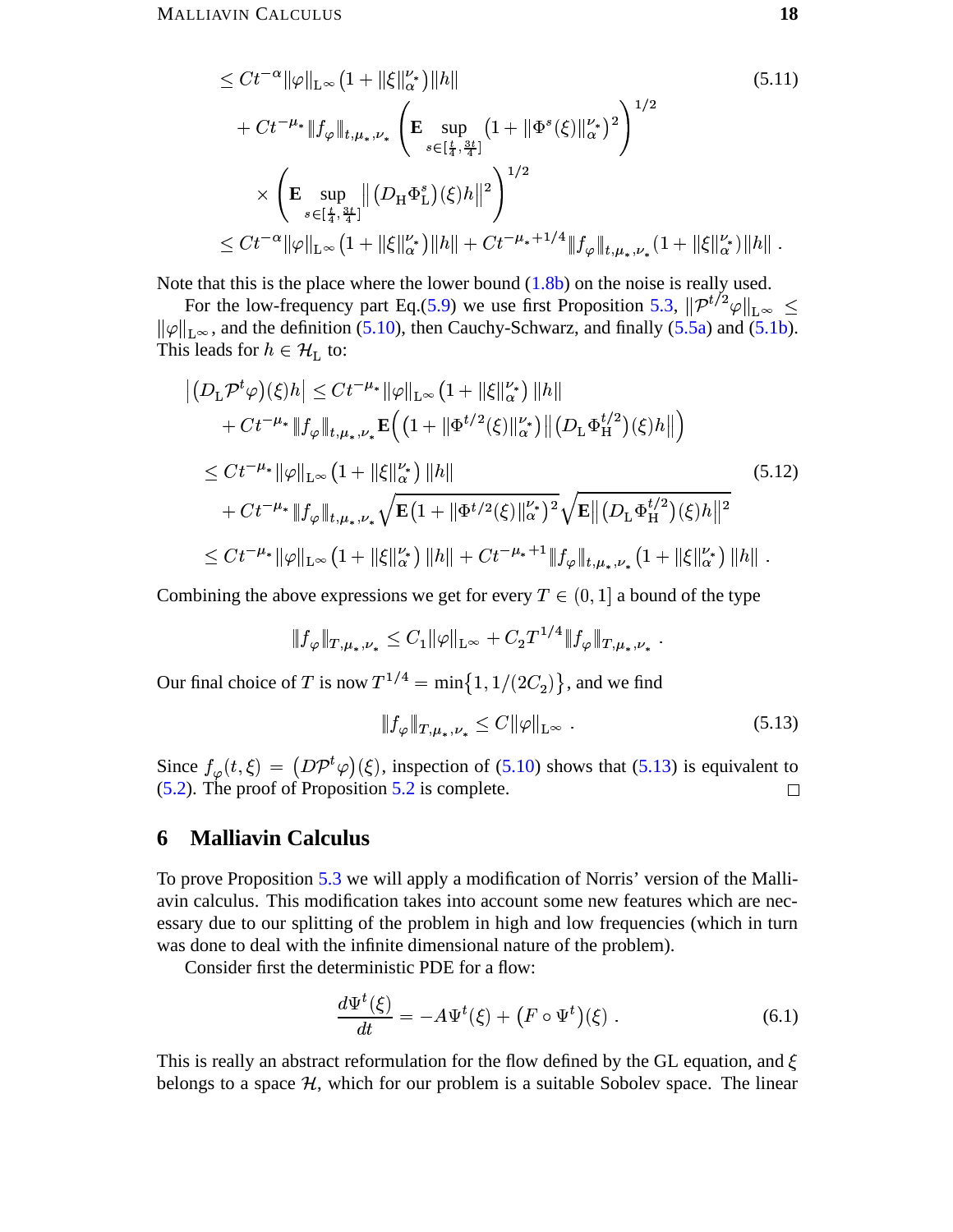operator A is chosen as  $1 - \Delta$ , while the non-linear term F corresponds to  $2u - u^3$ in the GL equation. Below, we will work with approximations to the GL equation, and all we need to know is that  $A : \mathcal{H} \to \mathcal{H}$  is the generator of a strongly continuous semigroup, and  $F$  will be seen to be bounded with bounded derivatives.

For each fixed  $\xi \in \mathcal{H}$  we consider the following stochastic variant of (6.1):

<span id="page-18-1"></span>
$$
d\Psi^{t}(\xi) = -A\Psi^{t}(\xi) dt + (F \circ \Psi^{t})(\xi) dt + (Q \circ \Psi^{t})(\xi) dW(t).
$$
 (6.2)

with initial condition  $\Psi^0(\xi) = \xi$ . Furthermore, W is the cylindrical Wiener process on a separable Hilbert space W and Q is a strongly differentiable map from  $H$  to  $\mathscr{L}^2(\mathcal{W},\mathcal{H})$ , the space of bounded linear Hilbert-Schmidt operators from W to H.

We next introduce the notion of directional derivative (in the direction of the noise) and the reader familiar with this concept can pass directly to  $(6.3)$ . To understand this concept consider first the case of a function  $t \mapsto v_i^t \in \mathcal{W}$ . Then the variation  $\mathscr{D}_{v_i} \Psi^t$  of  $\Psi^t$  in the direction  $v_i$  is obtained by replacing  $dW(t)$  by  $dW(t) + \varepsilon v_i^t dt$  and it satisfies the equation

$$
d\mathcal{D}_{v_i}\Psi^t = \left(-A\mathcal{D}_{v_i}\Psi^t + (DF \circ \Psi^t)\mathcal{D}_{v_i}\Psi^t\right)dt + \left((DQ \circ \Psi^t)\mathcal{D}_{v_i}\Psi^t\right)dW(t) + (Q \circ \Psi^t)v_i^t dt.
$$

Intuitively, the first line comes from varying  $\Psi^t$  with respect to the noise and the second comes from varying the noise itself.

We will need a finite number  $L$  of directional derivatives, and so we introduce some more general notation. We combine L vectors  $v_i$  as used above into a matrix called v which is an element of  $\Omega \times [0,\infty) \to W^L$ . We identify  $W^L$  with  $\mathscr{L}(\mathbb{R}^L, \mathcal{W})$ . Note that we now allow v to depend on  $\Omega$ , and to make things work, we require v to be a predictable stochastic process, *i.e.*,  $v^t$  only depends on the noise before time t. The stochastic process  $G_v^t \in \mathcal{H}^L$  (corresponding to  $\mathscr{D}_v \Psi^t$ ) is then defined as the solution of the equation

$$
dG_v^t h = \left(-AG_v^t + (DF \circ \Psi^t) G_v^t + (Q \circ \Psi^t) v^t\right) h dt
$$
  
+ 
$$
\left((DQ \circ \Psi^t) G_v^t h\right) dW(t),
$$
  

$$
G_v^0 = 0,
$$
 (6.3)

which has to hold for all  $h \in \mathbb{R}^L$ .

Having given the detailed definition of  $G_n^t$ , we will denote it henceforth by the more suggestive

<span id="page-18-0"></span>
$$
G_v^t(\xi) = \mathscr{D}_v \Psi^t(\xi) ,
$$

to make clear that it is a directional derivative. We use the notation  $\mathcal{D}_{v}$  to distinguish this derivative from the derivative  $D$  with respect to the initial condition  $\xi$ .

For  $(6.2)$  and  $(6.3)$  to make sense, two assumptions on F, Q and v are needed:

A1  $F: \mathcal{H} \to \mathcal{H}$  and  $Q: \mathcal{H} \to \mathcal{L}^2(\mathcal{W}, \mathcal{H})$  are of at most linear growth and have bounded first and second derivatives.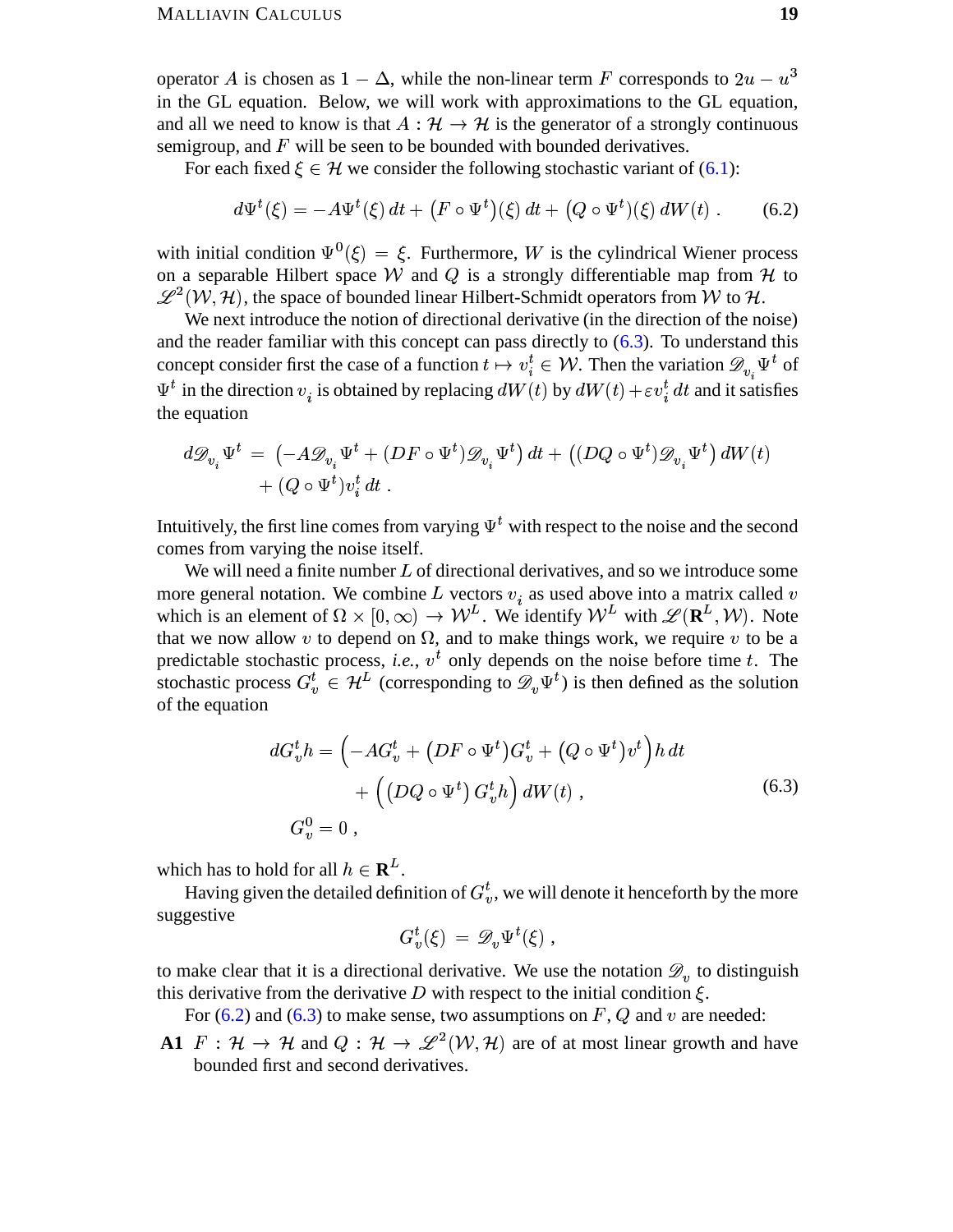**A2** The stochastic process  $t \mapsto v^t$  is predictable, has a continuous version, and satisfies

$$
\mathbf{E}\Big(\sup_{s\in[0,t]}\|v^s\|^p\Big)<\infty\;,
$$

for every  $t > 0$  and every  $p \ge 1$ . (The norm being the norm of  $W^L$ .)

It is easy to see that these conditions imply the hypotheses of Theorem  $8.9$  for the problems (6.2) and (6.3). Therefore  $G_v^t$  is a well-defined strongly Markovian stochastic process.

With these notations one has the well-known Bismut integration by parts formula [Nor86].

**Proposition 6.1** Let  $\Psi^t$  and  $\mathscr{D}_v \Psi^t$  be defined as above and assume **A1** and **A2** are satisfied. Let  $\mathcal{B} \subset \mathcal{H}$  be an open subset of  $\mathcal{H}$  such that  $\Psi^t \in \mathcal{B}$  almost surely and let  $\varphi : \mathcal{B} \to \mathbf{R}$  be a differentiable function such that

<span id="page-19-1"></span>
$$
\mathbf{E} \|\varphi(\Psi^t)\|^2 + \mathbf{E} \|D\varphi(\Psi^t)\|^2 < \infty.
$$

Then we have for every  $h \in \mathbf{R}^L$  the following identity in **R**:

$$
\mathbf{E}\big(D\varphi(\Psi^t)\mathscr{D}_v\Psi^t h\big) = \mathbf{E}\bigg(\varphi(\Psi^t)\int_0^t \langle v^s h, dW(s)\rangle\bigg)\,,\tag{6.4}
$$

where  $\langle \cdot, \cdot \rangle$  is the scalar product of W.

**Remark 6.2** The Eq. (6.4) is useful because it relates the expectation of  $D\varphi$  to that of  $\varphi$ . In order to fully exploit (6.4) we will need to get rid of the factor  $\mathscr{D}_n \Psi^t$ . This will be possible by a clever choice of  $v$ . This procedure is explained for example in [Nor86] but we will need a new variant of his results because of the high-frequency part. In the sequel, we will proceed in two steps. We need only bounds on  $D_L\varphi$ , since the smoothness of the high-frequency part follows by other means. Thus, it suffices to construct  $\mathscr{D}_{v}\Psi^{t}$  in such a way that  $\Pi_{L}\mathscr{D}_{v}\Psi^{t}$  is invertible, where  $\Pi_{L}$  is the orthogonal projection onto  $\mathcal{H}_L$ . The construction of  $\Pi_L \mathcal{D}_v \Psi^t$  follows closely the presentation of [Nor86]. However, we also want  $\Pi_H \mathcal{D}_v \Psi^{\dagger} = 0$  and this elimination of the highfrequency part seems to be new.

*Proof.* The finite dimensional case is stated (with slightly different assumptions on  $F$ ) in  $[Nor86]$ . The extension to the infinite-dimensional setting can be done without major difficulty. By  $A1-A2$  and Theorem 8.9, we ensure that all the expressions appearing in the proof and the statement are well-defined. By A2, we can use Itô's formula to ensure the validity of the assumptions for the infinite-dimensional version of Girsanov's theorem [DPZ96].  $\Box$ 

#### <span id="page-19-0"></span>**6.1** The Construction of  $v$

In order to use Proposition 6.1 we will construct  $v = (v_L, v_H)$  in such a way that the high-frequency part of  $\mathscr{D}_v \Phi^t = (\mathscr{D}_v \Phi_L^t, \mathscr{D}_v \Phi_H^t)$  vanishes. This construction is new and will be explained in detail in this subsection.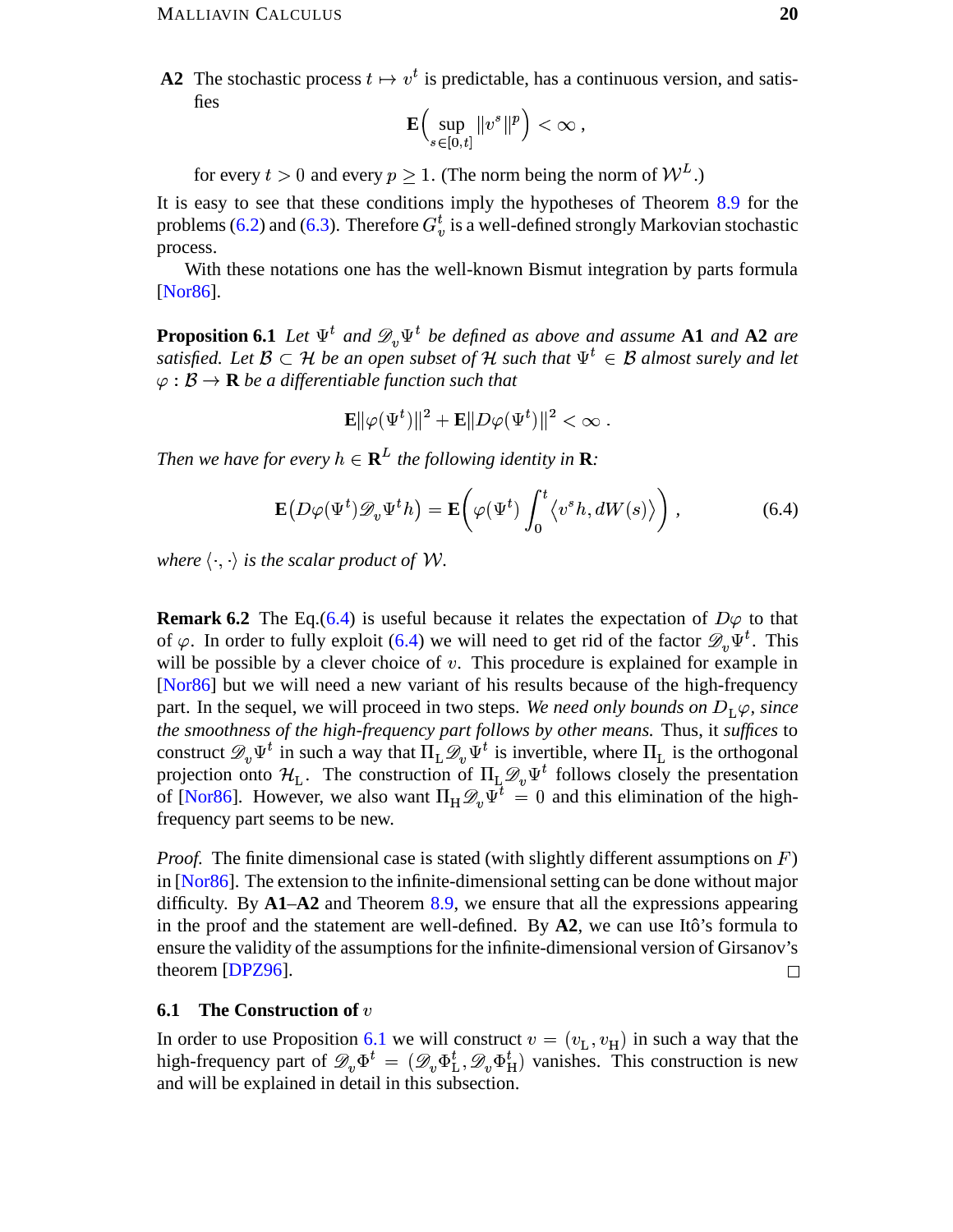**Notation.** The equations which follow are quite involved. To keep the notation at a reasonable level without sacrificing precision we will adopt the following conventions:

$$
\begin{aligned} (D_\mathrm{L} F_\mathrm{L})^t &\equiv (D_\mathrm{L} F_\mathrm{L}) \circ \Phi^t \ , \\ (D_\mathrm{L} Q_\mathrm{L})^t &\equiv (D_\mathrm{L} Q_\mathrm{L}) \circ \Phi^t \ , \end{aligned}
$$

and similarly for other derivatives of the  $Q$  and the  $F$ . Furthermore, the reader should note that  $D_{\rm L}Q_{\rm L}$  is a linear map from  $\mathcal{H}_{\rm L}$  to the linear maps  $\mathcal{H}_{\rm L} \to \mathcal{H}_{\rm L}$  and therefore, below,  $(D_L Q_L)h$  with  $h \in \mathcal{H}_L$  is a linear map  $\mathcal{H}_L \to \mathcal{H}_L$ . The dimension of  $\mathcal{H}_L$  is  $L < \infty$ .

Inspired by [Nor86], we define the  $L \times L$  matrix-valued stochastic processes  $U_L^t$  and  $V_{\text{L}}^{t}$  by the following SDE's, which must hold for every  $h \in \mathcal{H}_{\text{L}}$ :

$$
dU_{\text{L}}^{t}h = -A_{\text{L}}U_{\text{L}}^{t}h dt + (D_{\text{L}}F_{\text{L}})^{t}U_{\text{L}}^{t}h dt + ((D_{\text{L}}Q_{\text{L}})^{t}U_{\text{L}}^{t}h) dW_{\text{L}}(t) ,
$$
  
\n
$$
U_{\text{L}}^{0} = I \in \mathscr{L}(\mathcal{H}_{\text{L}}, \mathcal{H}_{\text{L}}) ,
$$
  
\n
$$
dV_{\text{L}}^{t}h = V_{\text{L}}^{t}A_{\text{L}}h dt - V_{\text{L}}^{t}(D_{\text{L}}F_{\text{L}})^{t}h dt - V_{\text{L}}^{t}((D_{\text{L}}Q_{\text{L}})^{t}h) dW_{\text{L}}(t)
$$
  
\n
$$
+ \sum_{\text{L}-1}^{L-1} V^{t}(D_{\text{L}}Q_{\text{L}})^{t}(D_{\text{L}}Q_{\text{L}})^{t}h e_{\text{L}}^{t}dt
$$

$$
+\sum_{i=0}^{+} V_{\rm L} \left( \left( D_{\rm L} Q_{\rm L} \right) \left( \left( D_{\rm L} Q_{\rm L} \right) n \right) e_i \right) e_i \, dt \,,
$$
\n
$$
V_{\rm L}^0 = I \in \mathcal{L}(\mathcal{H}_{\rm L}, \mathcal{H}_{\rm L}) \,.
$$
\n(6.5b)

The last term in the definition of  $V_L^t$  will be written as

$$
\sum_{i=0}^{L-1} V_{\rm L}^t \big( (D_{\rm L} Q_{\rm L}^i)^t \big)^2 h \, dt \ ,
$$

where  $Q_{\text{L}}^{i}$  is the *i*<sup>th</sup> column of the matrix  $Q_{\text{L}}$ .

For small times, the process  $U_L^t$  is an approximation to the partial Jacobian  $D_L \Phi_L^t$ , and  $V_{L}^{t}$  is an approximation to its inverse.

We first make sure that the objects in  $(6.5)$  are well-defined. The following lemma summarizes the properties of  $U_L$  and  $V_L$  which we need later.

**Lemma 6.3** The processes  $U_{\text{L}}^{t}$  and  $V_{\text{L}}^{t}$  satisfy the following bounds. For every  $p \geq 1$ and all  $T > 0$  there is a constant  $C_{T,p,\varrho}$  independent of the initial data (for  $\Phi^t$ ) such that

$$
\mathbf{E} \sup_{t \in [0,T]} \left( \| U_{\mathcal{L}}^t \|^p + \| V_{\mathcal{L}}^t \|^p \right) \le C_{T,p,\varrho} \,, \tag{6.6a}
$$

$$
\mathbf{E}\left(\sup_{t\in[0,\varepsilon]}||V_{\mathcal{L}}^t - I||^p\right) \le C_{T,p,\varrho}\varepsilon^{p/2},\tag{6.6b}
$$

for all  $\varepsilon < T$ . Furthermore,  $V_{\rm L}$  is the inverse of  $U_{\rm L}$  in the sense that  $V_{\rm L}^t = (U_{\rm L}^t)^{-1}$ almost surely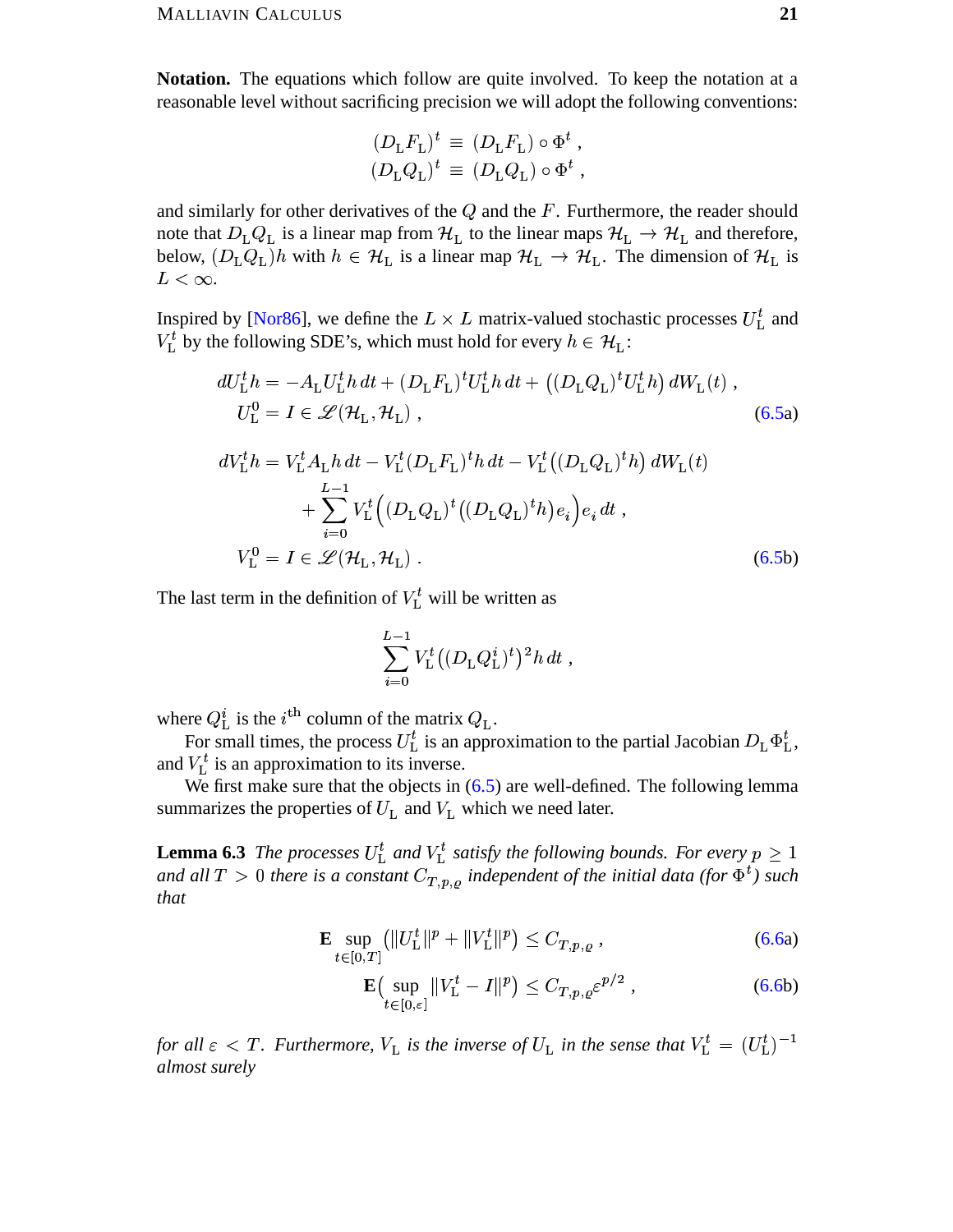#### **MALLIAVIN CALCULUS**

*Proof.* The bound (6.6a) is a straightforward application of Theorem 8.9 whose conditions are easily checked. (Note that we are here in a finite-dimensional, linear setting.) To prove (6.6b), note that I is the initial condition for  $V_L$ . One writes (6.5b) in its integral form and then the result follows by applying (6.6a). The last statement can be shown easily by applying Itô's formula to the product  $V_L^t U_L^t$ . (In fact, the definition of  $V<sub>L</sub>$  was precisely made with this in mind.)  $\Box$ 

We continue with the construction of  $v$ . Since A and  $Q$  are diagonal with respect to the splitting  $\mathcal{H} = \mathcal{H}_L \oplus \mathcal{H}_H$ , we can write (6.3) as

$$
d\mathcal{D}_{v}\Phi_{\mathrm{L}}^{t} = \left(-A_{\mathrm{L}}\mathcal{D}_{v}\Phi_{\mathrm{L}}^{t} + (D_{\mathrm{L}}F_{\mathrm{L}})^{t}\mathcal{D}_{v}\Phi_{\mathrm{L}}^{t}\right)
$$
  
+ 
$$
(D_{\mathrm{H}}F_{\mathrm{L}})^{t}\mathcal{D}_{v}\Phi_{\mathrm{H}}^{t} + Q_{\mathrm{L}}^{t}v_{\mathrm{L}}^{t}\right)dt
$$
  
+ 
$$
\left((D_{\mathrm{L}}Q_{\mathrm{L}})^{t}\mathcal{D}_{v}\Phi_{\mathrm{L}}^{t}\right)dW_{\mathrm{L}}(t)
$$
  
+ 
$$
\left((D_{\mathrm{H}}Q_{\mathrm{L}})^{t}\mathcal{D}_{v}\Phi_{\mathrm{H}}^{t}\right)dW_{\mathrm{L}}(t),
$$
  

$$
d\mathcal{D}_{v}\Phi_{\mathrm{H}}^{t} = \left(-A_{\mathrm{H}}\mathcal{D}_{v}\Phi_{\mathrm{H}}^{t} + (D_{\mathrm{L}}F_{\mathrm{H}})^{t}\mathcal{D}_{v}\Phi_{\mathrm{L}}^{t}\right)
$$
  
+ 
$$
(D_{\mathrm{H}}F_{\mathrm{H}})^{t}\mathcal{D}_{v}\Phi_{\mathrm{H}}^{t} + Q_{\mathrm{H}}v_{\mathrm{H}}^{t}\right)dt,
$$
  
(6.7b)

with zero initial condition. Since we want to consider derivatives with respect to the low-frequency part, we would like to define (implicitly)  $v_H^t$  as

$$
v_{\rm H}^t = -Q_{\rm H}^{-1} (D_{\rm L} F_{\rm H})^t \mathscr{D}_v \Phi_{\rm L}^t
$$

In this way, the solution of (6.7b) would be  $\mathscr{D}_{v} \Phi_{H}^{t} \equiv 0$ . We next would define the "directions"  $v_{\rm L}$  and  $v_{\rm H}$  by

<span id="page-21-1"></span><span id="page-21-0"></span>
$$
v_{\mathcal{L}}^{t} = (V_{\mathcal{L}}^{t} Q_{\mathcal{L}}^{t})^{*}, v_{\mathcal{H}}^{t} = -Q_{\mathcal{H}}^{-1} (D_{\mathcal{L}} F_{\mathcal{H}})^{t} \mathscr{D}_{v} \Phi_{\mathcal{L}}^{t} ,
$$
(6.8)

where  $\mathcal{D}_v \Phi_L^t$  is the solution to (6.7a) with  $\mathcal{D}_v \Phi_H^t$  replaced by 0 and  $v_L$  replaced by  $(V_L^t Q_L^t)^*$ . Here,  $X^*$  denotes the transpose of the real matrix X.

The implict problem  $(6.8)$  can be somewhat simplified by the following device: Since we are constructing a solution of  $(6.7)$  whose high-frequency part is going to vanish, we consider instead the simpler equation for  $y^t \in \mathcal{L}(\mathcal{H}_L, \mathcal{H}_L)$ :

$$
dy^{t} = \left(-A_{\mathrm{L}}y^{t} + (D_{\mathrm{L}}F_{\mathrm{L}})^{t}y^{t} + Q_{\mathrm{L}}^{t}(V_{\mathrm{L}}^{t}Q_{\mathrm{L}}^{t})^{*}\right)dt + \left((D_{\mathrm{L}}Q_{\mathrm{L}})^{t}y^{t}\right)dW_{\mathrm{L}}(t) , \quad (6.9)
$$

with  $y^0 = 0$ , and where we use again the notation  $F^t = F \circ \Phi^t$ , and similar notation for  $Q$ .

The verification that  $(6.9)$  is well-defined and can be bounded is again a consequence of Theorem 8.9 and is left to the reader. Given the solution of  $(6.9)$  we proceed to make our definitive choice of  $v_{\rm L}^{t}$  and  $v_{\rm H}^{t}$ .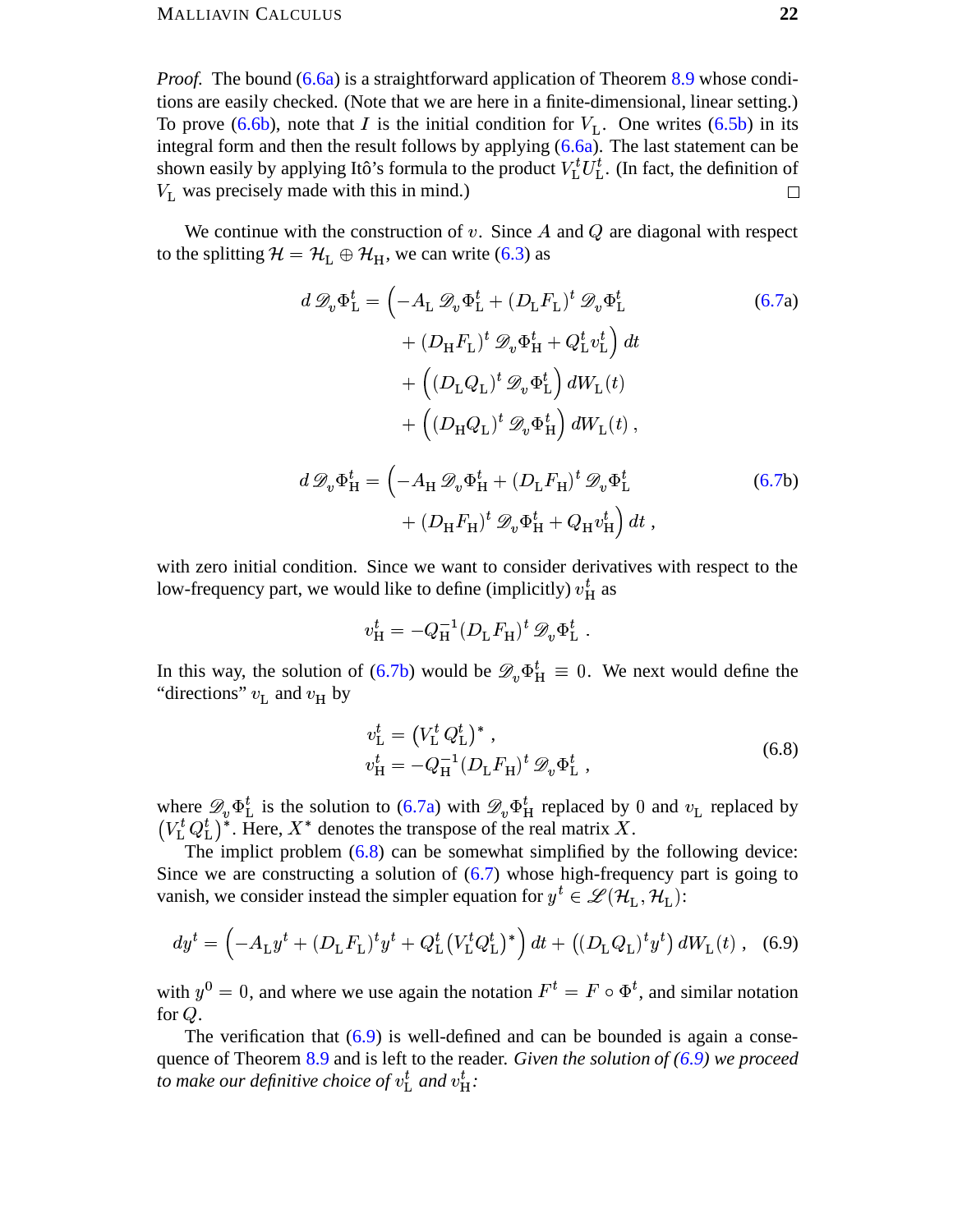**Definition 6.4** Given an initial condition  $\xi \in \mathcal{H}^{\alpha}$  (for  $\Phi^t$ ) and a cutoff  $\rho < \infty$  we define  $v^t = v^t$   $\oplus v^t$  by

$$
v_{\rm L}^{t} \equiv (V_{\rm L}^{t} Q_{\rm L}^{t})^{*} = (V_{\rm L}^{t} (Q_{\rm L} \circ \Phi^{t}))^{*},
$$
  
\n
$$
v_{\rm H}^{t} \equiv -Q_{\rm H}^{-1} (D_{\rm L} F_{\rm H})^{t} y^{t} = -Q_{\rm H}^{-1} ((D_{\rm L} F_{\rm H}) \circ \Phi^{t}) y^{t},
$$
\n(6.10)

where  $\Phi^t$  solves (5.3),  $V_L^t$  is the solution of (6.5b), and  $y^t$  solves (6.9).

**Lemma 6.5** The process  $v^t$  satisfies for all  $p \ge 1$  and all  $t > 0$ :

<span id="page-22-1"></span>
$$
\mathbf{E}\Big(\sup_{s\in[0,t]}\|v^s\|^p\Big)
$$

i.e., it satisfies assumption  $A2$  of Proposition 6.1.

*Proof.* By Proposition 5.1 (B),  $\Phi^t$  is in  $\mathcal{H}^{\alpha}$  for all  $t \geq 0$ . In Lemma 8.1 **P6**, it will be checked that  $D_{\rm L}F_{\rm H}$  maps  $\mathcal{H}^{\alpha}$  into  $\mathcal{L}(\mathcal{H}_{\rm L}, \mathcal{H}^{\alpha} \cap \mathcal{H}_{\rm H})$  and that this map has linear growth. By the lower bound (1.6) on the amplitudes  $q_k$ , we see that  $Q_H^{-1}$  is bounded from  $\mathcal{H}^{\alpha} \cap \mathcal{H}_{H}$  to  $\mathcal{H}_{H}$  and thus the assertion follows.

We now verify that  $\mathcal{D}_{v} \Phi_{H}^{t} \equiv 0$ . Indeed, consider the equations (6.7). This is a system for two unknowns,  $Y^{t} = \mathcal{D}_{v} \Phi_{L}^{t}$  and  $X^{t} = \mathcal{D}_{v} \Phi_{H}^{t}$ . For our choice of  $v_{L}^{t}$  and  $v_{H}^{t}$  this system takes the form

$$
dY^{t} = \left(-A_{L}Y^{t} + (D_{L}F_{L})^{t}Y^{t}\right)
$$
\n
$$
+ (D_{H}F_{L})^{t}X^{t} + Q_{L}^{t}(V_{L}^{t}Q_{L}^{t})^{*}\right)dt
$$
\n
$$
+ ((D_{L}Q_{L})^{t}Y^{t}) dW_{L}(t)
$$
\n
$$
+ ((D_{H}Q_{L})^{t}X^{t}) dW_{L}(t),
$$
\n
$$
dX^{t} = \left(-A_{H}X^{t} + (D_{L}F_{H})^{t}Y^{t}\right)
$$
\n
$$
+ (D_{H}F_{H})^{t}X^{t} - (D_{L}F_{H})^{t}y^{t}\right)dt.
$$
\n(6.11b)

By inspection, we see that  $X^t \equiv 0$  and

$$
dY^{t} = \left(-A_{L}Y^{t} + (D_{L}F_{L})^{t}Y^{t}\right)dt + \left((D_{L}Q_{L})^{t}Y^{t}\right)dW_{L}(t) + Q_{L}^{t}(V_{L}^{t}Q_{L}^{t})^{*} dt
$$
 (6.12)

solve the problem, *i.e.*,  $Y^t = y^t$ , by the construction of  $y^t$ . Applying the Itô formula to the product  $V_L^t Y^t$  and using Eqs. (6.5b) and (6.12), we see immediately that we have defined  $Y^t = \mathscr{D}_{n} \Phi_{\text{L}}^t$  in such a way that

<span id="page-22-0"></span>
$$
d(V_{\mathcal{L}}^t \mathscr{D}_v \Phi_{\mathcal{L}}^t) = V_{\mathcal{L}}^t Q_{\mathcal{L}}^t (Q_{\mathcal{L}}^t)^* (V_{\mathcal{L}}^t)^* dt ,
$$

because all other terms cancel. Thus we finally have shown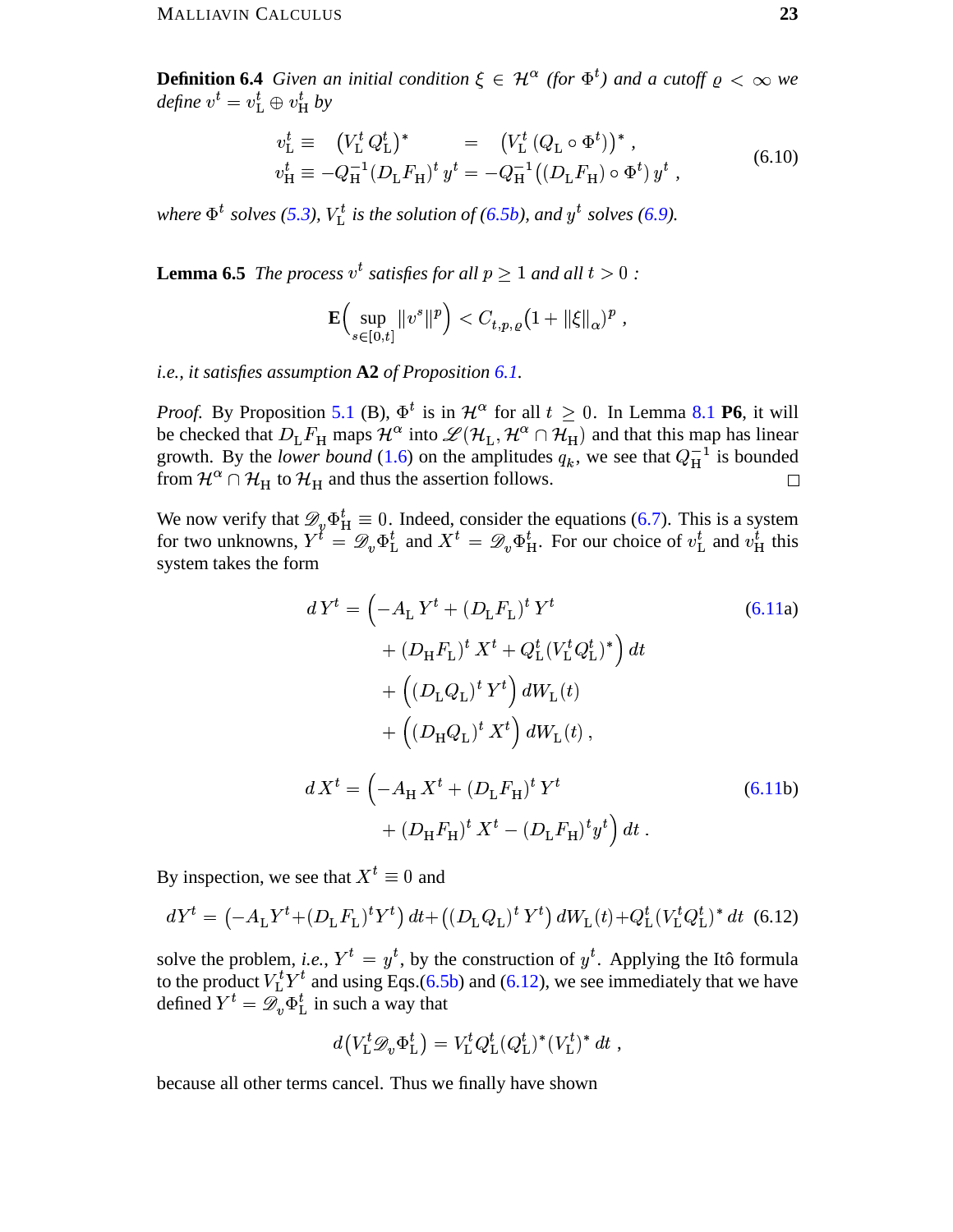**Theorem 6.6** Given an initial condition  $\xi \in \mathcal{H}^{\alpha}$  (for  $\Phi^t$ ) and a cutoff  $\rho < \infty$ , the following is true: If  $v^t$  is given by Definition 6.4 then

<span id="page-23-1"></span>
$$
\mathcal{D}_v \Phi_{\mathcal{L}}^t = U_{\mathcal{L}}^t \int_0^t V_{\mathcal{L}}^s \big( (Q_{\mathcal{L}} Q_{\mathcal{L}}^*) \circ \Phi^s \big) \big( V_{\mathcal{L}}^s \big)^* ds \equiv U_{\mathcal{L}}^t C_{\mathcal{L}}^t ,
$$
\n
$$
\mathcal{D}_v \Phi_{\mathcal{H}}^t \equiv 0 .
$$
\n(6.13)

**Definition 6.7** We will call the matrix  $C_{L}^{t}$  the partial Malliavin matrix of our system.

#### <span id="page-23-0"></span>7 **The Partial Malliavin Matrix**

In this section, we estimate the partial Malliavin matrix  $C_{\text{L}}^{t}$  from below. We fix some time  $t > 0$  and denote by  $S^{L}$  the unit sphere in  $\mathbf{R}^{L}$ . Our bound is

**Theorem 7.1** There are constants  $\mu, \nu > 0$  such that for every  $T > 0$  and every  $p > 1$ there is a  $C_{T,p,\varrho}$  such that for all initial conditions  $\xi \in \mathcal{H}^{\alpha}$  for the flow  $\Phi^t$  and all  $t < T$ , one has

$$
\mathbf{E}\Big(\big(\det C_{\mathrm{L}}^{t}\big)^{-p}\Big) \leq C_{T,p,\varrho}t^{-\mu p}\big(1+\|\xi\|_{\alpha}\big)^{\nu p}
$$

**Corollary 7.2** There are constants  $\mu, \nu \geq 0$  such that for every  $T > 0$  and every  $p \geq 1$  there is a  $C_{T,p,o}$  such that for all initial conditions  $\xi \in \mathcal{H}^{\alpha}$  for the flow  $\Phi^t$  and all  $t < T$ , one has, with v given by Definition 6.4:

$$
\mathbf{E}\left\| \left(\mathscr{D}_v \Phi_\mathbf{L}^t\right)^{-p} \right\| \leq C_{T,p,\varrho} t^{-\mu p} \big(1 + \|\xi\|_\alpha\big)^{\nu p}.
$$

This corollary follows from  $(\mathscr{D}_v \Phi_L^t)^{-1} = (C_L^t)^{-1} V_L^t$  and Eq.(6.6a). As a first step, we formulate a bound from which Theorem 7.1 follows easily.

**Theorem 7.3** There are a  $\mu > 0$  and a  $\nu > 0$  such that for every  $p \ge 1$ , every  $t < T$ and every  $\xi \in \mathcal{H}^2$ , one has

$$
\mathbf{P}\bigg(\inf_{h\in\mathcal{S}^L}\int_0^t\big\|Q_{\rm L}^s\big(V_{\rm L}^s\big)^*h\big\|^2\,ds\lt\varepsilon\bigg)\,\leq\,C_{T,p,\varrho}\varepsilon^pt^{-\mu p}(1+\|\xi\|_2)^{\nu p}\,,
$$

with  $C_{T,p,\rho}$  independent of  $\xi$ .

*Proof of Theorem 7.1.* Note that  $\int_0^t ||Q_L^s(V_L^s)^* h||^2 ds$  is, by Eq.(6.13), nothing but the quantity  $\langle h, C_{L}^{t}h \rangle$ . Then, Theorem 7.1 follows at once.  $\Box$ 

The proof of Theorem 7.3 is largely inspired from [Nor86, Sect. 4], but we need some new features to deal with the infinite dimensional high-frequency part. This will take up the next three subsections.

Our proof needs a modification of the Lie brackets considered when we study the Hörmander condition. We explain first these identities in a finite dimensional setting.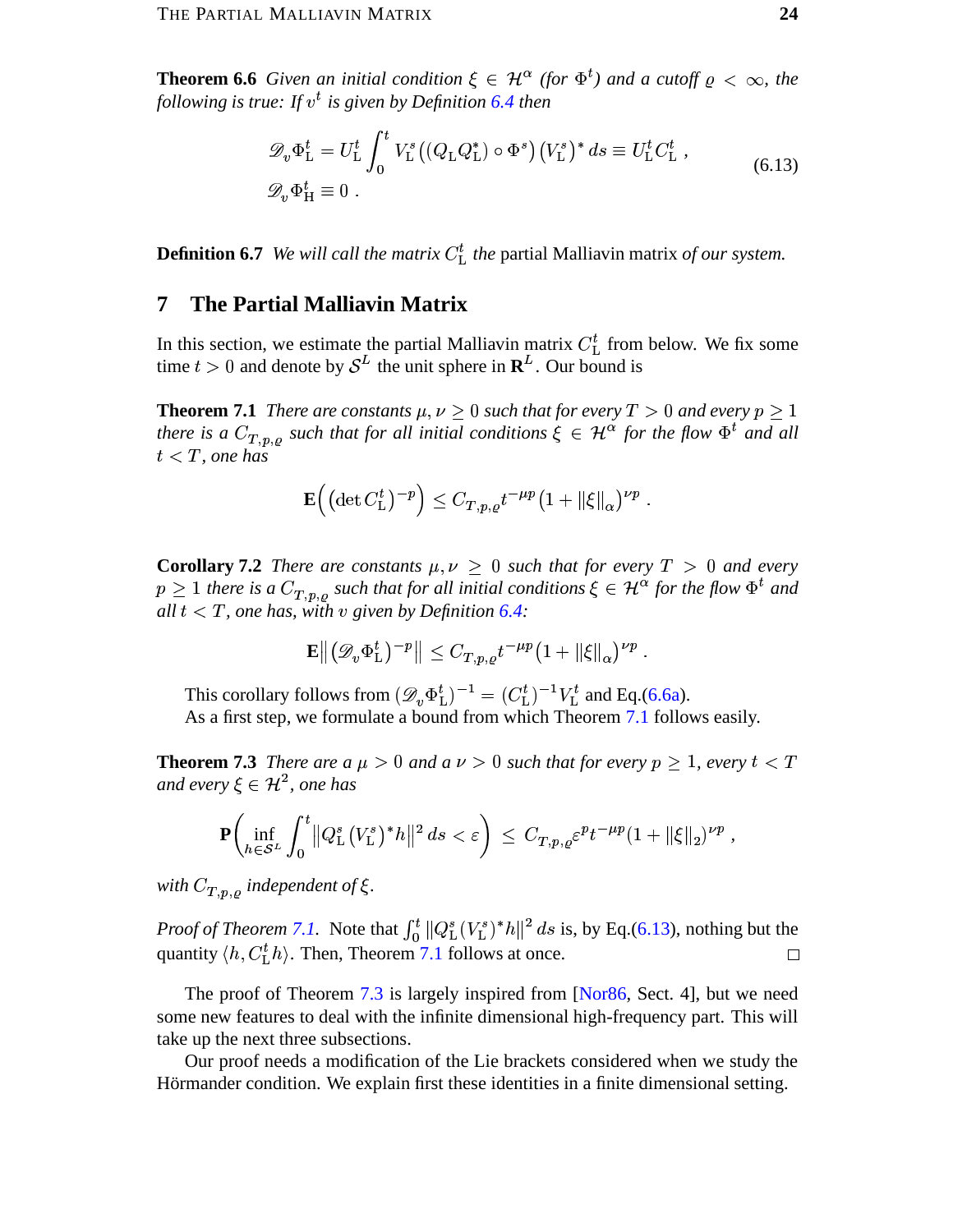#### <span id="page-24-0"></span>**7.1 Finite Dimensional Case**

Throughout this subsection we assume that both  $\mathcal{H}_L$  and  $\mathcal{H}_H$  are finite dimensional and we denote by N the dimension of H. The function Q maps H to  $\mathscr{L}(H, H)$ , and we denote by  $Q_i : \mathcal{H} \to \mathcal{H}$  its  $i^{\text{th}}$  column  $(i = 0, \ldots, N - 1)$ . Finally,  $\hat{F}$  is the drift (in this section, we absorb the linear part of the SDE into  $\hat{F} = -A + F$ , to simplify the expressions). The equation for  $\Phi^t$  is

<span id="page-24-3"></span>
$$
\Phi^t(\xi) = \xi + \int_0^t (\widehat{F} \circ \Phi^s)(\xi) \, ds + \int_0^t \sum_{i=0}^{N-1} (Q_i \circ \Phi^s)(\xi) \, dw_i(s) \, .
$$

Let  $K : \mathcal{H} \to \mathcal{H}_{L}$  be a smooth function whose derivatives are all bounded and define  $K^t = K \circ \Phi^t$ ,  $\tilde{F}^t = \hat{F} \circ \Phi^t$ , and  $Q_i^t = Q_i \circ \Phi^t$ . We then have by Itô's formula

$$
dK^{t} = (DK)^{t} \hat{F}^{t} dt + \sum_{i=0}^{N-1} (DK)^{t} Q_{i}^{t} dw_{i}(t) + \frac{1}{2} \sum_{i=0}^{N-1} (D^{2}K)^{t} (Q_{i}^{t}; Q_{i}^{t}) dt
$$
 (7.1)

We next rewrite the equation (6.5) for  $V_L^t$  as:

$$
dV_{\rm L}^t = -V_{\rm L}^t (D_{\rm L} \widehat{F}_{\rm L})^t dt - \sum_{i=0}^{L-1} V_{\rm L}^t (D_{\rm L} Q_i)^t dw_i(t) + \sum_{i=0}^{L-1} V_{\rm L}^t ((D_{\rm L} Q_i)^t)^2 dt.
$$

By Itô's formula, we have therefore the following equation for the product  $V_L^t K^t$ :

<span id="page-24-2"></span>
$$
d(V_{\rm L}^{t} K^{t}) = -V_{\rm L}^{t} (D_{\rm L} \widehat{F}_{\rm L})^{t} K^{t} dt - V_{\rm L}^{t} \sum_{i=0}^{L-1} (D_{\rm L} Q_{i})^{t} K^{t} dw_{i}(t)
$$
  
+ 
$$
V_{\rm L}^{t} \sum_{i=0}^{L-1} ((D_{\rm L} Q_{i})^{t})^{2} K^{t} dt + V_{\rm L}^{t} (D K)^{t} \widehat{F}^{t} dt
$$
  
+ 
$$
V_{\rm L}^{t} \sum_{i=0}^{N-1} (D K)^{t} Q_{i}^{t} dw_{i}(t)
$$
  
+ 
$$
\frac{1}{2} V_{\rm L}^{t} \sum_{i=0}^{N-1} (D^{2} K)^{t} (Q_{i}^{t}; Q_{i}^{t}) dt
$$
  
- 
$$
V_{\rm L}^{t} \sum_{i=0}^{L-1} (D_{\rm L} Q_{i})^{t} (D K)^{t} Q_{i}^{t} dt
$$
 (7.2)

By construction,  $D_{\rm L}Q_i = 0$  for  $i \geq L$  and therefore we can extend all the sums above to  $N-1$ .

The following definition is useful to simplify (7.2). Let  $A : \mathcal{H} \to \mathcal{H}$  and  $B : \mathcal{H} \to$  $\mathcal{H}_L$  be two functions with continuous bounded derivatives. We define the *projected Lie bracket*  $[A, B]_L : \mathcal{H} \to \mathcal{H}_L$  by

$$
[A, B]_L(x) = \Pi_L[A, B](x) = (DB(x))A(x) - (D_L A_L(x))B(x) .
$$

<span id="page-24-1"></span><sup>&</sup>lt;sup>6</sup>There is a slight ambiguity of notation here, since  $Q_i$  really means  $Q_{\rho,i}$  which is not the same as  $Q_{\rho,i}$ .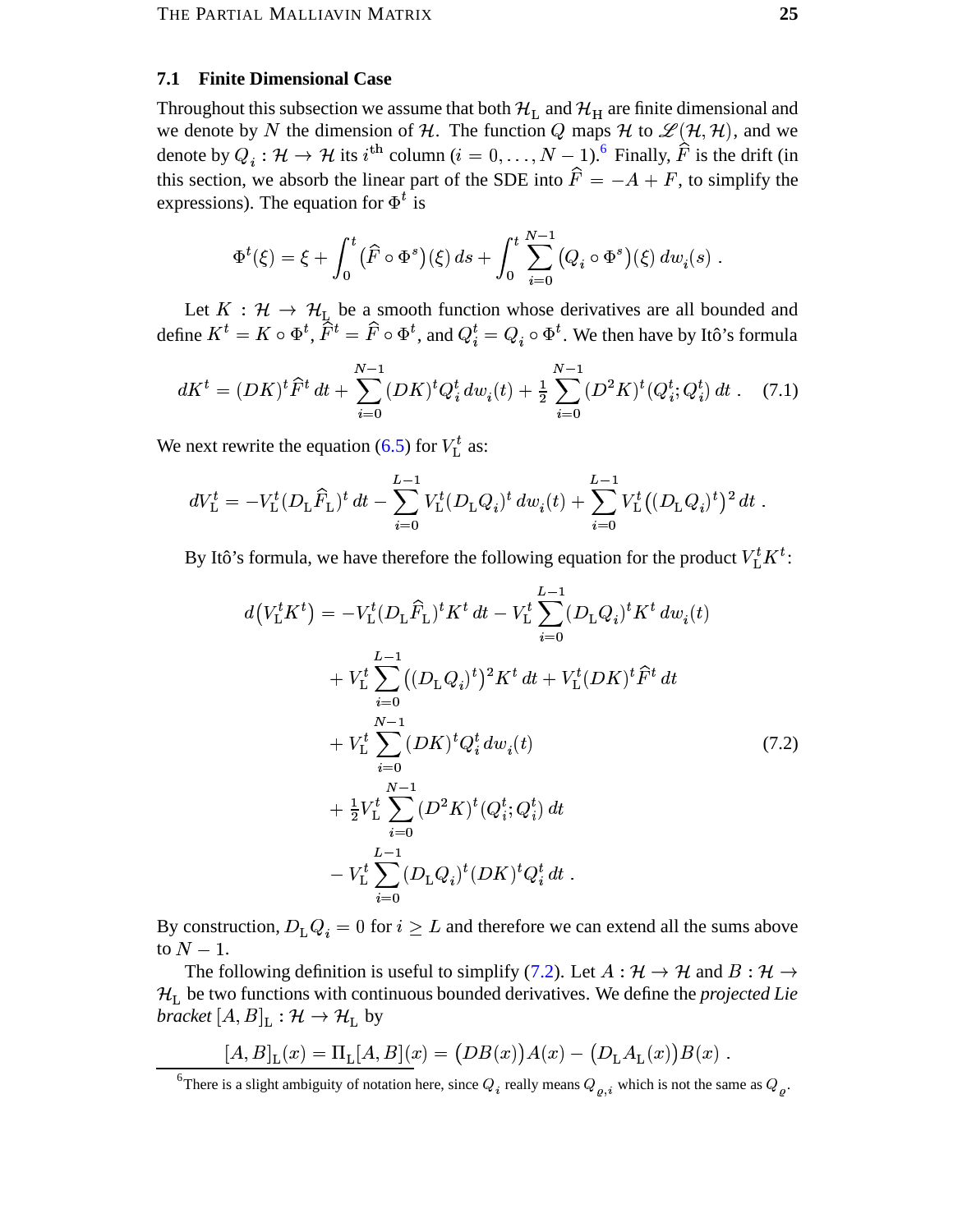A straightforward calculation then leads to

$$
d(V_{\rm L}^t K^t) = V_{\rm L}^t \Big( [\widehat{F}, K]_{\rm L}^t + \frac{1}{2} \sum_{i=0}^{N-1} [Q_i, [Q_i, K]_{\rm L}]_{\rm L}^t \Big) dt + V_{\rm L}^t \sum_{i=0}^{N-1} [Q_i, K]_{\rm L}^t dw_i(t) + \frac{1}{2} V_{\rm L}^t \sum_{i=0}^{N-1} \Big( ((D_{\rm L} Q_i)^t)^2 K^t - (DK)^t (DQ_i)^t Q_i^t + (DD_{\rm L} Q_i)^t (Q_i^t; K^t) \Big) dt .
$$
 (7.3)

Note next that for  $i < L$ , both K and  $Q_i$  map to  $\mathcal{H}_L$  and therefore  $DD_LQ_i(Q_i; K)$  =  $D_{\rm L}^2 Q_i(Q_i; K)$  when  $i < L$  and it is 0 otherwise. Similarly,  $(DK)(\overline{D}Q_i)Q_i$  equals  $(DK)(D_{\text{L}}Q_i)Q_i$  when  $i < L$  and vanishes otherwise. Thus, the last sum in (7.3) only extends to  $L-1$ .

In order to simplify (7.3) further, we define the vector field  $\widetilde{F}: \mathcal{H} \to \mathcal{H}$  by

<span id="page-25-1"></span>
$$
\widetilde{F} = \widehat{F} - \frac{1}{2} \sum_{i=0}^{L-1} (D_{\rm L} Q_i) Q_i \; .
$$

Then we get

$$
d\big(V_{\rm L}^t K^t\big)=V_{\rm L}^t\Big([\widetilde{F},K]_{\rm L}^t+\tfrac{1}{2}\sum_{i=0}^{N-1}\big[Q_i,[Q_i,K]_{\rm L}\big]_{\rm L}^t\Big)\,dt+V_{\rm L}^t\sum_{i=0}^{N-1}\big[Q_i,K]_{\rm L}^t\,dw_i(t)\;.
$$

This is very similar to [Nor86, p. 128], who uses conventional Lie brackets instead of  $[\cdot,\cdot]_{\mathbf{L}}$ .

#### <span id="page-25-0"></span>**Infinite Dimensional Case**  $7.2$

In this case, some additional care is needed when we transcribe  $(7.1)$ . The problem is that the stochastic flow  $\Phi^t$  solves (5.4) in the mild sense but not in the strong sense. Nevertheless, this technical difficulty will be circumvented by choosing the initial condition in  $\mathcal{H}^{\alpha}$ . We have indeed by Proposition 5.1 (A) that if the initial condition is in  $\mathcal{H}^{\gamma}$  with  $\gamma \in [1, \alpha]$ , then the solution of (5.4) is in the same space. Thus, Proposition 5.1 allows us to use Itô's formula also in the infinite dimensional case.

For any two Banach (or Hilbert) spaces  $\mathscr{B}_1$ ,  $\mathscr{B}_2$ , we denote by  $P(\mathscr{B}_1, \mathscr{B}_2)$  the set of all  $\mathcal{C}^{\infty}$  functions  $\mathscr{B}_1 \to \mathscr{B}_2$ , which are polynomially bounded together with all their derivatives. Let  $\tilde{K} \in P(\mathcal{H}, \mathcal{H}_L)$  and  $X \in P(\mathcal{H}, \mathcal{H})$ . We define as above  $[X, K]_{\mathcal{L}} \in P(\mathcal{H}, \mathcal{H}_{\mathcal{L}})$  by

$$
[X, K]_{\mathcal{L}}(x) = (DK(x))X(x) - (D_{\mathcal{L}}X_{\mathcal{L}}(x))K(x)
$$

Furthermore, we define  $[A, K]_{\mathcal{L}} \in P(\mathcal{D}(A), \mathcal{H}_{\mathcal{L}})$  by the corresponding formula, *i.e.*,

$$
[A, K]_{\mathcal{L}}(x) = (DK(x))Ax - A_{\mathcal{L}}K(x) ,
$$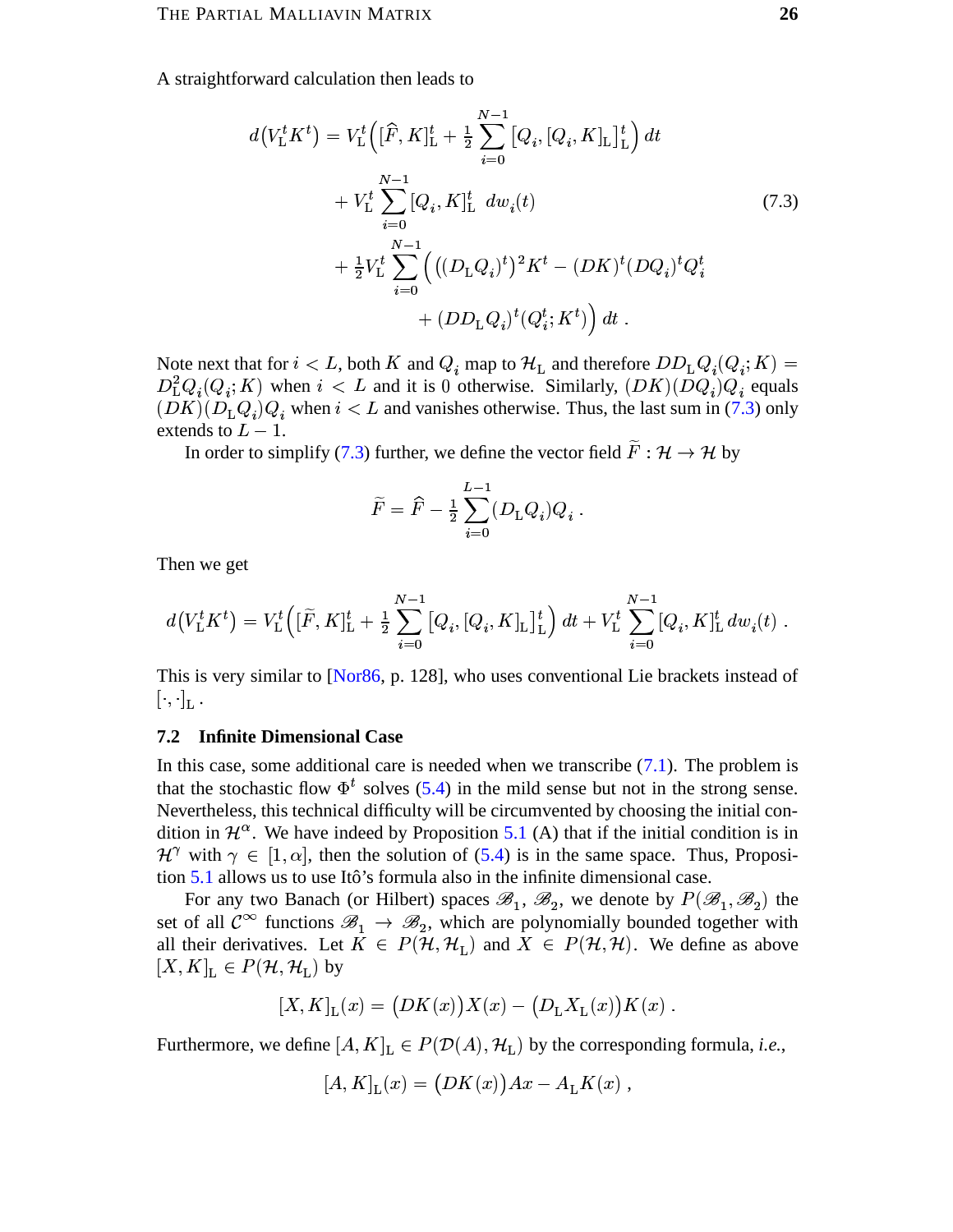where  $A = 1 - \Delta$ . Notice that if K is a constant vector field, *i.e.*,  $DK = 0$ , then  $[A, K]$ <sub>L</sub> extends uniquely to an element of  $P(H, H<sub>L</sub>)$ .

We choose again the basis  ${e_i}_{i=0}^{\infty}$  of Fourier modes in H (see Eq.(1.5)) and define  $dw_i(t) = \langle e_i, dW(t) \rangle$ . We also define the stochastic process  $K^t(\xi) = (K \circ \Phi^t)(\xi)$  and

$$
\widetilde{F}=F-\mbox{$\textstyle \frac{1}{2}$}\sum_{i=0}^{L-1}(D_{\rm L}Q_i)Q_i\;,
$$

where  $Q_i(x) = Q(x)e_i$ . Then one has

**Proposition 7.4** Let  $\xi \in \mathcal{H}^1$  and  $K \in P(\mathcal{H}, \mathcal{H}_L)$ . Then the equality

$$
V_{\mathcal{L}}^{t}(\xi) K^{t}(\xi) = K(\xi) + \int_{0}^{t} V_{\mathcal{L}}^{s}(\xi) \sum_{i=0}^{\infty} [Q_{i}, K]_{\mathcal{L}}^{s}(\xi) dw_{i}(s)
$$
  
+ 
$$
\int_{0}^{t} V_{\mathcal{L}}^{s}(\xi) \Big( -[A, K]_{\mathcal{L}}^{s}(\xi) + [\widetilde{F}, K]_{\mathcal{L}}^{s}(\xi) \Big) ds
$$
  
+ 
$$
\frac{1}{2} \int_{0}^{t} V_{\mathcal{L}}^{s}(\xi) \sum_{i=0}^{\infty} [Q_{i}, [Q_{i}, K]_{\mathcal{L}}]_{\mathcal{L}}^{s}(\xi) ds,
$$

holds almost surely. Furthermore, the same equality holds if  $\xi \in \mathcal{H}^2$  and  $K \in$  $P(\mathcal{H}^1, \mathcal{H}_\mathrm{L}).$ 

Note that by  $[A, K]_L^s(\xi)$  we mean  $\left(DK(\Phi^s(\xi))\right)(A\Phi^s(\xi)) - A_LK(\Phi^s(\xi)).$ 

<span id="page-26-0"></span>*Proof.* This follows as in the finite dimensional case by Itô's formula.

<span id="page-26-1"></span>
$$
\Box
$$

#### **7.3** The Restricted Hörmander Condition

The condition for having appropriate mixing properties is the following Hörmanderlike condition.

**Definition 7.5** Let  $K = \{K^{(i)}\}_{i=1}^M$  be a collection of functions in  $P(\mathcal{H}, \mathcal{H}_L)$ . We say that K satisfies the restricted Hörmander condition if there exist constants  $\delta, R > 0$ such that for every  $h \in \mathcal{H}_L$  and every  $y \in \mathcal{H}$  one has

$$
\sup_{K \in \mathcal{K}} \inf_{\|x - y\| \le R} \langle h, K(x) \rangle^2 \ge \delta \|h\|^2. \tag{7.4}
$$

We now construct the set K for our problem. We define the operator  $[X^0, \cdot]_{\text{L}}$ :  $P(\mathcal{H}^{\gamma}, \mathcal{H}_{\mathrm{L}}) \to P(\mathcal{H}^{\gamma+1}, \mathcal{H}_{\mathrm{L}})$  by

$$
[X^{0}, K]_{\mathcal{L}} = -[A, K]_{\mathcal{L}} + [F, K]_{\mathcal{L}} + \frac{1}{2} \sum_{i=0}^{\infty} [Q_{i}, [Q_{i}, K]_{\mathcal{L}}]_{\mathcal{L}} - \frac{1}{2} \sum_{i=0}^{L-1} [(D_{\mathcal{L}}Q_{i})Q_{i}, K]_{\mathcal{L}}
$$

This is a well-defined operation since  $Q$  is Hilbert-Schmidt and  $DQ$  is finite rank and we can write

$$
\sum_{i=0}^{\infty} [Q_i, [Q_i, K]_{\text{L}}]_{\text{L}} = \sum_{i=0}^{\infty} (D^2 K)(Q_i; Q_i) + r,
$$

with  $r$  a finite sum of bounded terms.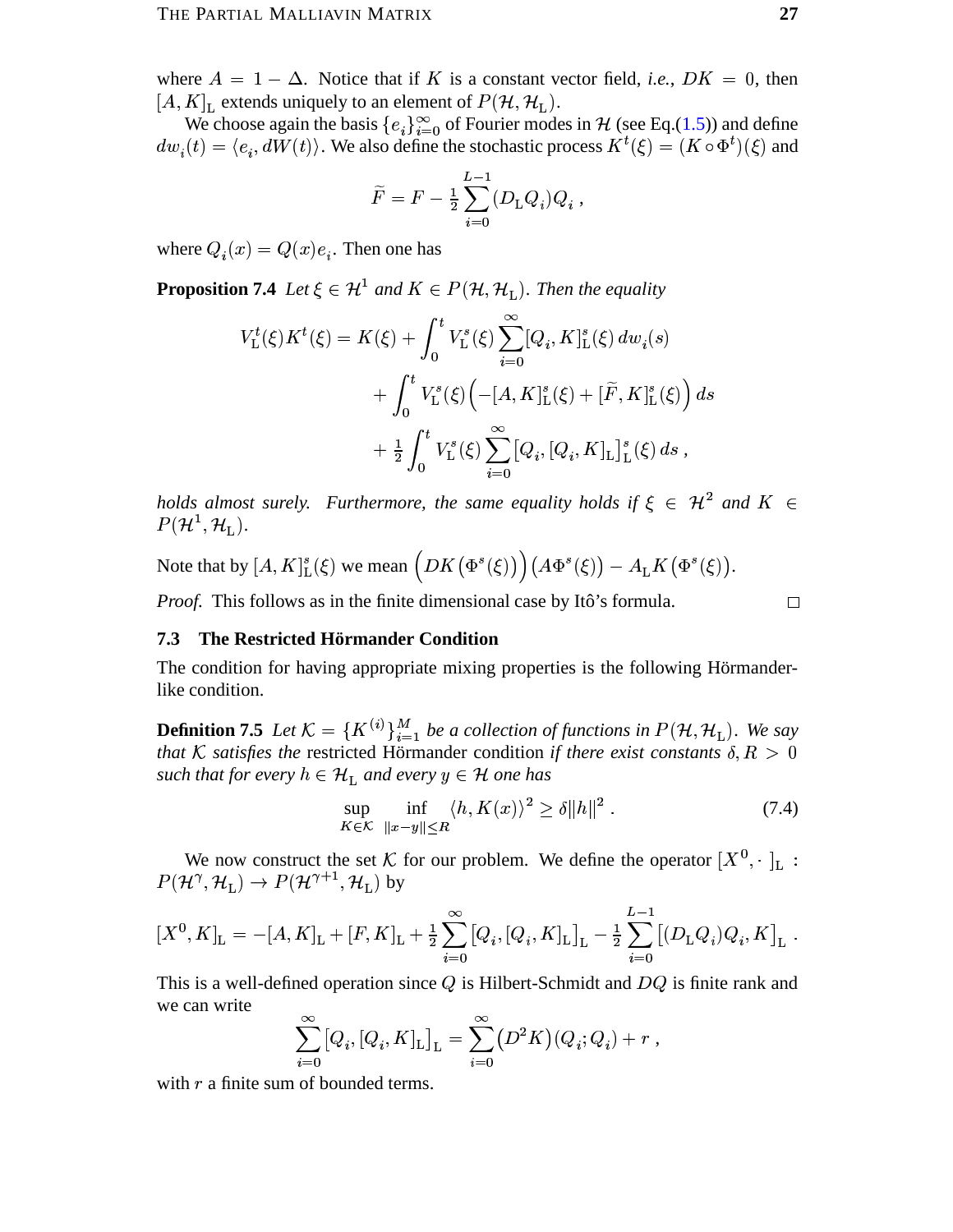#### **Definition 7.6** We define

$$
K_0 = \{Q_i, \text{ with } i = 0, \dots, L - 1\},
$$
  
\n
$$
K_1 = \{[X^0, Q_i]_L, \text{ with } i = k_*, \dots, L - 1\},
$$
  
\n
$$
K_\ell = \{[Q_i, K]_L, \text{ with } K \in \mathcal{K}_{\ell-1} \text{ and } i = k_*, \dots, L - 1\}, \text{ when } \ell > 1.
$$
  
\nFinally,  
\n
$$
\mathcal{K} = \mathcal{K}_0 \cup \dots \cup \mathcal{K}_3.
$$
<sup>7</sup>

**Remark 7.7** Since for 
$$
i \ge k_*
$$
 the  $Q_i$  are constant vector fields, the quantity  $[X^0, K]$  is in  $P(\mathcal{H}, \mathcal{H}_L)$  and not only in  $P(\mathcal{H}^1, \mathcal{H}_L)$ . Furthermore, if  $K \in \mathcal{K}$  then  $D^j K$  is

We have

bounded for all  $j \geq 0$ .

**Theorem 7.8** The set  $K$  constructed above satisfies the restricted Hörmander condition for the cutoff GL equation if  $\rho$  is chosen sufficiently large. Furthermore, the inequality (7.4) holds for  $R = \rho/2$ . Finally,  $\delta > \delta_0 > 0$  for all sufficiently large  $\varrho$ .

*Proof.* The basic idea of the proof is as follows: The leading term of  $F$  is the cubic term  $u^m$  with  $m = 3$ . Clearly, if  $i_1$ ,  $i_2$ ,  $i_3$  are any 3 modes, we find

$$
[e_{i_1}, [e_{i_2}, [u \mapsto u^3, e_{i_3}]_L]_L]_L = \sum_{k = \pm i_1 \pm i_2 \pm i_3} C_k \Pi_L e_k , \qquad (7.5)
$$

where the  $e_{\ell}$  are the basis vectors of H defined in (1.5), and the  $C_k$  are non-zero combinatorial constants. By Lemma 3.3 the following is true: For every choice of a fixed k the three numbers  $i_1$ ,  $i_2$ , and  $i_3$  of  $\mathscr{I}_k$  satisfy

- For  $j = 1, 2, 3$  one has  $i_j \in \{k_*, \dots, L-1\}$ .
- If  $|k| < k_*$  exactly one of the six sums  $\pm i_1 \pm i_2 \pm i_3$  lies in the set  $\{0, \ldots, k_*-1\}$ and exactly one lies in  $\{-(k_*-1), \ldots, 0\}.$

In particular, the expression (7.5) does not depend on u. If instead of  $u<sup>3</sup>$  we take a lower power, the triple commutator will vanish.

The basic idea has to be slightly modified because of the cutoff  $\rho$ . First of all, the constant R in the definition of the Hörmander condition is set to  $R = \rho/2$ . Consider first the case where  $||x|| \ge 5\rho/2$ . In that case we see from (4.1) that the  $Q_{\rho,i}$ , viewed as vector fields, are of the form

$$
Q_{\varrho,i}(x) \, = \, \left\{ \begin{array}{rl} (q_i+1)e_i, & \text{if } i < k_*, \\ q_i e_i, & \text{if } i \geq k_*. \end{array} \right.
$$

Since these vectors span a basis of  $\mathcal{H}_L$  the inequality (7.4) follows in this case (already by choosing only  $K \in \mathcal{K}_0$ ).

Consider next the more delicate case when  $||x|| \le 5\rho/2$ .

<span id="page-27-1"></span>is

<span id="page-27-0"></span><sup>&</sup>lt;sup>7</sup>The number 3 is the power 3 in  $u^3$ .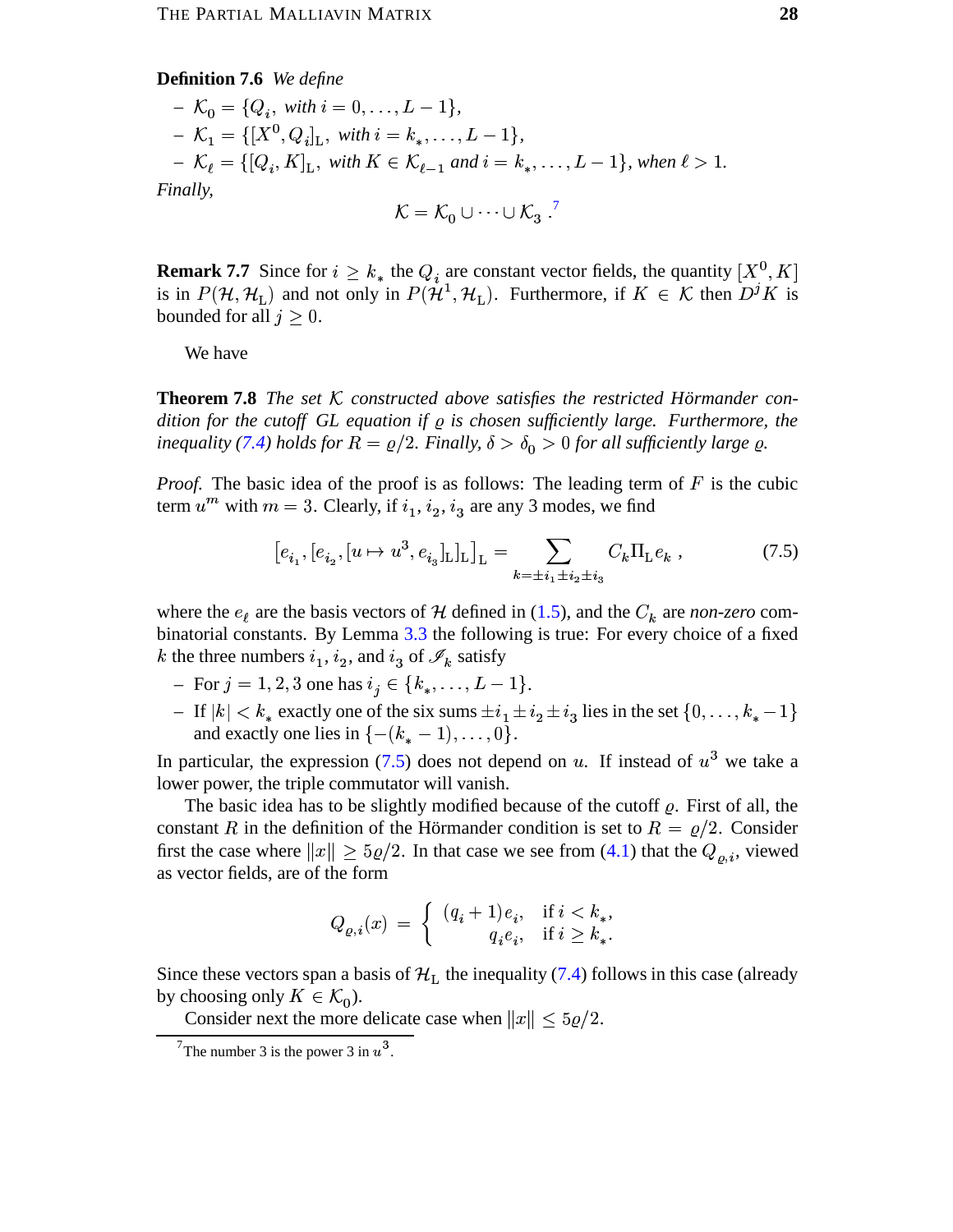**Lemma 7.9** For all  $||x|| \leq 3\varrho$  one has for  $\{i_1, i_2, i_3\} = \mathscr{I}_k$  the identity

$$
\left[e_{i_1}, [e_{i_2}, [X^0, e_{i_3}]_{\mathcal{L}}]_{\mathcal{L}}\right]_{\mathcal{L}}(x) = \sum_{k=\pm i_1 \pm i_2 \pm i_3} C_k \Pi_{\mathcal{L}} e_k + r_\varrho(x) ,\tag{7.6}
$$

where  $r<sub>o</sub>$  satisfies a bound

<span id="page-28-0"></span> $||r_o(x)|| \leq C \varrho^{-1}$ ,

with the constant C independent of x and of  $k < k_*$ .

*Proof.* In  $[X^0, \cdot]_L$  there are 4 terms. The first, A, leads successively to  $[A, e_{i_3}]_L =$  $(1+i_3^2)e_{i_3}$ , which is constant, and hence the Lie bracket with  $e_{i_2}$  vanishes. The second term contains the non-linear interaction  $F_o$ . Since  $||x|| \leq 3\varrho$  one has  $F_o(x) = F(x)$ . Thus,  $(7.5)$  yields the leading term of  $(7.6)$ . The two remaining terms will contribute to  $r_o(x)$ . We just discuss the first one. We have, using (4.1),

$$
[Q_{\varrho,i},e_{i_3}]_{\rm L}(x)=-DQ_{\varrho,i}(x)e_{i_3}\ =\ -\frac{1}{\varrho}\chi'(\|x\|/\varrho)\frac{\langle x,e_{i_3}\rangle}{\|x\|}\Pi_{k_*}e_i
$$

This gives clearly a bound of order  $\varrho^{-1}$  for this Lie bracket, and the further ones are handled in the same way.  $\Box$ 

We continue the proof of Theorem 7.8. When  $k < k_*$ , we consider the elements of  $\mathcal{K}_3$ . They are of the form

$$
[Q_{\varrho,i_1},[Q_{\varrho,i_2},[X^0,Q_{\varrho,i_3}]_L]_L]_L(x) = q_{i_1}q_{i_2}q_{i_3}\Big(\sum_{k=\pm i_1\pm i_2\pm i_3} C_k\Pi_L e_k + r_{\varrho}(x)\Big).
$$

Thus, for  $\varrho = \infty$  these vectors together with the  $Q_i$  with  $i \in \{k_*, \dots, L-1\}$  span  $\mathcal{H}_L$ (independently of y with  $||y|| \le 3\varrho$ ) and therefore (7.5) holds in this case, if  $||x|| \le$  $5\rho/2$  and  $R = \rho/2$ . The assertion for finite, but large enough  $\rho$  follows immediately by a perturbation argument. This completes the case of  $||x|| \le 5\rho/2$  and hence the proof of Theorem 7.8. П

*Proof of Theorem 7.3.* The proof is very similar to the one in [Nor86], but we have to keep track of the x, t-dependence of the estimates. First of all, choose  $x \in \mathcal{H}^2$  and  $t \in (0, t_0].$ 

From now on, we will use the notation  $\mathcal{O}(\nu)$  as a shortcut for  $C(1 + ||x||_2^{\nu})$ , where the constant C may depend on  $t_0$  and p, but is independent of x and t. Denote by R the constant found in Theorem 7.8 and define the subset  $\mathcal{B}_x$  of  $\mathcal{H}^2$  by

 $\mathcal{B}_x = \{y \in \mathcal{H}^2 : ||y - x|| \le R \text{ and } ||y||_{\gamma} \le ||x||_{\gamma} + 1 \text{ for } \gamma = 1, 2 \}$ .

We also denote by  $\mathcal{B}(I)$  a ball of (small) radius  $\mathcal{O}(1/L)$  centered at the identity in the space of all  $L \times L$  matrices. (Recall that L is the dimension of  $\mathcal{H}_L$ , and that  $K \in \mathcal{K}$ maps to  $\mathcal{H}_L$ .) We then have a bound of the type

<span id="page-28-1"></span>
$$
\sup_{y \in \mathcal{B}_x} \sup_{K \in \mathcal{K}} \sum_{i=0}^{\infty} ||[Q_i, K]_{\mathcal{L}}(y)||^2 \le \mathcal{O}(0) . \tag{7.7}
$$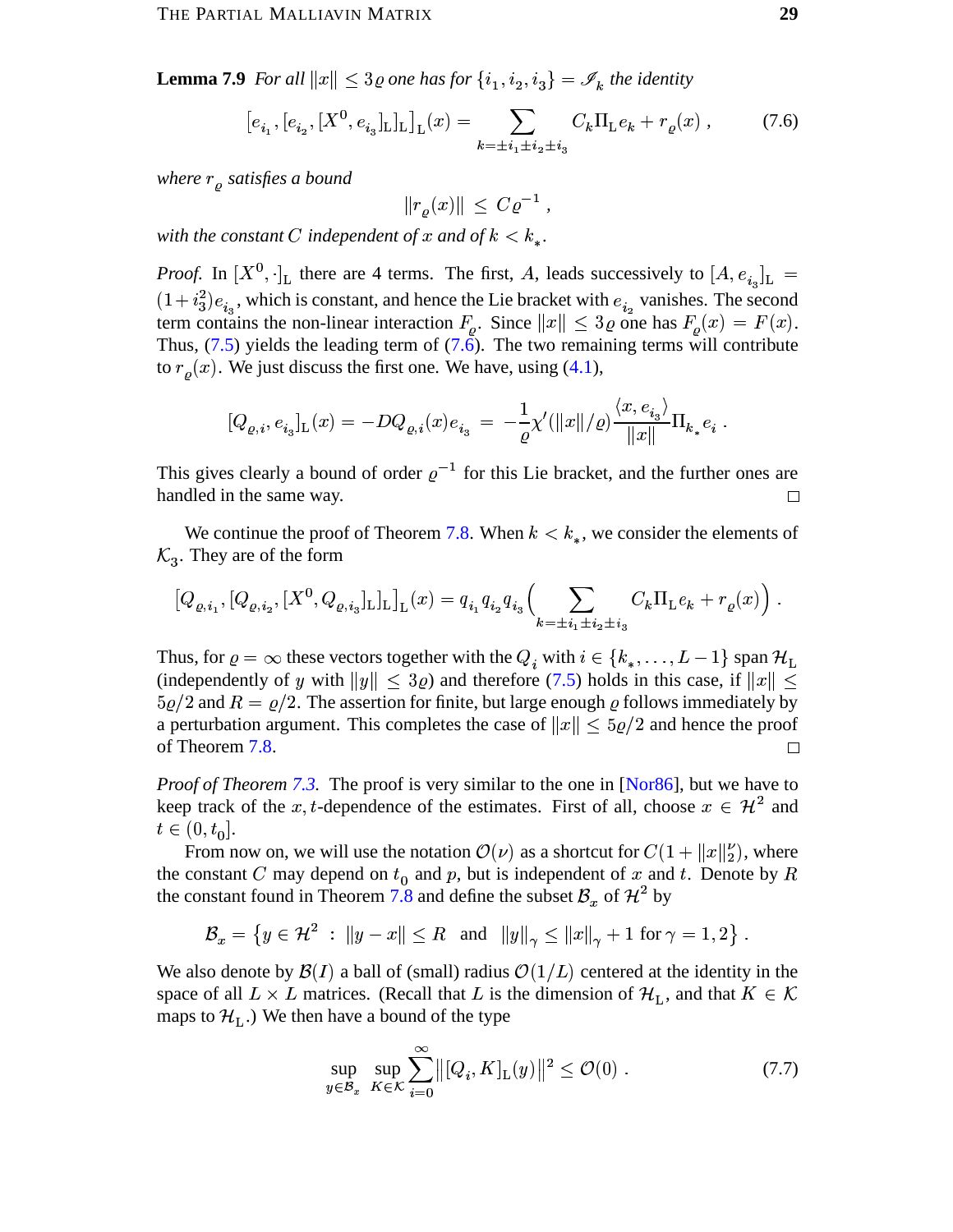This is a consequence of the fact that  $QQ^*$  is trace class and thus the sum converges and its principal term is equal to

$$
\begin{aligned} \text{Tr}\big(Q^*(y)\,\big(DK\big)^*(y)\,\big(DK\big)(y)\,Q(y)\big) \\ &= \text{Tr}\big(\big(DK\big)(y)Q(y)\,Q^*(y)\,\big(DK\big)^*(y)\big) \\ &= \sum_{i=0}^{L-1}\|Q^*(y)\,\big(DK\big)^*(y)e_i\|^2 \le C_{\varrho} \,. \end{aligned}
$$

The last inequality follows from Remark 7.7. The other terms form a finite sum containing derivatives of the  $Q_i$  and are bounded in a similar way.

We have furthermore bounds of the type

$$
\sup_{y \in \mathcal{B}_x} \sup_{K \in \mathcal{K}} \| [X^0, K]_{\mathcal{L}}(y) \|^2 \le \mathcal{O}(\nu) ,
$$
  
\n
$$
\sup_{y \in \mathcal{B}_x} \sup_{K \in \mathcal{K}} \| [X^0, [X^0, K]_{\mathcal{L}}]_{\mathcal{L}}(y) \|^2 \le \mathcal{O}(\nu) ,
$$
  
\n
$$
\sup_{y \in \mathcal{B}_x} \sup_{K \in \mathcal{K}} \sum_{i=0}^{\infty} \| [Q_i, [X^0, K]_{\mathcal{L}}]_{\mathcal{L}}(y) \|^2 \le \mathcal{O}(\nu) ,
$$
\n(7.8)

where  $\nu = 1$ .

Let  $S_{L}$  be the unit sphere in  $\mathcal{H}_{L}$ . By the assumptions on K and the choice of  $\mathcal{B}(I)$ we see that:

(A) For every  $h_0 \in S_L$ , there exist a  $K \in \mathcal{K}$  and a neighborhood  $\mathcal N$  of  $h_0$  in  $S_L$  such that

<span id="page-29-0"></span>
$$
\inf_{y \in \mathcal{B}_x} \inf_{V \in \mathcal{B}(I)} \inf_{h \in \mathcal{N}} \langle \, VK(y), h \rangle^2 \ge \frac{\delta}{2} \,,
$$

with  $\delta$  the constant appearing in (7.4).

Next, we define a stopping time  $\tau$  by  $\tau = \min\{t, \tau_1, \tau_2\}$  with

$$
\tau_1 = \inf \{ s \ge 0 \; : \; \Phi^s(x) \notin \mathcal{B}_x \},
$$
  

$$
\tau_2 = \inf \{ s \ge 0 \; : \; V^s_L(x) \notin \mathcal{B}(I) \},
$$

 $t < T$  as chosen in the statement of Theorem 7.3.

It follows easily from Proposition 5.1 (E) that the probability of  $\tau_1$  being small (meaning that in the sequel we will always assume  $\varepsilon$  < 1) can be bounded by

$$
\mathbf{P}(\tau_1 < \varepsilon) \le C_p (1 + \|x\|_2)^{16p} \varepsilon^p \;,
$$

with  $C_p$  independent of x. Similarly, using Lemma 6.3, we see that

$$
\mathbf{P}(\tau_2 < \varepsilon) \le C_p \varepsilon^p \; .
$$

Observing that  $P(t < \varepsilon) < t^{-p} \varepsilon^p$  and combining this with the two estimates, we get for every  $p \geq 1$ :

$$
\mathbf{P}(\tau < \varepsilon) \leq \mathcal{O}(16p)t^{-p}\varepsilon^p.
$$

From this and (A) we deduce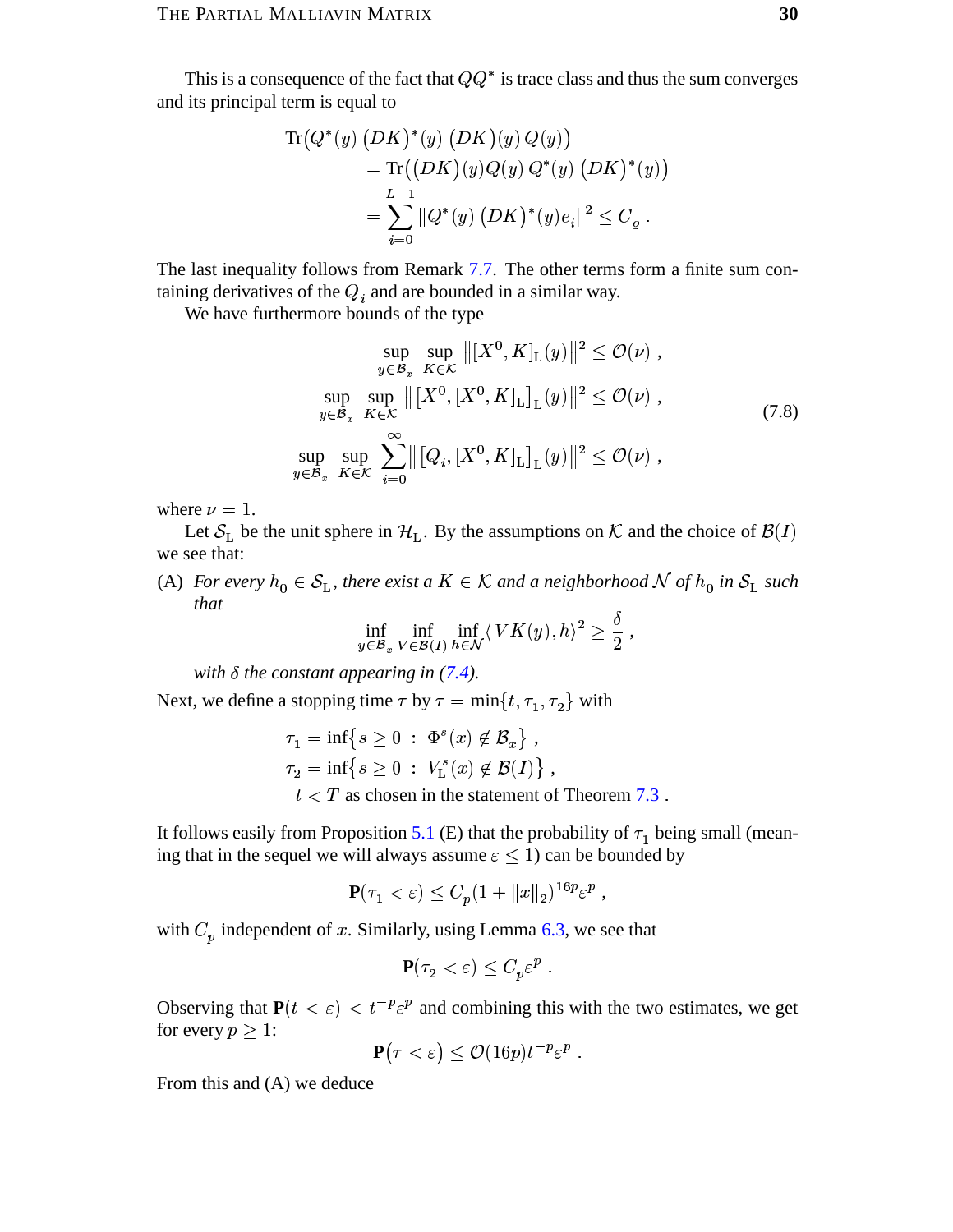(B) for every  $h_0 \in S_L$  there exist a  $K \in \mathcal{K}$  and a neighborhood  $\mathcal N$  of  $h_0$  in  $S_L$  such that for  $\varepsilon$  < 1,

$$
\sup_{h\in\mathcal{N}}\mathbf{P}\bigg(\int_0^\tau \left\langle V_{\rm L}^s(x)K^s(x),h\right\rangle^2 ds\leq \varepsilon\bigg)\leq \mathbf{P}(\tau<2\varepsilon/\delta)\leq \mathcal{O}(16p)t^{-p}\varepsilon^p\;,
$$

with  $\delta$  the constant appearing in (7.4).

Following [Nor $86$ ], we will show below that (B) implies:

(C) for every  $h_0 \in S_L$  there exist an  $i \in \{k_*, \ldots, L-1\}$ , a neighborhood N of  $h_0$  in  $S_{\text{L}}$  and constants  $\nu, \mu > 0$  such that for  $\varepsilon < 1$  and  $p > 1$  one has

$$
\sup_{h \in \mathcal{N}} \mathbf{P} \bigg( \int_0^\tau \left\langle V^s_{\mathrm{L}}(x) Q^s_i(x), h \right\rangle^2 ds \le \varepsilon \bigg) \le \mathcal{O}(\nu p) t^{-\mu p} \varepsilon^p
$$

**Remark 7.10** Note that for small  $||x||$ ,  $Q_i(x) = Q_{i,o}(x)$  may be 0 when  $i < k_*$ , but the point is that then we can find another  $i$  for which the inequality holds.

By a straightforward argument, given in detail in [Nor86, p. 127], one concludes that  $(C)$  implies Theorem 7.3.

It thus only remains to show that (B) implies (C). We follow closely Norris and choose a  $K \in \mathcal{K}$  such that (B) holds. If K happens to be in  $\mathcal{K}_0$  then it is equal to a  $Q_i$ , and thus we already have (C). Otherwise, assume  $K \in \mathcal{K}_i$  with  $j \geq 1$ . Then we use a Martingale inequality.

<span id="page-30-0"></span>**Lemma 7.11** Let  $H$  be a separable Hilbert space and  $W(t)$  be the cylindrical Wiener process on H. Let  $\beta^t$  be a real-valued predictable process and  $\gamma^t$ ,  $\zeta^t$  be predictable H-valued processes. Define

$$
a^{t} = a^{0} + \int_{0}^{t} \beta^{s} ds + \int_{0}^{t} \langle \gamma^{s}, dW(s) \rangle,
$$
  

$$
b^{t} = b^{0} + \int_{0}^{t} a^{s} ds + \int_{0}^{t} \langle \zeta^{s}, dW(s) \rangle.
$$

Suppose  $\tau \leq t_0$  is a bounded stopping time such that for some constant  $C_0 < \infty$  we have

$$
\sup_{0 < s < \tau} \{ |\beta^s|, |a^s|, \| \zeta^s \|, \| \gamma^s \| \} \leq C_0 \; .
$$

Then, for every  $p > 1$ , there exists a constant  $C_{p,t_0}$  such that

$$
\mathbf{P}\Big(\int_0^{\tau} (b^s)^2 ds < \varepsilon^{20} \quad \text{and} \quad \int_0^{\tau} (|a^s|^2 + ||\zeta^s||^2) ds \ge \varepsilon \Big) \le C_{p,t_0} \left(1 + C_0^6\right)^p \varepsilon^p \;,
$$

*for every*  $\varepsilon \leq 1$ .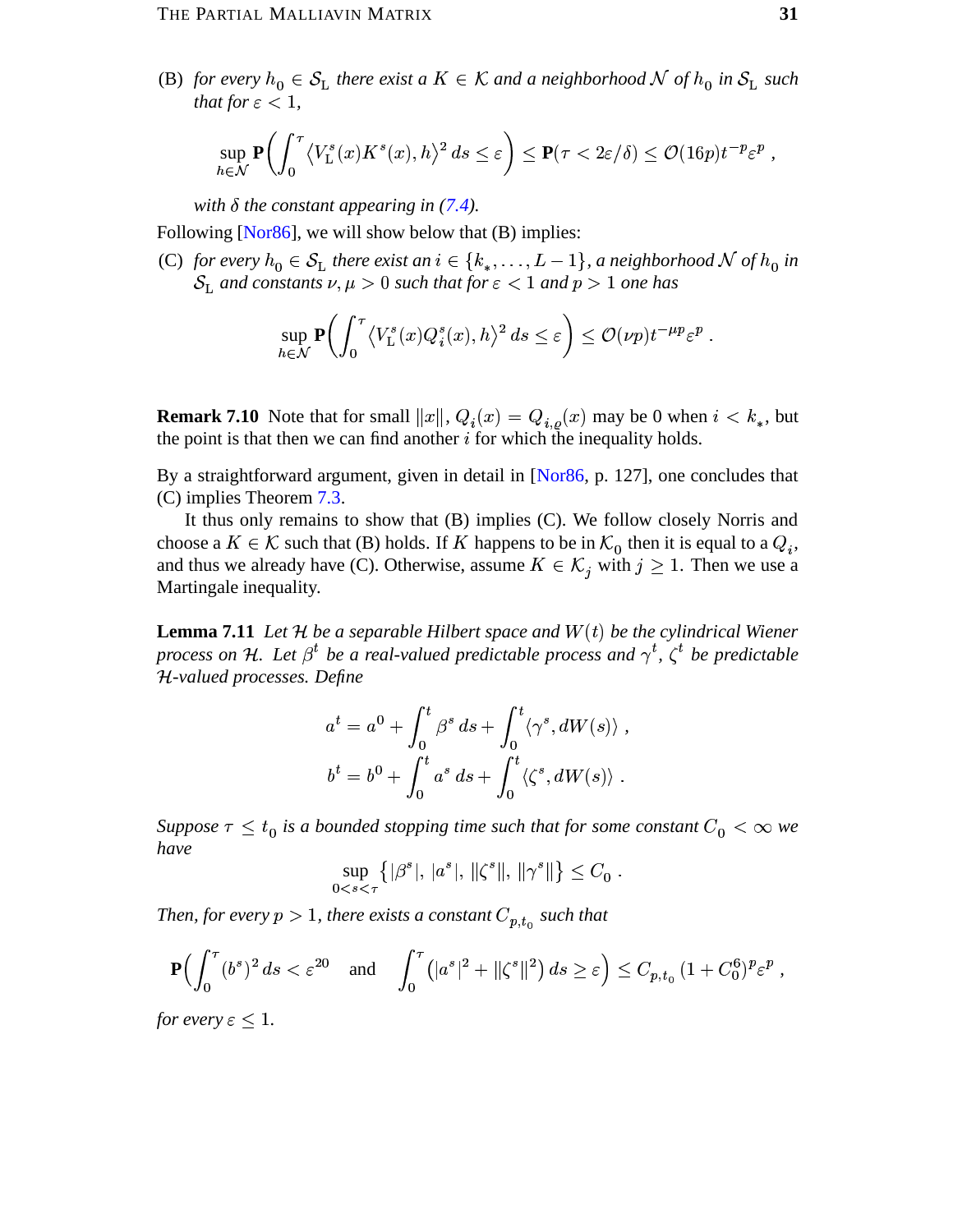*Proof.* The proof is given in [Nor86], but without the explicit dependence on  $C_0$ . If we follow his proof carefully we get an estimate of the type

$$
\mathbf{P}\Big(\int_0^{\tau} (b^s)^2 ds < \varepsilon^{10} \text{ and } \int_0^{\tau} \left(|a^s|^2 + \|\zeta^s\|^2\right) ds \ge (1 + C_0^3)\varepsilon\Big) \le C_1 \left(1 + C_0^{12}\right)^p \varepsilon^p
$$

Replacing  $\varepsilon$  by  $\varepsilon^2$  and making the assumption  $\varepsilon < 1/(1 + C_0^3)$ , we recover our statement. The statement is trivial for  $\varepsilon > 1/(1 + C_0^3)$ , since any probability is always smaller than 1.  $\Box$ 

We apply this inequality as follows: Define, for  $K_0 \in \mathcal{K}$ ,

$$
a^{t}(x) = \langle V_{L}^{t}([X^{0}, K_{0}]_{L}^{t})(x), h \rangle ,
$$
  
\n
$$
b^{t}(x) = \langle V_{L}^{t} K_{0}^{t}(x), h \rangle ,
$$
  
\n
$$
\beta^{t}(x) = \langle V_{L}^{t}([X^{0}, [X^{0}, K_{0}]_{L}]_{L}^{t})(x), h \rangle ,
$$
  
\n
$$
(\gamma^{t})^{i}(x) = \langle V_{L}^{t}([Q_{i}, [X^{0}, K_{0}]_{L}]_{L}^{t})(x), h \rangle ,
$$
  
\n
$$
(\zeta^{t})^{i}(x) = \langle V_{L}^{t}([Q_{i}, K_{0}]_{L}^{t})(x), h \rangle .
$$

In this expression,  $\zeta^t(x) \in \mathcal{H}$ ,  $(\zeta^t)^i(x) = \langle \zeta^t(x), e_i \rangle$  and similarly for the  $\gamma^t$ . It is clear by Proposition 7.4, Eq.  $(7.7)$ , and Eq.  $(7.8)$  that the assumptions of Lemma 7.11 are satisfied with  $C_0 = \mathcal{O}(\nu)$  for some  $\nu > 0$ .

We continue the proof that (B) implies (C) in the case when  $K \in \mathcal{K}_i$ , with  $j = 1$ . Then, by the construction of  $\mathcal{K}_j$  with  $j \geq 1$ , there is a  $K_0 \in \mathcal{K}_{j-1}$  such that we have either  $K = [Q_i, K_0]_L$  for some  $i \in \{k_*, \ldots, L-1\}$ , or  $K = [X^0, K_0]_L$ . In fact, for  $j = 1$  only the second case occurs and  $K_0 = Q_i$  for some i, but we are already preparing an inductive step. Applying Lemma 7.11, we have for every  $\varepsilon \leq 1$ :

$$
\mathbf{P}\bigg(\int_0^\tau \langle V_\mathrm{L}^s K_0^s(x), h \rangle^2 ds < \varepsilon \quad \text{and} \quad \int_0^\tau \Big(\langle V_\mathrm{L}^s [X^0, K_0]_\mathrm{L}^s(x), h \rangle^2 \quad + \sum_{i=0}^\infty \langle V_\mathrm{L}^s [Q_i, K_0]_\mathrm{L}^s(x), h \rangle^2\bigg) ds \ge \varepsilon^{1/20} \bigg) \le \mathcal{O}(\frac{6}{\nu p}) \varepsilon^{p/20}.
$$

Since the second integral above is always larger than  $\int_0^{\tau} \langle V_L^t K^t(x), h \rangle^2 dt$ , the probability for it to be smaller than  $\varepsilon^{1/20}$  is, by (B), bounded by  $\mathcal{O}(16p)t^{-p}\varepsilon^{p/20}$ . This implies (replacing  $\nu$  by max $\{6\nu, 16\}$ ) that

$$
\mathbf{P}\Big(\int_0^\tau \left\langle V_\mathrm{L}^s K_0^s(x), h \right\rangle^2 ds < \varepsilon\Big) \le \mathcal{O}(\nu p) t^{-p} \varepsilon^{p/20}
$$

Since for  $j = 1$  we have  $K_0 = Q_i$  with  $i \in \{k_*, \dots, L-1\}$ , we have shown (C) in this case. The above reasoning is repeated for  $j = 2$  and  $j = 3$ , by iterating the above argument. For example, if  $K = [Q_{i_1}, [X^0, Q_{i_2}]_{L}]_{L}$ , with  $i_1, i_2 \in \{k_*, \ldots, L-1\}$ , we apply Lemma 7.11 twice, showing the first time that  $\langle [X^0, Q_{i_2}]_L, h \rangle^2$  is unlikely to be small and then again to show that  $\langle Q_{i_0}, h \rangle^2$  is also unlikely to be small (with other powers of  $\varepsilon$ ), which is what we wanted. Finally, since every K used in (B) is in K, at most 3 such invocations of Lemma 7.11 will be sufficient to conclude that (C) holds. The proof of Theorem 7.3 is complete.  $\hfill \square$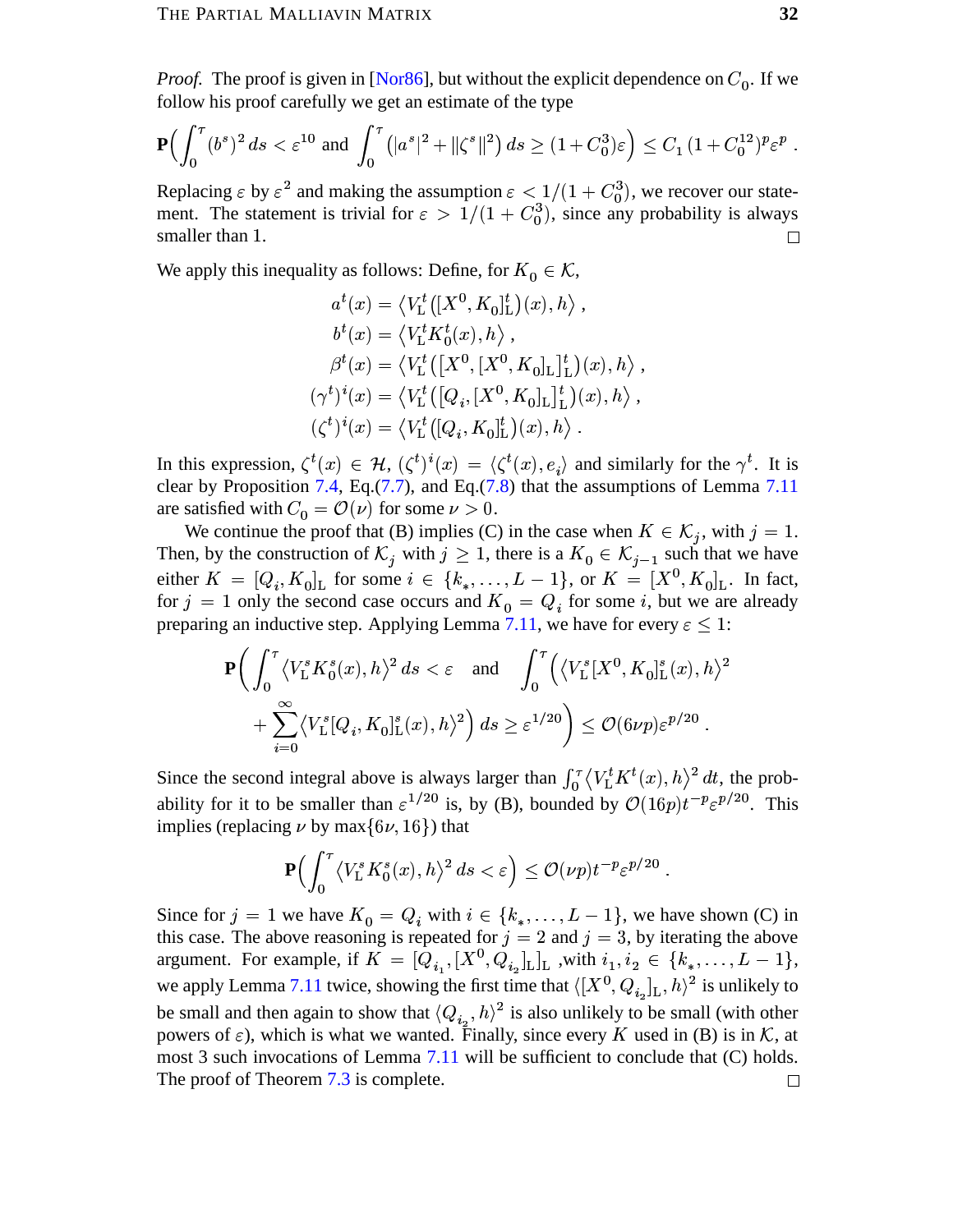#### <span id="page-32-0"></span>**Estimates on the Low-Frequency Derivatives (Proof of Proposition 5.3)**  $7.4$

Having proven the crucial bound Theorem 7.1 on the reduced Malliavin matrix, we can now proceed to prove Proposition 5.3, *i.e.*, the smoothing properties of the dynamics in the low-frequency part. For convenience, we restate it here.

**Proposition 7.12** There exist exponents  $\mu, \nu > 0$  such that for every  $\varphi \in C_b^2(\mathcal{H})$ , every  $\xi \in \mathcal{H}^{\alpha}$  and every  $T > 0$ , one has

<span id="page-32-2"></span><span id="page-32-1"></span>
$$
\left\| \mathbf{E}\Big( \big(D_{\mathcal{L}}\varphi \circ \Phi^t\big)(\xi) \big(D_{\mathcal{L}}\Phi_{\mathcal{L}}^t\big)(\xi) \Big) \right\| \leq C_T \, t^{-\mu} \big(1 + \|\xi\|_{\alpha}^{\nu}\big) \|\varphi\|_{\mathcal{L}^{\infty}} \,, \tag{7.9}
$$

for all  $t \in (0,T]$ .

*Proof.* The proof will use the integration by parts formula (6.4) together with Theorem 7.1. Fix  $\xi \in \mathcal{H}^{\alpha}$  and  $t > 0$ . In this proof, we omit the argument  $\xi$  to gain legibility, but it will be understood that the formulas do generally only hold if evaluated at some  $\xi \in \mathcal{H}^{\alpha}$ . We extend our phase space to include  $D_L \Phi^t$ ,  $V_L^t$  and  $\mathscr{D}_n \Phi^t_L$ . We define a new stochastic process  $\Psi^t$  by

$$
\Psi^t = \left( \Phi^t, \mathscr{D}_v \Phi^t_\mathrm{L}, D_\mathrm{L} \Phi^t, V^t_\mathrm{L} \right) \in \widetilde{\mathcal{H}} = \mathcal{H} \oplus \mathbf{R}^{L \cdot L} \oplus \mathcal{H}^L \oplus \mathbf{R}^{L \cdot L}
$$

Applying the definitions of these processes, we see that  $\Psi^t$  is defined by the autonomous SDE given by

$$
d\Phi^t = -A\Phi^t dt + F(\Phi^t) dt + Q(\Phi^t) dW(t) ,
$$
  
\n
$$
dD_{\mathcal{L}}\Phi^t = -AD_{\mathcal{L}}\Phi^t dt + DF(\Phi^t)D_{\mathcal{L}}\Phi^t dt + DQ(\Phi^t)D_{\mathcal{L}}\Phi^t dW(t) ,
$$
  
\n
$$
dV_{\mathcal{L}}^t = V_{\mathcal{L}}^t A_{\mathcal{L}} dt - V_{\mathcal{L}}^t D_{\mathcal{L}} F_{\mathcal{L}}(\Phi^t) dt - V_{\mathcal{L}}^t D_{\mathcal{L}} Q_{\mathcal{L}}(\Phi^t) dW_{\mathcal{L}}(t) + V_{\mathcal{L}}^t \sum_{i=0}^{L-1} (D_{\mathcal{L}} Q_{\mathcal{L}}^i (\Phi^t))^2 dt ,
$$
  
\n
$$
d\mathcal{D}_v \Phi_{\mathcal{L}}^t = -A_{\mathcal{L}} \mathcal{D}_v \Phi_{\mathcal{L}}^t dt + D_{\mathcal{L}} F_{\mathcal{L}}(\Phi^t) \mathcal{D}_v \Phi_{\mathcal{L}}^t dt + Q_{\mathcal{L}}(\Phi^t)^2 (V_{\mathcal{L}}^t)^* dt + D_{\mathcal{L}} Q_{\mathcal{L}}(\Phi^t) \mathcal{D}_v \Phi_{\mathcal{L}}^t dW_{\mathcal{L}}(t) .
$$

This expression will be written in the short form

$$
d\Psi^t = -\widetilde{A}\Psi^t dt + \widetilde{F}(\Psi^t) dt + \widetilde{Q}(\Psi^t) dW(t),
$$

with  $\Psi^t \in \tilde{\mathcal{H}}$  and  $dW(t)$  the cylindrical Wiener process on  $\mathcal{H}$ . It can easily be verified that this equation satisfies assumption  $A1$  of Proposition 6.1. We consider again the stochastic process  $v^t \in H$  defined in (6.10). It is clear from Lemma 6.5 that  $v^t$  satisfies **A2.** With this particular choice of v, the first component of  $\mathscr{D}_n \Psi^t$  (the one in H) is equal to  $\mathscr{D}_v \Phi_{\mathrm{L}}^t \oplus 0$ .

We choose a function  $\varphi \in C_b^2(\mathcal{H})$  and fix two indices  $i, k \in \{0, \ldots, L-1\}$ . Define  $\tilde{\varphi}_{i,k} : \widetilde{\mathcal{H}} \to \mathbf{R}$  by

$$
\tilde{\varphi}_{i,k}(\Psi^t) = \sum_{j=0}^{L-1} \varphi(\Phi^t) \big( (\mathscr{D}_v \Phi^t_\mathrm{L})^{-1} \big)_{i,j} \big( D_\mathrm{L} \Phi^t_\mathrm{L} \big)_{j,k} \;,
$$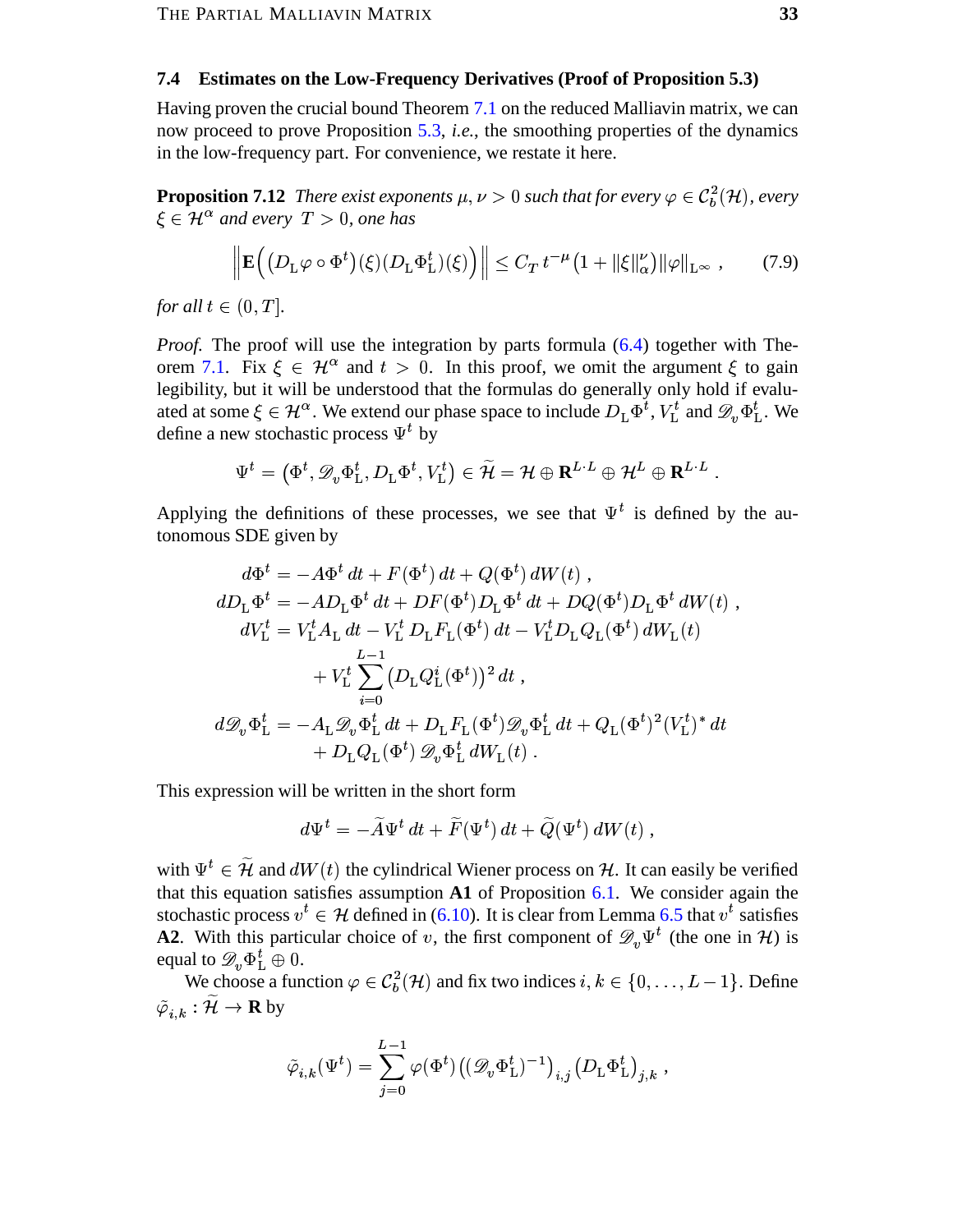where the inverse has to be understood as the inverse of a square matrix. By Theorem 7.1,  $\tilde{\varphi}_{i,k}$  satisfies the assumptions of Proposition 6.1. A simple computation gives for every  $h \in \mathbf{R}^{L}$  the identity:

$$
D\tilde{\varphi}_{i,k}(\Psi^t)\mathscr{D}_v\Psi^t h = D_{\mathcal{L}}\varphi(\Phi^t) \left(\mathscr{D}_v\Phi^t_{\mathcal{L}}h\right) \left((\mathscr{D}_v\Phi^t_{\mathcal{L}})^{-1}\right)_{i,j} \left(D_{\mathcal{L}}\Phi^t_{\mathcal{L}}\right)_{j,k} + \varphi(\Phi^t) \left((\mathscr{D}_v\Phi^t_{\mathcal{L}})^{-1}(\mathscr{D}_v^2\Phi^t_{\mathcal{L}}h)(\mathscr{D}_v\Phi^t_{\mathcal{L}})^{-1}\right)_{i,j} \left(D_{\mathcal{L}}\Phi^t_{\mathcal{L}}\right)_{j,k} + \varphi(\Phi^t) \left((\mathscr{D}_vD_{\mathcal{L}}\Phi^t_{\mathcal{L}})h\right)_{i,j} \left((\mathscr{D}_v\Phi^t_{\mathcal{L}})^{-1}\right)_{j,k},
$$
(7.10)

where summation over  $j$  is implicit. We now apply the integration by parts formula in the form of Proposition  $6.1$ . This gives the identity

<span id="page-33-1"></span>
$$
\mathbf{E}\big(D\tilde{\varphi}_{i,k}(\Psi^t)\mathscr{D}_v\Psi^t h\big)=\mathbf{E}\Big(\tilde{\varphi}_{i,k}(\Psi^t)\int_0^t\big\langle v^sh,dW(s)\big\rangle\Big)
$$

Substituting  $(7.10)$ , we find

$$
\begin{aligned} \mathbf{E} \Big(D_\mathrm{L} \varphi(\Phi^t) \big(\mathscr{D}_v \Phi^t_\mathrm{L} h\big) \big((\mathscr{D}_v \Phi^t_\mathrm{L})^{-1}\big)_{i,j} \big(D_\mathrm{L} \Phi^t_\mathrm{L}\big)_{j,k}\Big) = \\ &\quad - \mathbf{E} \Big(\varphi(\Phi^t) \big((\mathscr{D}_v \Phi^t_\mathrm{L})^{-1} (\mathscr{D}_v^2 \Phi^t_\mathrm{L} h) (\mathscr{D}_v \Phi^t_\mathrm{L})^{-1}\big)_{i,j} \big(D_\mathrm{L} \Phi^t_\mathrm{L}\big)_{j,k}\Big) \\ &\quad - \mathbf{E} \Big(\varphi(\Phi^t) \big((\mathscr{D}_v D_\mathrm{L} \Phi^t_\mathrm{L}) h\big)_{i,j} \big((\mathscr{D}_v \Phi^t_\mathrm{L})^{-1}\big)_{j,k}\Big) \\ &\quad + \mathbf{E} \Big(\varphi(\Phi^t) \big((\mathscr{D}_v \Phi^t_\mathrm{L})^{-1}\big)_{i,j} \big(D_\mathrm{L} \Phi^t_\mathrm{L}\big)_{j,k} \int_0^t \big\langle v^s h, dW(s) \big\rangle \Big) \ . \end{aligned}
$$

The summation over the index j is implicit in every term. We now choose  $h = e_i$  and sum over the index  $i$ . The left-hand side is then equal to

$$
\mathbf{E}\Big(\big(D_{\mathrm{L}}\varphi(\Phi^t)\big)D_{\mathrm{L}}\Phi^t_{\mathrm{L}}e_k\Big)\;,
$$

which is precisely the expression we want to bound. The right-hand side can be bounded in terms of  $\|\varphi\|_{L^{\infty}}$  and of  $\mathbf{E}((\mathscr{D}_{v}\Phi_{L}^{t})^{-4})$  (at worst). The other factors are all given by components of  $\mathscr{D}_n \Psi^t$  and can therefore be bounded by means of Theorem 8.9. Therefore,  $(7.9)$  follows. The proof of Proposition 7.12 is complete.  $\Box$ 

#### <span id="page-33-0"></span>8 **Existence Theorems**

In this section, we prove existence theorems for several PDE's and SDE's, in particular we prove Proposition 5.1 and Lemma 5.4. Much of the material here relies on wellknown techniques, but we include the details for completeness.

We consider again the problem

<span id="page-33-2"></span>
$$
d\Phi^t = -A\Phi^t dt + F(\Phi^t) dt + Q(\Phi^t) dW(t) , \qquad (8.1)
$$

with  $\Phi^0 = \xi$  given. The initial condition  $\xi$  will be taken in one of the Hilbert spaces  $\mathcal{H}^{\gamma}$ . We will show that, after some time, the solution lies in some smaller Hilbert space. Note that we are working here with the *cutoff* equations, but we omit the index  $\rho$ .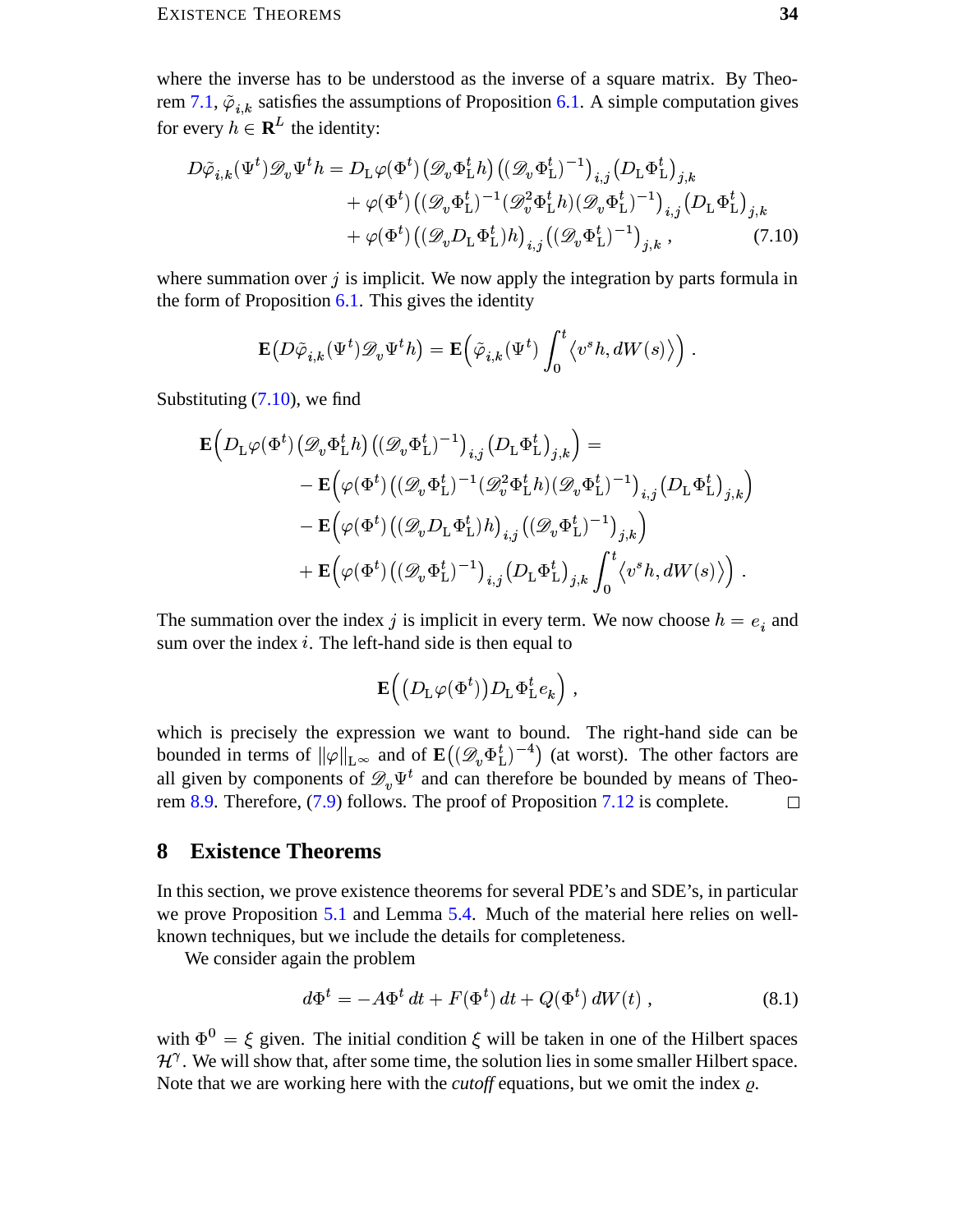We will of course require that all stochastic processes are predictable. This means that if we write  $L^p(\Omega, \mathcal{Y})$ , with  $\mathcal Y$  some Banach space of functions of the interval  $[0, T]$ , we really mean that the only functions we consider are those that are measurable with respect to the predictable  $\sigma$ -field when considered as functions over  $\Omega \times [0, T]$ .

We first state precisely what is known about the ingredients of  $(8.1)$ .

### **Lemma 8.1** The following properties hold for  $A$ ,  $F$  and  $Q$ .

- **P1** The space H is a real separable Hilbert space and  $A : \mathcal{D}(A) \to \mathcal{H}$  is a self*adjoint strictly positive operator.*
- **P2** The map  $F : \mathcal{H} \to \mathcal{H}$  has bounded derivatives of all orders.
- **P3** For every  $\gamma \geq 0$ , F maps  $\mathcal{H}^{\gamma}$  into itself. Furthermore, there exists a constant  $n > 0$  independent of  $\gamma$  and constants  $C_{F,\gamma}$  such that F satisfies the bounds

<span id="page-34-2"></span><span id="page-34-1"></span><span id="page-34-0"></span>
$$
||F(x)||_{\gamma} \le C_{F,\gamma} (1 + ||x||_{\gamma}), \qquad (8.2a)
$$

$$
||F(x) - F(y)||_{\gamma} \le C_{F,\gamma} ||x - y||_{\gamma} (1 + ||x||_{\gamma} + ||y||_{\gamma})^{n}, \qquad (8.2b)
$$

for all x and y in  $\mathcal{H}^{\gamma}$ .

**P4** There exists an  $\alpha > 0$  such that for every  $x, x_1, x_2 \in \mathcal{H}$  the map  $Q : \mathcal{H} \rightarrow$  $\mathscr{L}(\mathcal{H},\mathcal{H})$  satisfies

$$
\left\|A^{\alpha-3/8}Q(x)\right\|_{\text{HS}} \leq C \,, \quad \left\|A^{\alpha-3/8}\big(Q(x_1) - Q(x_2)\big)\right\|_{\text{HS}} \leq C\|x_1 - x_2\| \,.
$$

where  $\|\cdot\|_{\text{HS}}$  denotes the Hilbert-Schmidt norm in H.

**P5** The derivative of  $Q$  satisfies

<span id="page-34-3"></span>
$$
\left\|A^{\alpha}(DQ(x))h\right\|_{\text{HS}} \le C\|h\| \,,\tag{8.3}
$$

for every  $x, h \in \mathcal{H}$ .

**P6** The derivative of  $F$  satisfies

$$
\left\| \left( DF(x) \right) y \right\|_{\gamma} \leq C \left( 1 + \left\| x \right\|_{\gamma} \right) \left\| y \right\|_{\gamma},
$$

for every  $x, y \in \mathcal{H}^{\gamma}$ .

*Proof.* The points P1, P2 are obvious. The point P4 follows from the definition  $(1.6)$ of Q and the construction of  $Q_{\rho}$  in (4.1). To prove **P3**, recall that the map  $F = F_{\rho}$  of the GL equation is of the type

$$
F_{\rho}(u) = \chi(||u||/(3 \varrho)) P(u) ,
$$

with P some polynomial and  $\chi \in C_0^{\infty}(\mathbf{R})$ . The key point is to notice that the estimate

$$
||uv||_{\gamma} \leq C_{\gamma} (||u|| \, ||v||_{\gamma} + ||u||_{\gamma} ||v||)
$$

holds for every  $\gamma \geq 0$ , where uv denotes the multiplication of two functions. In particular, we have

$$
||u^n||_{\gamma} \leq C||u||_{\gamma}||u||^{n-1},
$$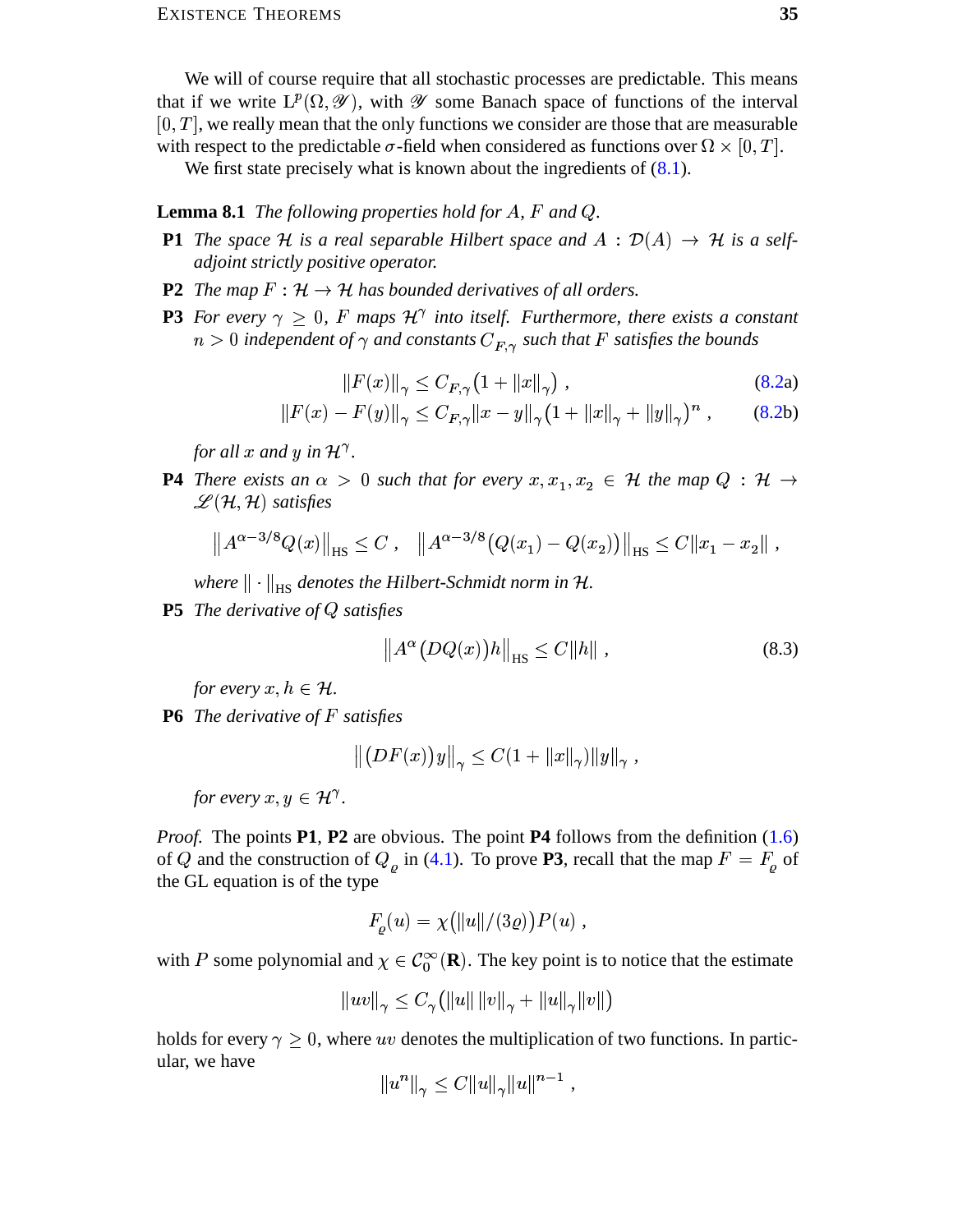which, together with the fact that  $\chi$  has compact support, shows (8.2a). This also shows that the derivatives of F in  $\mathcal{H}^{\gamma}$  are polynomially bounded and so (8.2b) holds. **P6** follows by the same argument.

The point P5 immediately follows from the fact that the image of the operator  $(DQ(x))h$  is contained in  $\mathcal{H}_L$  for every  $x, h \in \mathcal{H}$ .  $\Box$ 

<span id="page-35-1"></span>**Remark 8.2** The condition **P1** implies that  $e^{-At}$  is an analytic semigroup of contraction operators on  $H$ . We will use repeatedly the bound

<span id="page-35-4"></span>
$$
\left\|e^{-At}x\right\|_{\gamma} \,\leq\, C_{\gamma}t^{-\gamma}\|x\|
$$

We begin the study of  $(8.1)$  by considering the equation for the mild solution

$$
\Psi(t,\xi,\omega) = e^{-At}\xi + \int_0^t e^{-A(t-s)} F(\Psi(s,\xi,\omega)) ds \n+ \int_0^t e^{-A(t-s)} Q(\Psi(s,\xi,\omega)) dW(s,\omega).
$$
\n(8.4)

The study of this equation is in several steps. We will consider first the noise term, then the equation for a fixed instance of  $\omega$ , and finally prove existence and bounds.

<span id="page-35-2"></span>We need some more notation:

**Definition 8.3** Let  $\mathcal{H}^{\alpha}$  be as above the domain of  $A^{\alpha}$  with the graph norm. We fix, once and for all, a maximal time T. We denote by  $\mathcal{H}_T^{\alpha}$  the space  $\mathcal{C}([0,T],\mathcal{H}^{\alpha})$  equipped with the norm

<span id="page-35-6"></span>
$$
||y||_{\mathcal{H}_T^{\alpha}} = \sup_{t \in [0,T]} ||y(t)||_{\alpha}
$$

We write  $\mathcal{H}_T$  instead of  $\mathcal{H}_T^0$ .

### <span id="page-35-0"></span>**8.1 The Noise Term**

Let  $y \in L^p(\Omega, \mathcal{H}_T)$ . (One should think of y as being  $y(t) = \Phi^t$ .) The noise term in (8.4) will be studied as a function on  $L^p(\Omega, \mathcal{H}_T)$ . It is given by the function Z defined as

$$
(Z(y))(\omega) = t \mapsto \int_0^t e^{-A(t-s)} Q(y(\omega)(s)) dW(s, \omega) . \tag{8.5}
$$

We will show that  $Z(y)$  is in  $L^p(\Omega, \mathcal{H}_T^{\alpha})$  when y is in  $L^p(\Omega, \mathcal{H}_T)$ . The natural norm here is the  $L^p$  norm defined by

$$
\|Z(y)\|_{\mathcal{H}^{\alpha}_{T},p} = \left(\mathbf{E}_{\omega} \sup_{t \in [0,T]} \|(Z(y))_{t}(\omega)\|_{\alpha}^{p}\right)^{1/p}
$$

<span id="page-35-3"></span>**Proposition 8.4** Let  $H$ ,  $A$  and  $Q$  be as above and assume **P1** and **P4** are satisfied. Then, for every  $p \geq 1$  and every  $T < T_0$  one has

<span id="page-35-5"></span>
$$
||Z(y)||_{\mathcal{H}_T^{\alpha},p} \leq C_{T_0} T^{p/16} \,. \tag{8.6}
$$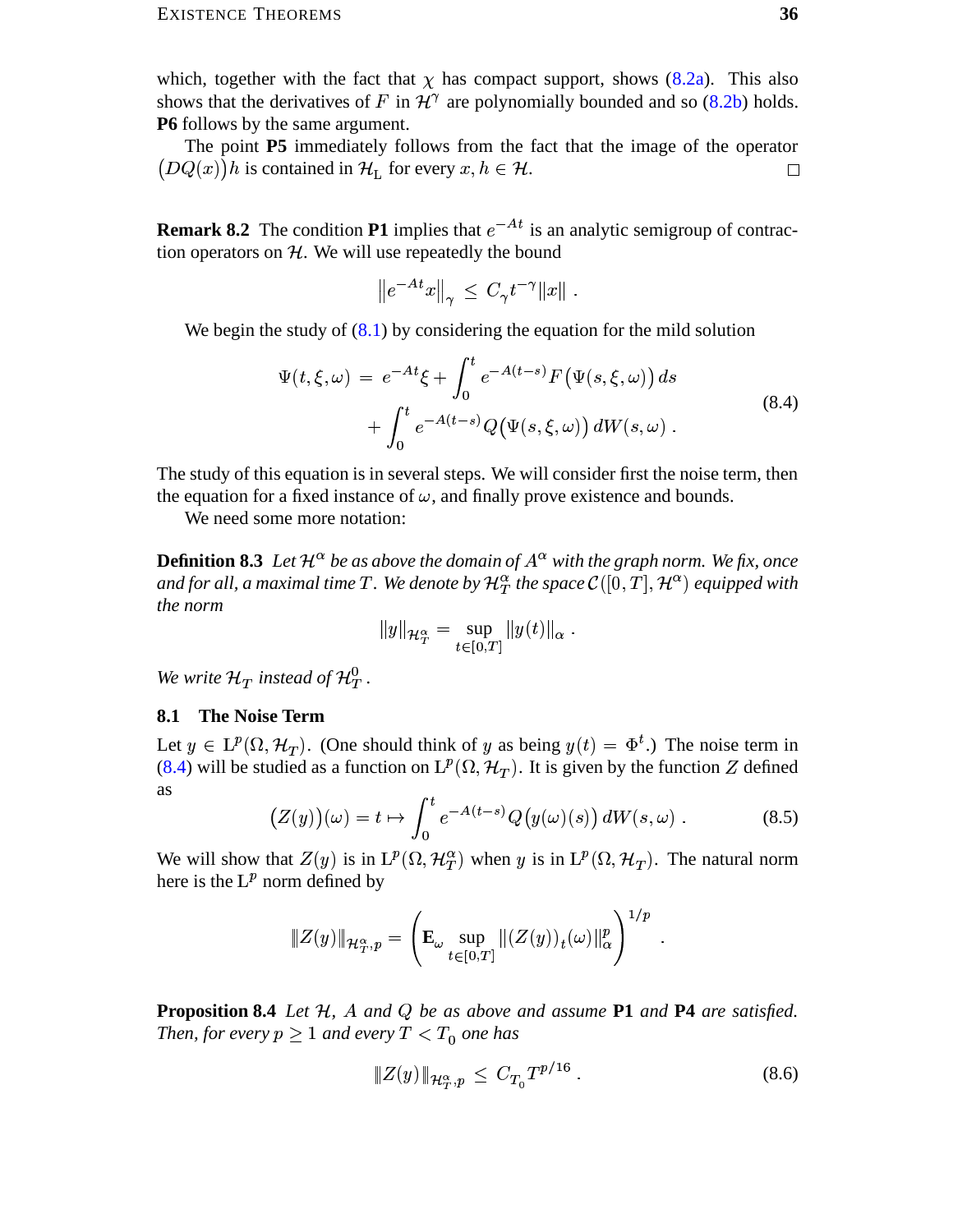*Proof.* Choose an element  $y \in L^p(\Omega, \mathcal{H}_T)$ . In the sequel, we will consider y as a function over  $[0, T] \times \Omega$  and we will not write explicitly the dependence on  $\Omega$ .

In order to get bounds on  $Z$ , we use the factorization formula and the Young inequality. Choose  $\gamma \in (1/p, 1/8)$ . The factorization formula [DPZ92] then gives the equality

$$
(Z(y))(t) = C \int_0^t (t-s)^{\gamma-1} e^{-A(t-s)} \int_0^s (s-r)^{-\gamma} e^{-A(s-r)} Q(y(r)) dW(r) ds.
$$

Since A commutes with  $e^{-At}$ , the Hölder inequality leads to

$$
\| (Z(y))(t) \|_{\alpha}^{p} \qquad (8.7)
$$
  
=  $C \Big\| \int_{0}^{t} (t-s)^{\gamma-1} e^{-A(t-s)} \int_{0}^{s} (s-r)^{-\gamma} A^{\alpha} e^{-A(s-r)} Q(y(r)) dW(r) ds \Big\|^{p}$   
\$\leq Ct^{\nu} \int\_{0}^{t} \Big\| \int\_{0}^{s} (s-r)^{-\gamma} A^{\alpha} e^{-A(s-r)} Q(y(r)) dW(r) \Big\|^{p} ds ,

with  $\nu = (p\gamma - 1)/(p - 1)$ . For the next bound we need the following result:

**Lemma 8.5** [DPZ92, Thm. 7.2]. Let  $r \mapsto \Psi^r$  be an arbitrary predictable  $\mathscr{L}^2(\mathcal{H})$ valued process. Then, for every  $p \geq 2$ , there exists a constant C such that

<span id="page-36-1"></span><span id="page-36-0"></span>
$$
\mathbf{E}\Big(\Big\|\int_0^s \Psi^r dW(r)\Big\|^p\Big) \leq C \mathbf{E}\Big(\int_0^s \|\Psi^r\|_{\text{HS}}^2 dr\Big)^{p/2}
$$

This lemma, the Young inequality applied to  $(8.7)$ , and **P4** above imply

$$
\|Z(y)\|_{\mathcal{H}_T^{\alpha,p}}^p = \mathbf{E} \Big( \sup_{0 \le t \le T} \Big\| \int_0^t A^{\alpha} e^{-A(t-s)} Q(y(s)) dW(s) \Big\|^p \Big)
$$
  
\n
$$
\le C T^{\nu} \mathbf{E} \int_0^T \Big\| \int_0^s (s-r)^{-\gamma} A^{\alpha} e^{-A(s-r)} Q(y(r)) dW(r) \Big\|^p ds
$$
  
\n
$$
\le C T^{\nu} \mathbf{E} \int_0^T \Big( \int_0^s (s-r)^{-2\gamma} \|A^{\alpha} e^{-A(s-r)} Q(y(r))\|_{\text{HS}}^2 dr \Big)^{p/2} ds
$$
  
\n
$$
\le C T^{\nu} \mathbf{E} \int_0^T \Big( \int_0^s (s-r)^{-2\gamma} \|A^{3/8} e^{-A(s-r)}\|^2 \|A^{\alpha-3/8} Q(y(r))\|_{\text{HS}}^2 dr \Big)^{p/2} ds
$$
  
\n
$$
\le C T^{\nu} \mathbf{E} \int_0^T \Big( \int_0^s (s-r)^{-2\gamma-3/4} \|A^{\alpha-3/8} Q(y(r))\|_{\text{HS}}^2 dr \Big)^{p/2} ds
$$
  
\n
$$
\le C T^{\nu} \Big( \int_0^T s^{-2\gamma-3/4} ds \Big)^{p/2} \mathbf{E} \int_0^T \|A^{\alpha-3/8} Q(y(s))\|_{\text{HS}}^p ds
$$
  
\n
$$
\le C T^{1+\nu} \Big( \int_0^T s^{-2\gamma-3/4} ds \Big)^{p/2}, \tag{8.8}
$$

provided  $\gamma < 1/8$ . We choose  $\gamma = 1/16$  (which thus imposes the condition  $p > 16$ ), and we find

<span id="page-36-2"></span>
$$
|\!|\!| Z(y)|\!|\!|^p_{\mathcal{H}^\alpha_{T},p} \leq C T_0^{1+\nu} T^{p/16}
$$

Thus, we have shown (8.6) for  $p > 16$ . Since we are working in a probability space the case of  $p \ge 1$  follows. This completes the proof of Proposition 8.4.  $\Box$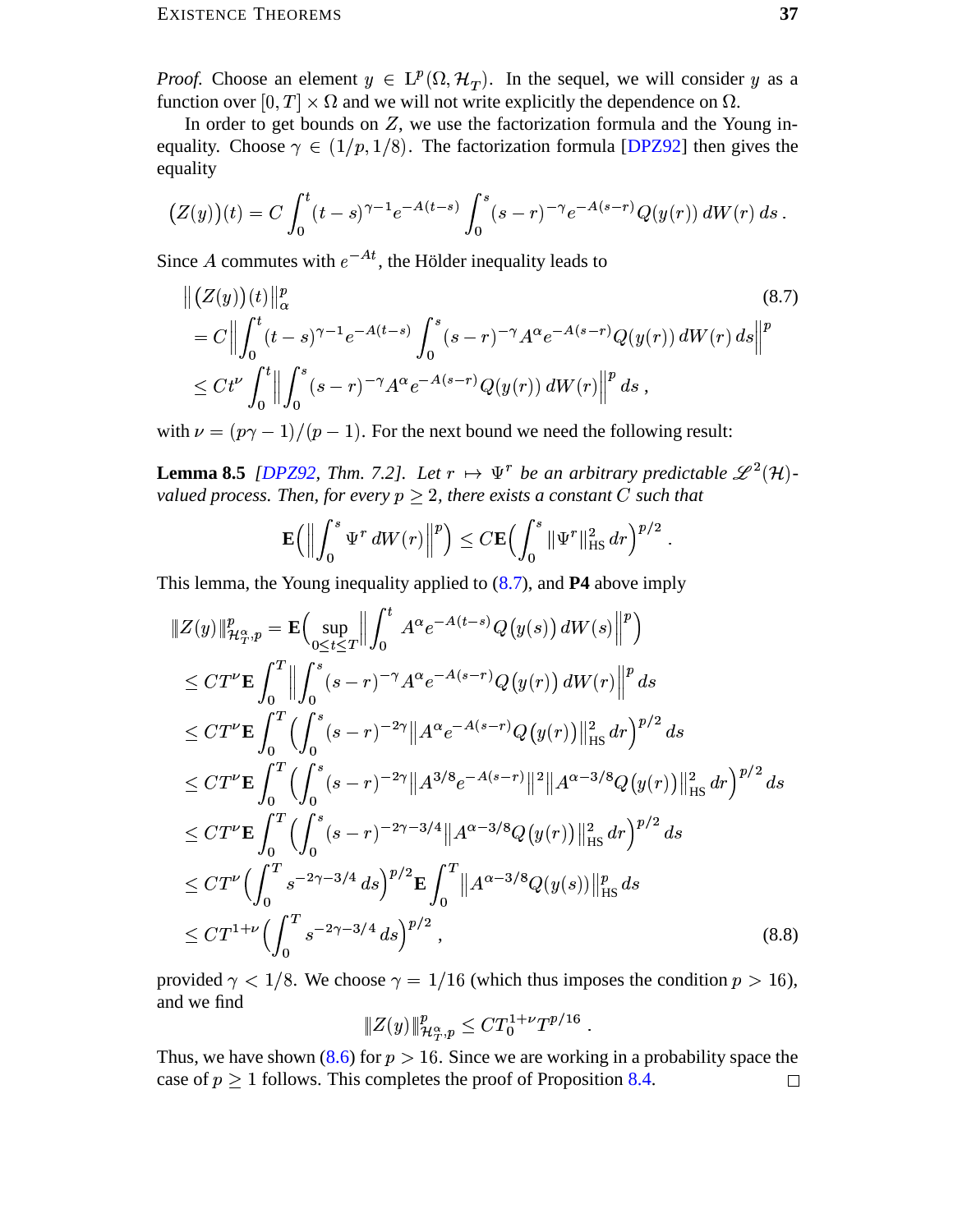#### <span id="page-37-0"></span>**A Deterministic Problem** 8.2

The next step in our study of  $(8.4)$  is the analysis of the problem for a *fixed* instance of the noise  $\omega$ . Then (8.4) is of the form

$$
h(t,\xi,z) = e^{-At}\xi + \int_0^t e^{-A(t-s)} F(h(s,\xi,z)) ds + z(t) ,
$$

where we assume that  $z \in \mathcal{H}_T^{\alpha}$ . One should think of this as an instance of  $Z(\Phi)$ , but at this point of our proof, the necessary bounds are not yet available.

We find it more convenient to study instead of h the quantity g defined by  $g(t, \xi, z)$  $= h(t, \xi, z) - z(t)$ . Then g satisfies

$$
g(t,\xi,z) = e^{-At}\xi + \int_0^t e^{-A(t-s)} F(g(s,\xi,z) + z(s)) ds . \tag{8.9}
$$

We consider the solution (assuming it exists) as a map from the initial condition  $\xi$  and the deterministic noise term  $z$ . More precisely, we define

<span id="page-37-3"></span><span id="page-37-2"></span>
$$
G(\xi, z)_t = g(t, \xi, z) .
$$

This is a map defined on  $\mathcal{H} \times \mathcal{H}_T^{\alpha}$ . Clearly, (8.9) reads:

$$
G(\xi, z)_t = e^{-At} \xi + \int_0^t e^{-A(t-s)} F\big(G(\xi, z)_s + z(s)\big) ds . \tag{8.10}
$$

To formulate the bounds on  $G$ , we need some more spaces that take into account the regularizing effect of the semigroup  $t \mapsto e^{-At}$ .

**Definition 8.6** For  $\gamma \geq 0$  the spaces  $\mathcal{G}_T^{\gamma}$  are defined as the closures of  $\mathcal{C}([0,T], \mathcal{H}^{\gamma})$ under the norm

$$
||y||_{\mathcal{G}_T^{\gamma}} = \sup_{t \in (0,T]} t^{\gamma} ||y(t)||_{\gamma} + \sup_{t \in [0,T]} ||y(t)||.
$$

Note that

<span id="page-37-1"></span>
$$
|y\|_{{\mathcal G}^\gamma_T}\,\leq\,C_{\gamma,T} \|y\|_{{\mathcal H}^\gamma_T}
$$

With these definitions, one has:

**Proposition 8.7** Assume the conditions **P1–P4** are satisfied. Assume  $\xi \in \mathcal{H}$  and  $z \in \mathcal{H}$  $\mathcal{H}_T^{\alpha}$ . Then, there exists a map  $G : \mathcal{H} \times \mathcal{H}_T^{\alpha} \to \mathcal{H}_T$  solving (8.10). One has the following bounds:

(A) If  $\xi \in \mathcal{H}^{\gamma}$  with  $\gamma < \alpha$  one has for every  $T > 0$  the bound

<span id="page-37-4"></span>
$$
||G(\xi, z)||_{\mathcal{H}^{\gamma}_{T}} \leq C_{T}(1 + ||\xi||_{\gamma} + ||z||_{\mathcal{H}^{\gamma}_{T}}).
$$
\n(8.11)

(B) If  $\xi \in \mathcal{H}$  one has for every  $T > 0$  the bound

<span id="page-37-5"></span>
$$
||G(\xi, z)||_{\mathcal{G}_T^{\alpha}} \le C_T (1 + ||\xi|| + ||z||_{\mathcal{H}_T^{\alpha}}).
$$
 (8.12)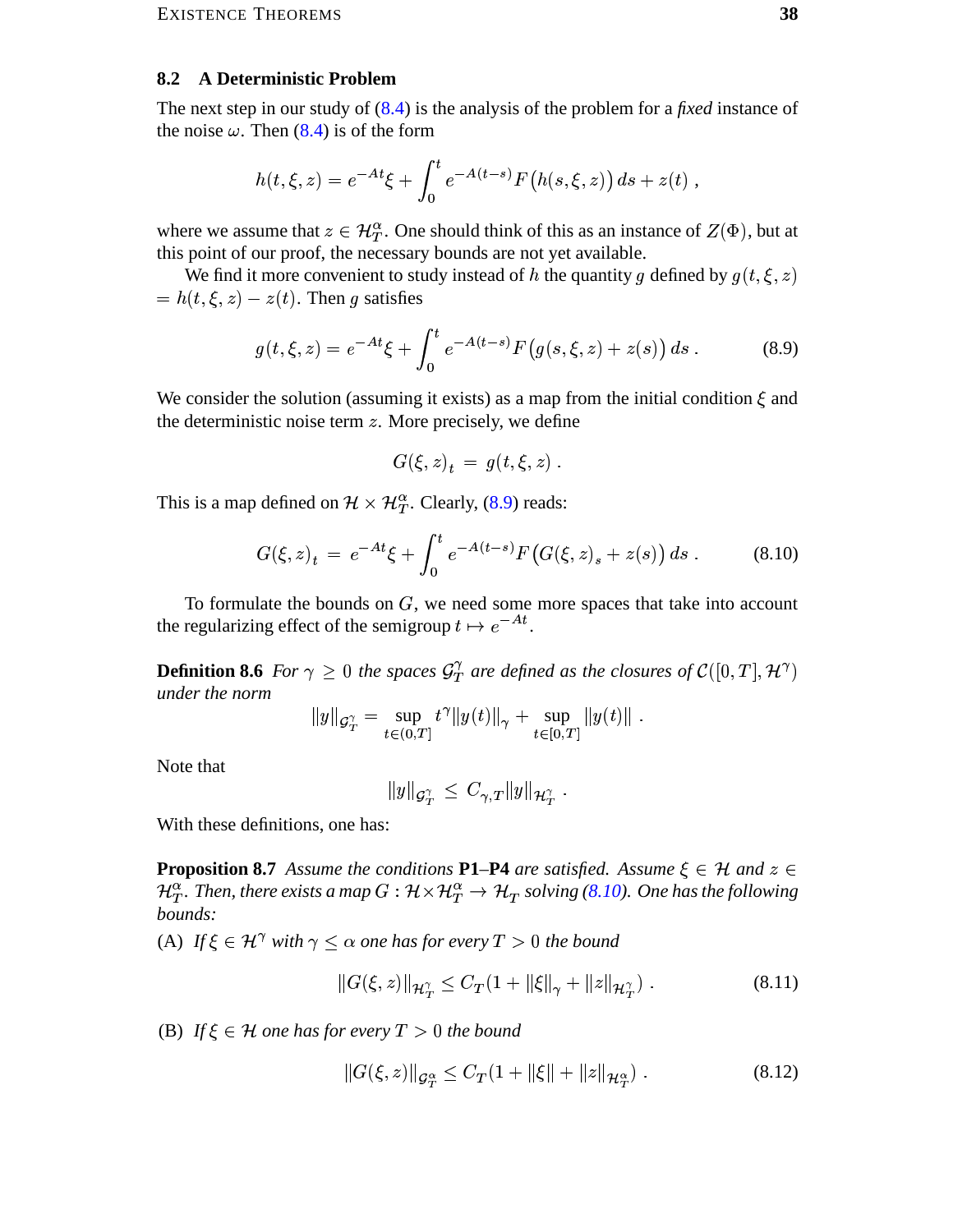Before we start with the proof proper we note the following regularizing bound: Define

<span id="page-38-2"></span>
$$
\left(\mathcal{N}f\right)(t) \ = \ \int_0^t e^{-A(t-s)} f(s) \, ds \ . \tag{8.13}
$$

<span id="page-38-0"></span>Then one has:

**Lemma 8.8** For every  $\epsilon \in [0,1)$  and every  $\gamma > \epsilon$  there is a constant  $C_{\epsilon,\gamma}$  such that

$$
\| \mathcal{N} f \|_{\mathcal{G}^\gamma_T} \, \leq \, C_{\varepsilon,\gamma} T \| f \|_{\mathcal{G}^{\gamma-\varepsilon}_T} \, ,
$$

for all  $f \in \mathcal{G}_T^{\gamma-\varepsilon}$ .

Proof. We start with

$$
\left\| (\mathcal{N}f)(t) \right\|_{\gamma} \leq \int_{0}^{t/2} \left\| A^{\gamma} e^{-A(t-s)} f(s) \right\| ds + \int_{t/2}^{t} \left\| A^{\varepsilon} e^{-A(t-s)} A^{\gamma-\varepsilon} f(s) \right\| ds
$$
  
\n
$$
\leq \int_{0}^{t/2} (t-s)^{-\gamma} \| f(s) \| ds + \int_{t/2}^{t} (t-s)^{-\varepsilon} \| f(s) \|_{\gamma-\varepsilon} ds
$$
  
\n
$$
\leq \int_{0}^{t/2} (t-s)^{-\gamma} \| f \|_{\mathcal{G}_{T}^{\gamma-\varepsilon}} ds + \int_{t/2}^{t} (t-s)^{-\varepsilon} s^{\varepsilon-\gamma} \| f \|_{\mathcal{G}_{T}^{\gamma-\varepsilon}} ds
$$
  
\n
$$
\leq C t^{1-\gamma} \| f \|_{\mathcal{G}_{T}^{\gamma-\varepsilon}} + C t^{1-\varepsilon} t^{\varepsilon-\gamma} \| f \|_{\mathcal{G}_{T}^{\gamma-\varepsilon}}.
$$

Therefore,  $t^{\gamma}$   $\left\|\left(\mathcal{N}f\right)(t)\right\|_{\gamma} \leq CT \|f\|_{\mathcal{G}_{T}^{\gamma-\epsilon}}$ . Similarly, we have

$$
\|(\mathcal{N}f)(t)\| \ \leq \ \int_0^t \|e^{-A(t-s)}f(s)\| \ ds \ \leq \ Ct \|f\|_{\mathcal{G}_T^{\gamma-\varepsilon}} \ .
$$

Combining the two inequalities, the result follows.

*Proof of Proposition 8.7.* We first choose an initial condition  $\xi \in \mathcal{H}^{\gamma}$  and a function  $z \in \mathcal{H}_T^{\gamma}$ . The local existence of the solutions in  $\mathcal{H}^{\gamma}$  is a well-known result. Thus there exists, for a possibly small time  $\widetilde{T} > 0$ , a function  $u \in \mathcal{C}([0, \widetilde{T}], \mathcal{H}^{\gamma})$  satisfying

$$
u(t) = e^{-At} \xi + \int_0^t e^{-A(t-s)} F(u(s) + z(s)) ds
$$

In order to get an *a priori* bound on  $||u(t)||_{\gamma}$  we use assumption **P3** and find

$$
||u(t)||_{\gamma} \leq ||\xi||_{\gamma} + C_{F,\gamma} \int_0^t (1 + ||u(s) + z(s)||_{\gamma}) ds
$$
  
\n
$$
\leq C (1 + ||\xi||_{\gamma} + ||z||_{\mathcal{H}^{\gamma}_T}) + C_{F,\gamma} \int_0^t ||u(s)||_{\gamma} ds.
$$

By Gronwall's lemma we get for  $t < T$ ,

<span id="page-38-1"></span>
$$
||u(t)||_{\gamma} \leq C_T (1 + ||\xi||_{\gamma} + ||z||_{\mathcal{H}_T^{\gamma}}).
$$
 (8.14)

$$
\qquad \qquad \Box
$$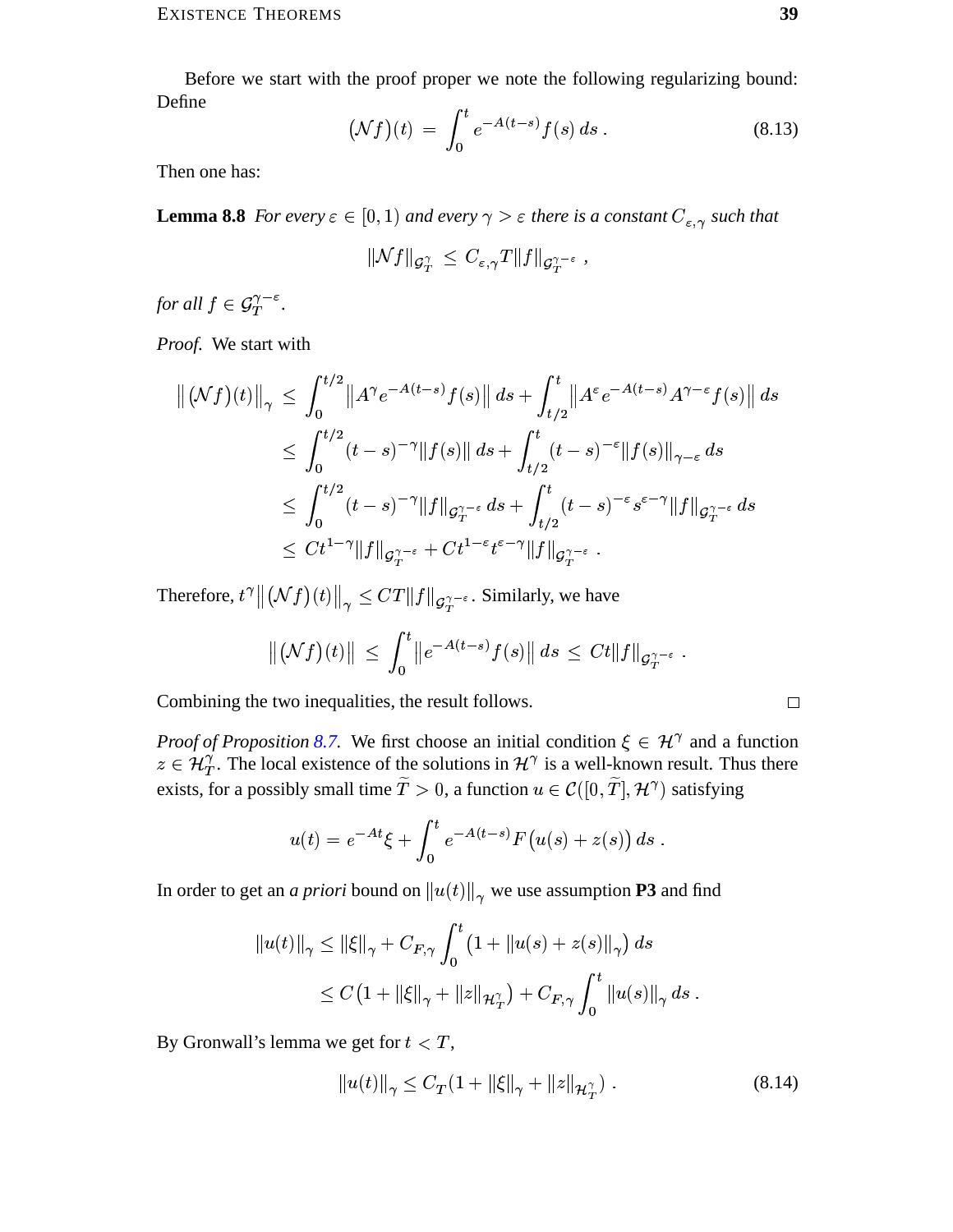Note that (8.14) tells us that if the initial condition  $\xi$  is in  $\mathcal{H}^{\gamma}$  and if z is in  $\mathcal{H}^{\gamma}_{T}$ , then  $u(t)$  is, for small enough t, again in  $\mathcal{H}^{\gamma}$  with the above bound. Therefore, we can iterate the above reasoning and show the global existence of the solutions up to time  $T$ , with bounds. Thus,  $G$  is well-defined and satisfies the bound  $(8.11)$ .

We turn to the proof of the estimate (8.12). Define for  $z \in \mathcal{H}_T$  the map  $\mathcal{M}_z$  by

$$
\left(\mathcal{M}_z(x)\right)(t) = e^{-At}\xi + \int_0^t e^{-A(t-s)}F\left(x(s) + z(s)\right)ds\,. \tag{8.15}
$$

Taking  $\xi \in \mathcal{H}$  we see from (8.14) with  $\gamma = 0$  that there exists a fixed point u of  $\mathcal{M}_{\gamma}$ which satisfies

<span id="page-39-1"></span>
$$
||u||_{\mathcal{H}_T} = \sup_{t \in [0,T]} ||u(t)|| \leq C_T (1 + ||\xi|| + ||z||_{\mathcal{H}_T}).
$$

Assume next that  $z \in \mathcal{H}_T^{\alpha}$  and hence *a fortiori*  $z \in \mathcal{G}_T^{\alpha}$ . Then, by **P3** one has

<span id="page-39-2"></span>
$$
||F(x+z)||_{\mathcal{G}_T^{\gamma}} \leq C\big(1+||x||_{\mathcal{G}_T^{\gamma}}+||z||_{\mathcal{G}_T^{\gamma}}\big).
$$

Since u is a fixed point and  $(8.15)$  contains a term of the form of  $(8.13)$  we can apply Lemma 8.8 and obtain for every  $\gamma \leq \alpha$  and  $\varepsilon \in [0, 1)$ :

$$
||u||_{\mathcal{G}_T^{\gamma+\varepsilon}} = ||\mathcal{M}_z(u)||_{\mathcal{G}_T^{\gamma+\varepsilon}} \leq C||\xi|| + CT||F(u+z)||_{\mathcal{G}_T^{\gamma}}
$$
  
\n
$$
\leq C||\xi|| + C_T \left(1 + ||u||_{\mathcal{G}_T^{\gamma}} + ||z||_{\mathcal{G}_T^{\gamma}}\right).
$$
\n(8.16)

Thus, as long as  $||z||_{\mathcal{G}_{T}^{\gamma}}$  is finite, we can apply repeatedly (8.16) until reaching  $\gamma = \alpha$ , and this proves  $(8.12)$ . The proof of Proposition 8.7 is complete.  $\Box$ 

#### <span id="page-39-0"></span>8.3 Stochastic Differential Equations in Hilbert Spaces

Before we can start with the final steps of the proof of Proposition 5.1 we state in the next subsection a general existence theorem for stochastic differential equations in Hilbert spaces. The symbol  $H$  denotes a separable Hilbert space. We are interested in solutions to the SDE

<span id="page-39-3"></span>
$$
dX^{t} = (-AX^{t} + N(t, \omega, X^{t}) + M^{t}) dt + B(t, \omega, X^{t}) dW(t), \qquad (8.17)
$$

where  $W(t)$  is the cylindrical Wiener process on a separable Hilbert space  $\mathcal{H}_0$ . We assume  $B(t, \omega, X^t): \mathcal{H}_0 \to \mathcal{H}$  is Hilbert-Schmidt. We will denote by  $\Omega$  the underlying probability space and by  $\{\mathcal{F}_t\}_{t>0}$  the associated filtration.

The exact conditions spell out as follows:

- C1 The operator  $A : \mathcal{D}(A) \to \mathcal{H}$  is the generator of a strongly continuous semigroup in  $\mathcal{H}$ .
- **C2** There exists a constant  $C > 0$  such that for arbitrary  $x, y \in \mathcal{H}, t \ge 0$  and  $\omega \in \Omega$ the estimates

$$
||N(t, \omega, x) - N(t, \omega, y)|| + ||B(t, \omega, x) - B(t, \omega, y)||_{\text{HS}} \le C||x - y||,
$$
  

$$
||N(t, \omega, x)||^2 + ||B(t, \omega, x)||_{\text{HS}}^2 \le C^2(1 + ||x||^2),
$$

hold.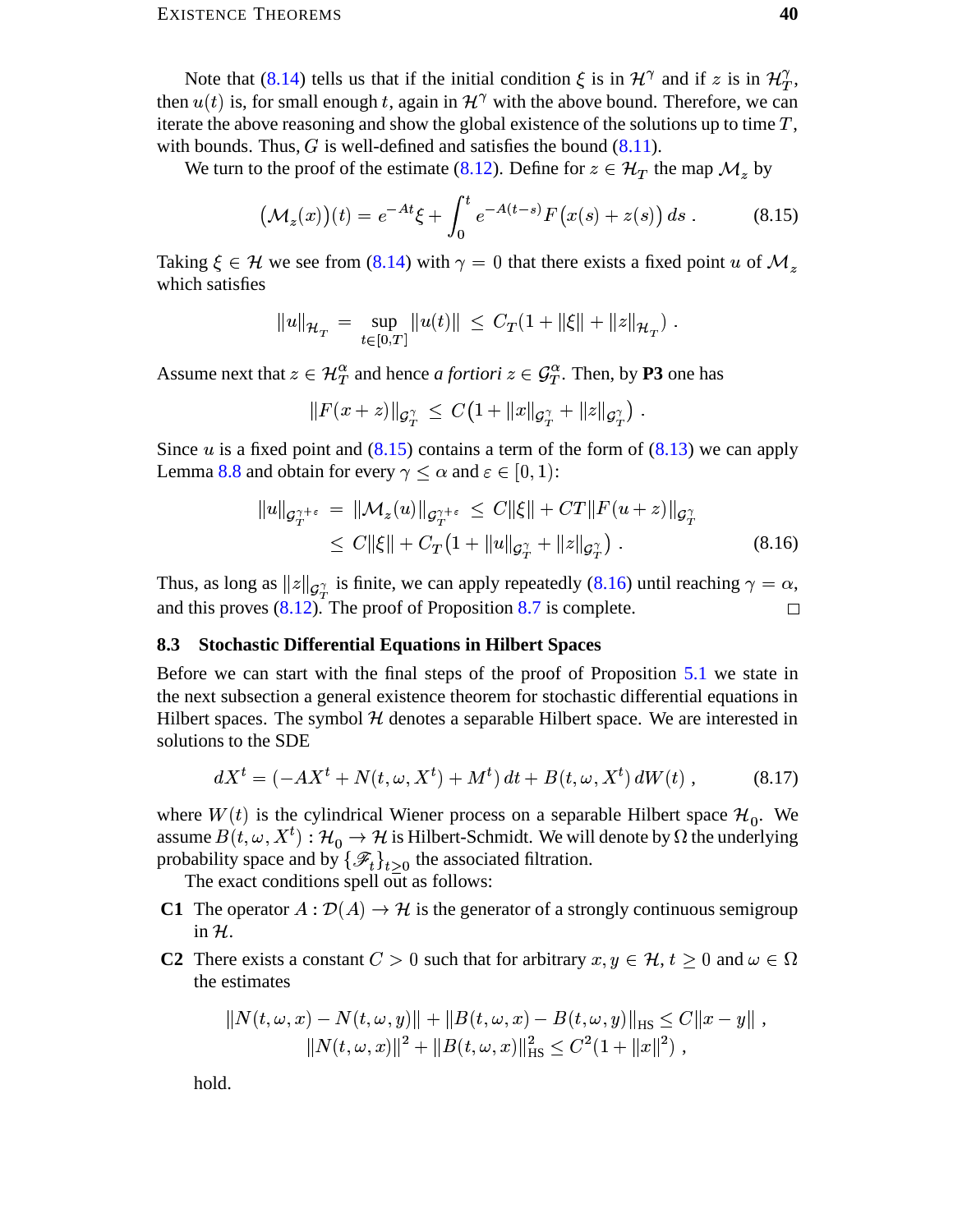- **C3** For arbitrary  $x, h \in \mathcal{H}$  and  $h_0 \in \mathcal{H}_0$ , the stochastic processes  $\langle N(\cdot, \cdot, x), h \rangle$  and  $\langle B(\cdot,\cdot,x)h_0,h\rangle$  are predictable.
- **C4** The *H*-valued stochastic process  $M<sup>t</sup>$  is predictable, has continuous sample paths, and satisfies

$$
\sup_{t\in[0,T]}\mathbf{E}\,\|M^t\|^p<\infty\;,
$$

for every  $T > 0$  and every  $p \ge 1$ .

C5 For arbitrary  $t > 0$  and  $\omega \in \Omega$ , the maps  $x \mapsto N(t, \omega, x)$  and  $x \mapsto B(t, \omega, x)$ are twice continuously differentiable with their derivatives bounded by a constant independent of t, x and  $\omega$ .

We have the following existence theorem.

### **Theorem 8.9** Assume that  $\xi \in \mathcal{H}$  and that  $C1 - C4$  are satisfied.

- For any  $T > 0$ , there exists a mild solution  $X_{\xi}^{t}$  of (8.17) with  $X_{\xi}^{0} = \xi$ . This solution is unique among the H-valued processes satisfying

<span id="page-40-1"></span>
$$
\mathbf{P}\left(\int_0^T \|X_{\xi}^t\|^2 dt < \infty\right) = 1
$$

Furthermore,  $X_{\xi}$  has a continuous version and is strongly Markov.

- For every  $p \ge 1$  and  $T > 0$ , there exists a constant  $C_{p,T}$  such that

<span id="page-40-2"></span>
$$
\mathbf{E}\left(\sup_{t\in[0,T]}\|X_{\xi}^{t}\|^{p}\right) \leq C_{p,T}(1+\|\xi\|^{p}).\tag{8.18}
$$

- If, in addition, C5 is satisfied, the mapping  $\xi \mapsto X_{\xi}^{t}(\omega)$  has a.s. bounded partial derivatives with respect to the initial condition  $\xi$ . These derivatives satisfy the SDE's obtained by formally differentiating  $(8.17)$  with respect to X.

*Proof.* The proof of this theorem for the case  $M^t \equiv 0$  can be found in [DPZ96]. The same proof carries through for the case of non-vanishing  $M<sup>t</sup>$  satisfying C4.  $\Box$ 

### <span id="page-40-0"></span>8.4 Bounds on the Cutoff Dynamics (Proof of Proposition 5.1)

With the tools from stochastic analysis in place, we can now prove Proposition 5.1. We start with the

**Proof of (A).** In this case we identify the equation  $(8.17)$  with  $(4.2)$  and apply Theorem 8.9. The condition C1 of Theorem 8.9 is obviously true, and the condition C3 is redundant in this case. The condition C2 is satisfied because F and Q of  $(8.17)$  satisfy **P2–P4.** Therefore, (8.18) holds and hence we have shown (5.1a) for the case of  $\gamma = 0$ . In particular,  $\Phi_{\rho}^{t}$  exists and satisfies

<span id="page-40-3"></span>
$$
\Phi_{\varrho}^{t}(\xi,\omega) = e^{-At}\xi + \int_{0}^{t} e^{-A(t-s)} F(\Phi_{\varrho}^{s}(\xi,\omega)) ds \n+ \int_{0}^{t} e^{-A(t-s)} Q(\Phi_{\varrho}^{s}(\xi,\omega)) dW(s) .
$$
\n(8.19)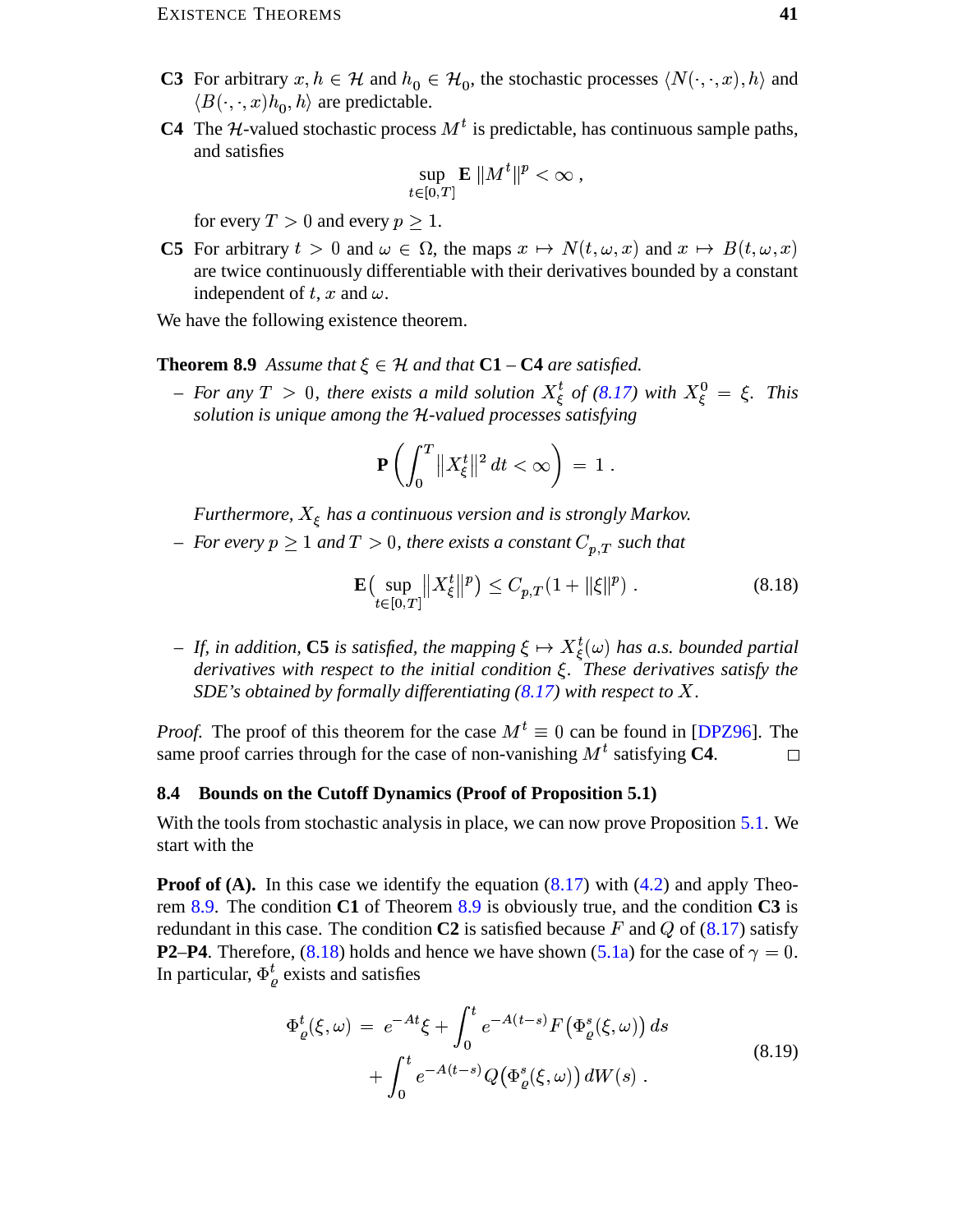We can extend (5.1a) to arbitrary  $\gamma \leq \alpha$  as follows. We set as in (8.5),

$$
\left(Z(\Phi_{\varrho})\right)_t(\omega) = \int_0^t e^{-A(t-s)} Q\big(\Phi_{\varrho}^s(\xi,\omega)\big) dW(s) \,. \tag{8.20}
$$

By Proposition 8.4, we find that for all  $p \ge 1$  one has

<span id="page-41-0"></span>
$$
\left(\mathbf{E}_{\omega}\sup_{t\in[0,T]}\|(Z(\Phi_{\varrho}))_t(\omega)\|_{\alpha}^p\right)^{1/p} < C_{T,p} \tag{8.21}
$$

for all  $\xi$ . From this, we conclude that, almost surely,

<span id="page-41-3"></span><span id="page-41-2"></span><span id="page-41-1"></span>
$$
\sup_{t\in[0,T]}\|(Z(\Phi_\varrho))_t(\omega)\|_\alpha<\infty\;.\eqno(8.22)
$$

Subtracting  $(8.20)$  from  $(8.19)$  we get

$$
\Phi_{\varrho}^{t}(\xi,\omega) - (Z(\Phi_{\varrho}))_{t}(\omega) = e^{-At}\xi + \int_{0}^{t} e^{-A(t-s)}F(\Phi_{\varrho}^{s}(\xi,\omega))ds
$$
\n
$$
= e^{-At}\xi + \int_{0}^{t} e^{-A(t-s)}F(\Phi_{\varrho}^{s}(\xi,\omega) - (Z(\Phi_{\varrho}))_{s}(\omega) + (Z(\Phi_{\varrho}))_{s}(\omega))ds.
$$
\n(8.23)

Comparing  $(8.23)$  with  $(8.10)$  we see that, a.s.,

$$
\Phi_{\varrho}^{t}(\xi,\omega) - (Z(\Phi_{\varrho}))_{t}(\omega) = G(\xi, Z(\Phi_{\varrho}(\xi,\cdot))(\omega))
$$

We now use  $z$  as a shorthand:

$$
z(t) = \left(Z(\Phi_{\varrho}(\xi,\cdot))\right)_t(\omega) .
$$

Assume now  $\xi \in \mathcal{H}^{\gamma}$ . Note that by (8.22),  $z(t)$  is in  $\mathcal{H}^{\alpha}$ . If  $\gamma \leq \alpha$ , we can apply Proposition  $8.7$  and from  $(8.11)$  we conclude that almost surely,

<span id="page-41-4"></span>
$$
\sup_{t \in [0,T]} \|G(\xi, z)\|_{\gamma} \leq C_T \left(1 + \|\xi\|_{\gamma} + \sup_{t \in [0,T]} \|z\|_{\gamma}\right).
$$

Finally, since  $\gamma \leq \alpha$ , we find

$$
\mathbf{E}\left(\sup_{t\in[0,T]}\|\Phi_{\varrho}^{t}(\xi)\|_{\gamma}^{p}\right) \leq C\mathbf{E}\left(\sup_{t\in[0,T]}\|G(\xi,z)_{t}\|_{\gamma}^{p}\right) + C\mathbf{E}\left(\sup_{t\in[0,T]}\|z(t)\|_{\gamma}^{p}\right)
$$
  

$$
\leq C_{T,p}(1+\|\xi\|_{\gamma})^{p} + C\mathbf{E}\left(\sup_{t\in[0,T]}\|z(t)\|_{\gamma}^{p}\right)
$$
  

$$
\leq C_{T,p}(1+\|\xi\|_{\gamma})^{p}, \qquad (8.24)
$$

where we applied  $(8.21)$  to get the last inequality. Thus, we have shown  $(5.1a)$  for all  $\gamma \leq \alpha$ . The fact that the solution is strong if  $\gamma \geq 1$  is an immediate consequence of [Lun95, Lemma 4.1.6] and [DPZ92, Thm. 5.29].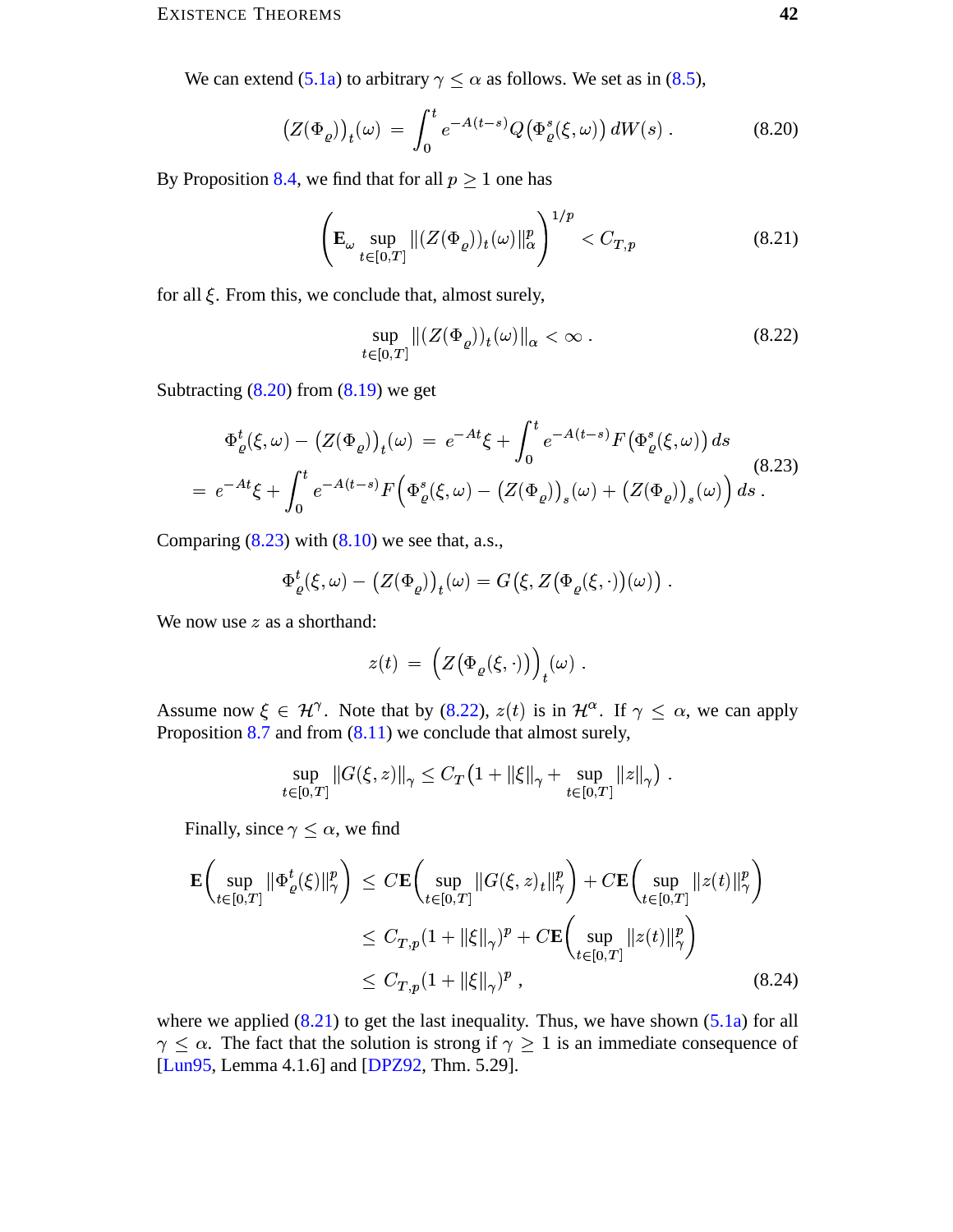**Proof of (B).** This bound can be shown in a similar way, using the bound  $(8.12)$  of Proposition 8.7: Take  $\xi \in \mathcal{H}$ . By the above, we know that there exists a solution to (8.19) satisfying the bound (5.1b) with  $\gamma = 0$ . We define  $z(t)$  and  $G(\xi, z)_t$  as above. But now we apply the bound  $(8.12)$  of Proposition 8.7 and we conclude that almost surely,

$$
\sup_{t \in [0,T]} t^{\alpha} \|G(\xi, z)\|_{\alpha} \le C_T \left(1 + \|\xi\| + \sup_{t \in [0,T]} \|z\|_{\alpha}\right)
$$

Following a procedure similar to  $(8.24)$ , we conclude that  $(5.1b)$  holds.

**Proof of (C).** The existence of the partial derivatives follows from Theorem 8.9. To show the bound, choose  $\xi \in \mathcal{H}$  and  $h \in \mathcal{H}$  with  $||h|| = 1$ , and define the process  $\Psi^t = \left(D\Phi^t_{\rho}(\xi)\right)h$ . It is by Theorem 8.9 a mild solution to the equation

$$
d\Psi^t = -A\Psi^t dt + \left( \left( DF \circ \Phi^t_{\varrho} \right) (\xi) \Psi^t \right) dt + \left( \left( DQ \circ \Phi^t_{\varrho} \right) (\xi) \Psi^t \right) dW(t) \ . \tag{8.25}
$$

By P3 and P5, this equation satisfies conditions C1–C3 of Theorem 8.9, so we can apply it to get the desired bound  $(5.1c)$ . (The constant term drops since the problem is linear in  $h$ .)

**Proof of (D).** Choose  $h \in \mathcal{H}$  and  $\xi \in \mathcal{H}^{\alpha}$  and define as above  $\Psi^t = (D\Phi^t_{\varrho}(\xi))h$ , which is the mild solution to  $(8.25)$  with initial condition h. We write this as

<span id="page-42-0"></span>
$$
\Psi^t = e^{-At}h + \int_0^t e^{-A(t-s)} \Big( \big( DF \circ \Phi_\varrho^s \big)(\xi) \Psi^s \Big) ds
$$
  
+ 
$$
\int_0^t e^{-A(t-s)} \Big( \big( DQ \circ \Phi_\varrho^s \big)(\xi) \Psi^s \Big) dW(s)
$$
  

$$
\equiv S_1^t + S_2^t + S_3^t.
$$

The term  $S_1^t$  satisfies

<span id="page-42-1"></span>
$$
\sup_{t \in (0,T]} t^{\alpha} \|S_1^t\|_{\alpha} \le C_T \|h\| \tag{8.26}
$$

The term  $S_3^t$  is very similar to what is found in (8.5), with  $Q(y(s))$  replaced by (DQ  $\circ$  $\Phi_{\rho}^{s}$ ) $\Psi^{s}$ . Repeating the steps of (8.8) for a sufficiently large p, we obtain now with  $\gamma = \frac{1}{4}$ , some  $\mu > 0$  and writing  $X^s = (DQ \circ \Phi_{\rho}^s)(\xi) \Psi^s$ .

$$
\mathbf{E} \sup_{t \in [0,T]} \|S_3^t\|_{\alpha}^p = \mathbf{E} \Big( \sup_{0 \le t \le T} \Big\| \int_0^t A^{\alpha} e^{-A(t-s)} X^s dW(s) \Big\|^p \Big) \n\le C T^{\mu} \mathbf{E} \int_0^T \Big\| \int_0^s (s-r)^{-\gamma} A^{\alpha} e^{-A(s-r)} X^r dW(r) \Big\|^p ds \n\le C T^{\mu} \mathbf{E} \int_0^T \Big( \int_0^s (s-r)^{-2\gamma} \|A^{\alpha} e^{-A(s-r)} X^r \|_{\text{HS}}^2 dr \Big)^{p/2} ds \n\le C T^{\mu} \mathbf{E} \int_0^T \Big( \int_0^s (s-r)^{-2\gamma} \|A^{\alpha} X^r \|_{\text{HS}}^2 dr \Big)^{p/2} ds \n\le C T^{\mu} \Big( \int_0^T s^{-2\gamma} ds \Big)^{p/2} \mathbf{E} \int_0^T \|A^{\alpha} X^s \|_{\text{HS}}^p ds
$$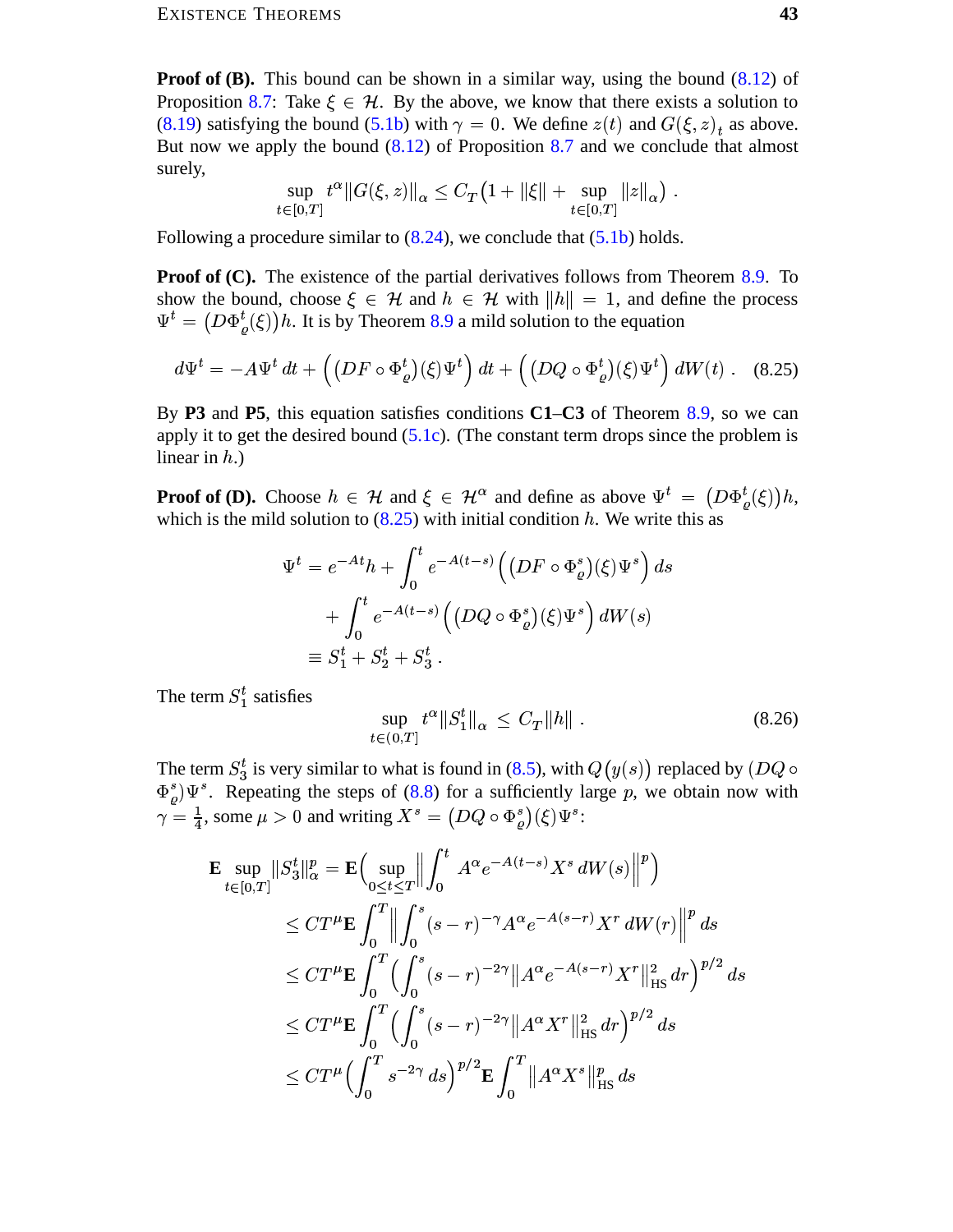<span id="page-43-1"></span>
$$
\leq C T^{\mu+p/4} \mathbf{E} \int_0^T \|A^{\alpha} (DQ \circ \Phi_{\varrho}^s)(\xi) \Psi^s\|_{\text{HS}}^p ds.
$$

We now use  $P5$ , *i.e.*,  $(8.3)$  and then  $(5.1c)$  and get

$$
\mathbf{E} \sup_{t \in [0,T]} \|S_3^t\|_{\alpha}^p \leq C T^{\mu+p/4} \mathbf{E} \int_0^T \|\Psi^s\|^p \, ds \leq C T^{\mu+p/4+1} \|h\|^p \,. \tag{8.27}
$$

To treat the term  $S_2^t$ , we fix a realization  $\omega \in \Omega$  of the noise and use Lemma 8.8. This gives for  $\varepsilon \in [0, 1)$  the bound

$$
\sup_{t \in (0,T]} t^{\gamma} \|S_2^t\|_{\gamma} \leq C T \sup_{t \in (0,T]} t^{\gamma - \varepsilon} \big\| \big(DF \circ \Phi_{\varrho}^t\big)(\xi) \Psi^t \big\|_{\gamma - \varepsilon}
$$

By P6, this leads to the bound, a.s.,

$$
\sup_{t\in(0,T]}t^{\gamma}\|S_2^t\|_{\gamma}\leq C_T\Big(1+\sup_{t\in(0,T]}\big\|\Phi_{\varrho}^t(\xi)\big\|_{\gamma-\varepsilon}\Big)\sup_{t\in(0,T]}t^{\gamma-\varepsilon}\big\|\Psi^t\big\|_{\gamma-\varepsilon}
$$

Taking expectations we have

$$
\mathbf{E} \sup_{t \in (0,T]} t^{\gamma p} \|S_2^t\|_{\gamma}^p \leq C_T^p \mathbf{E} \left( \left(1 + \sup_{t \in (0,T]} \left\| \Phi_{\varrho}^t(\xi) \right\|_{\gamma-\varepsilon} \right)^p \sup_{t \in (0,T]} t^{(\gamma-\varepsilon)p} \|\Psi^t\|_{\gamma-\varepsilon}^p \right) .
$$

By the Schwarz inequality and  $(5.1a)$  we get

<span id="page-43-0"></span>
$$
\mathbf{E} \sup_{t \in (0,T]} t^{\gamma p} \|S_2^t\|_{\gamma}^p \le C_{T,p} \left(1 + \|\xi\|_{\gamma-\varepsilon}^p\right) \left(\mathbf{E} \sup_{t \in (0,T]} t^{(\gamma-\varepsilon)2p} \|\Psi^t\|_{\gamma-\varepsilon}^{2p}\right)^{1/2} . \tag{8.28}
$$

Since  $\Psi^t = (D\Phi^t_{\rho}(\xi))h = S_1^t + S_2^t + S_3^t$ , combining (8.26)–(8.28) leads to

$$
\mathbf{E} \sup_{t \in (0,T]} t^{\gamma p} \|(D\Phi_{\varrho}^{t}(\xi))h\|_{\gamma}^{p}
$$
\n
$$
\leq C_{T,p} \|h\|^{p} + C_{T,p} \left(1 + \|\xi\|_{\gamma-\varepsilon}^{p}\right) \left(\mathbf{E} \sup_{t \in (0,T]} t^{(\gamma-\varepsilon)2p} \|(D\Phi_{\varrho}^{t}(\xi))h\|_{\gamma-\varepsilon}^{2p}\right)^{1/2}.
$$

Thus, we have gained  $\varepsilon$  in regularity. Choosing  $\varepsilon = \frac{1}{2}$  and iterating sufficiently many times we obtain  $(5.1d)$  for sufficiently large p. The general case then follows from the Hölder inequality.

**Proof of**  $(E)$ **.** We estimate this expression by

$$
\left\|\Phi_{\varrho}^{t}(\xi)-e^{-At}\xi\right\|_{\gamma}\leq\int_{0}^{t}\left\|F\left(\Phi_{\varrho}^{s}(\xi)\right)\right\|_{\gamma}ds+\left\|\int_{0}^{t}e^{-A(t-s)}Q\big(\Phi_{\varrho}^{s}(\xi)\big)\,dW(s)\right\|_{\gamma}
$$

The first term can be bounded by combining  $(5.1b)$  and **P3**. The second term is bounded by Proposition 8.4.

The proof Proposition 5.1 is complete.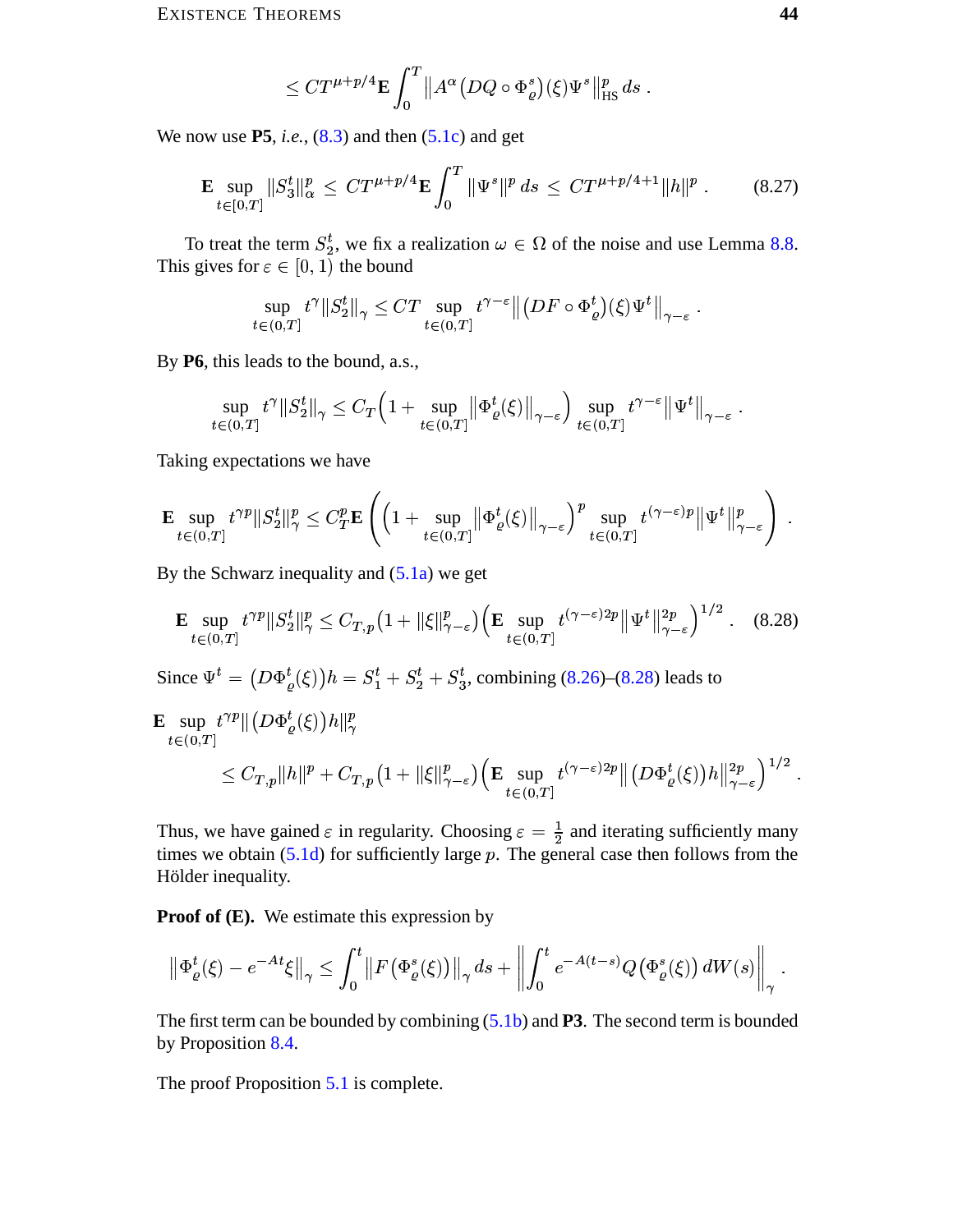#### <span id="page-44-0"></span>8.5 Bounds on the Off-Diagonal Terms

Here, we prove Lemma 5.4. This is very similar to the proof of  $(D)$  of Proposition 5.1.

*Proof.* We fix  $T > 0$  and  $p \ge 1$ . We start with (5.5b). Recall that here we do not write the cutoff  $\varrho$ . We choose  $h \in \mathcal{H}_H$  and  $\xi \in \mathcal{H}$ . The equation for  $\Psi^s = (D_H \Phi_L^s(\xi)) h$  is :

$$
\Psi^{s} = \int_{0}^{s} e^{-A(s-s')} \Big( \left( DF_{\mathcal{L}} \circ \Phi_{\varrho}^{s'} \right) (\xi) \left( D_{\mathcal{H}} \Phi^{s'}(\xi) \right) h \Big) ds' \n+ \int_{0}^{s} e^{-A(s-s')} \Big( \left( DQ_{\mathcal{L}} \circ \Phi_{\varrho}^{s'} \right) (\xi) \left( D_{\mathcal{H}} \Phi^{s'}(\xi) \right) h \Big) dW(s') \n\equiv R_{1}^{s} + R_{2}^{s} .
$$

Since  $DF = DF_o$  is bounded we get

$$
||R_1^s|| \ \le \ C \int_0^s \left\| \left(D_H \Phi^{s'}(\xi)\right) h \right\| \, ds' \ \le \ C s \sup_{s' \in [0,s]} \left\| \left(D_H \Phi^{s'}(\xi)\right) h \right\|
$$

Using  $(5.1c)$ , this leads to

$$
\mathbf{E} \sup_{s \in [0,t]} \|R_1^s\|^p \ \leq \ C^p t^p \mathbf{E} \sup_{s \in [0,t]} \| \big(D_H \Phi^s(\xi)\big)h\|^p \ \leq \ C_{T,p} t^p \|h\|^p \ .
$$

The term  $R_2^s$  is bounded exactly as in (8.27). Combining the bounds, (5.5b) follows. Since  $Q_H$  is constant, see (4.1), we get for  $\Psi^s = (D_L \Phi^s_H(\xi))h$  and  $h \in \mathcal{H}_L$ :

$$
\Psi^s = \int_0^s e^{-A(s-s')} \Big( \big( D F_{\mathcal{H}} \circ \Phi_{\varrho}^{s'} \big) (\xi) \big( D_{\mathcal{L}} \Phi^{s'}(\xi) \big) h \Big) \, ds'
$$

This is bounded like  $R_1^s$  and leads to (5.5a). This completes the proof of Lemma 5.4.  $\Box$ 

### <span id="page-44-1"></span>8.6 Proof of Proposition 2.3

Here we point out where to find the general results on  $(1.7)$  which we stated in Proposition 2.3. Note that these are bounds on the flow *without* cutoff  $\rho$ .

Proof of Proposition 2.3. There are many ways to prove this. To make things simple, without getting the best estimate possible, we note that a bound in  $L^{\infty}$  can be found in [Cer99, Prop. 3.2]. To get from  $L^{\infty}$  to H, we note that  $\xi \in \mathcal{H}$  and we use (1.7) in its integral form. The term  $e^{-At} \xi$  is bounded in  $\mathcal{H}$ , while the non-linear term  $\int_0^t e^{-A(t-s)} F(\Phi^s(\xi)) ds$  can be bounded by using a version of Lemma 8.8. Finally, the noise term is bounded by Proposition 8.4.

Furthermore, because of the compactness of the semigroup generated by  $A$ , it is possible to show [DPZ96, Thm. 6.3.5] that an invariant measure exists.  $\Box$ 

#### **Acknowledgements**

We thank L. Rey-Bellet and G. Ben-Arous for helpful discussions. We also thank the referee for insightful remarks which clarified some ambiguities of an earlier version. This research was partially supported by the Fonds National Suisse.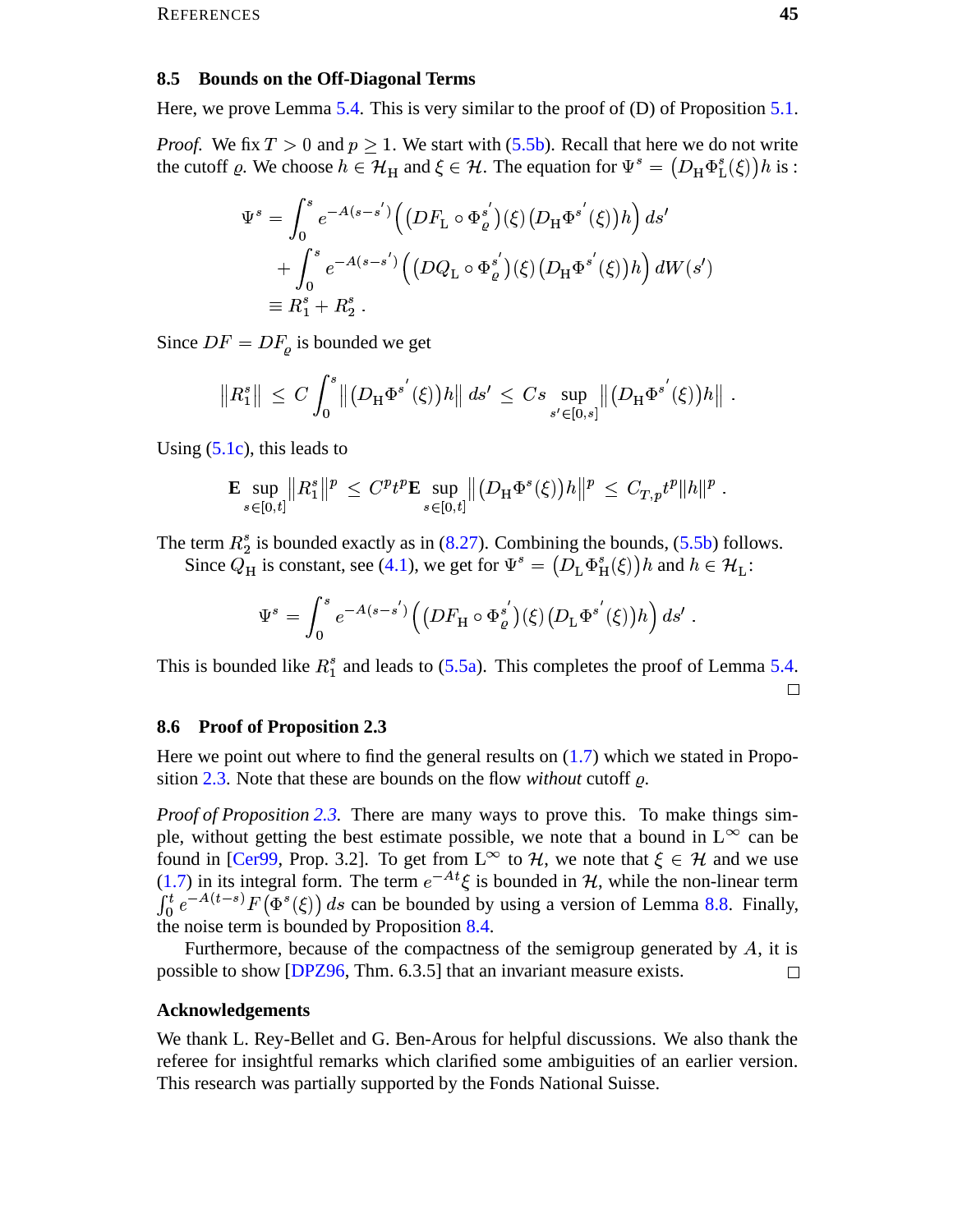## **References**

- <span id="page-45-5"></span>[BKL00a] J. Bricmont, A. Kupiainen, and R. Lefevere, *Probabilistic Estimates for the Two Dimensional Stochastic Navier-Stokes Equations*, Preprint, 2000.
- <span id="page-45-6"></span>[BKL00b] J. Bricmont, A. Kupiainen, and R. Lefevere, *Ergodicity of the 2d Navier-Stokes equation with random forcing*, Preprint, 2000.
- <span id="page-45-12"></span>[Cer99] S. Cerrai, *Smoothing Properties of Transition Semigroups Relative to SDEs with Values in Banach Spaces*, Probab. Theory Relat. Fields **113** (1999), 85–114.
- <span id="page-45-9"></span>[Col94] P. Collet, *Non Linear Parabolic Evolutions in Unbounded Domains*, NATO Adv. Sci. Inst. Ser. C Math. Phys. Sci **437** (1994), 97–104.
- <span id="page-45-13"></span>[DPZ92] G. Da Prato and J. Zabczyk, *Stochastic Equations in Infinite Dimensions*, University Press, Cambridge, 1992.
- <span id="page-45-0"></span>[DPZ96] G. Da Prato and J. Zabczyk, *Ergodicity for Infinite Dimensional Systems*, London Mathematical Society Lecture Note Series, vol. 229, University Press, Cambridge, 1996.
- <span id="page-45-3"></span>[EH00] J.-P. Eckmann and M. Hairer, *Non-Equilibrium Statistical Mechanics of Strongly Anharmonic Chains of Oscillators*, Comm. Math. Phys. **212** (2000), 105–164.
- <span id="page-45-8"></span>[EMS00] W. E, J. C. Mattingly, Y. G. Sinai, *Gibbsian Dynamics and Ergodicity for the Stochastically Forced Navier-Stokes Equation*, Preprint, 2000.
- <span id="page-45-1"></span>[EPR99a] J.-P. Eckmann, C.-A. Pillet, and L. Rey-Bellet, *Non-Equilibrium Statistical Mechanics of Anharmonic Chains Coupled to Two Heat Baths at Different Temperatures*, Comm. Math. Phys. **201** (1999), 657–697.
- <span id="page-45-2"></span>[EPR99b] J.-P. Eckmann, C.-A. Pillet, and L. Rey-Bellet, *Entropy Production in Non-Linear, Thermally Driven Hamiltonian Systems*, J. Stat. Phys. **95** (1999), 305–331.
- <span id="page-45-4"></span>[FM95] F. Flandoli and B. Maslowski, *Ergodicity of the -D Navier-Stokes Equation Under Random Perturbations*, Comm. Math. Phys. **172** (1995), 119–141.
- <span id="page-45-10"></span>[Hor67] ¨ L. Hormander ¨ , *Hypoelliptic Second Order Differential Equations*, Acta Math. **119** (1967), 147–171.
- <span id="page-45-11"></span>[Hör85] L. Hörmander, *The Analysis of Linear Partial Differential Operators I–IV*, Springer, New York, 1985.
- <span id="page-45-7"></span>[KS00] S. B. Kuksin and A. Shirikyan, *Stochastic Dissipative PDE's and Gibbs Measures*, Preprint, 2000.
- <span id="page-45-14"></span>[Lun95] A. Lunardi, *Analytic Semigroups and Optimal Regularity in Parabolic Problems*, Birkhäuser, Basel, 1995.